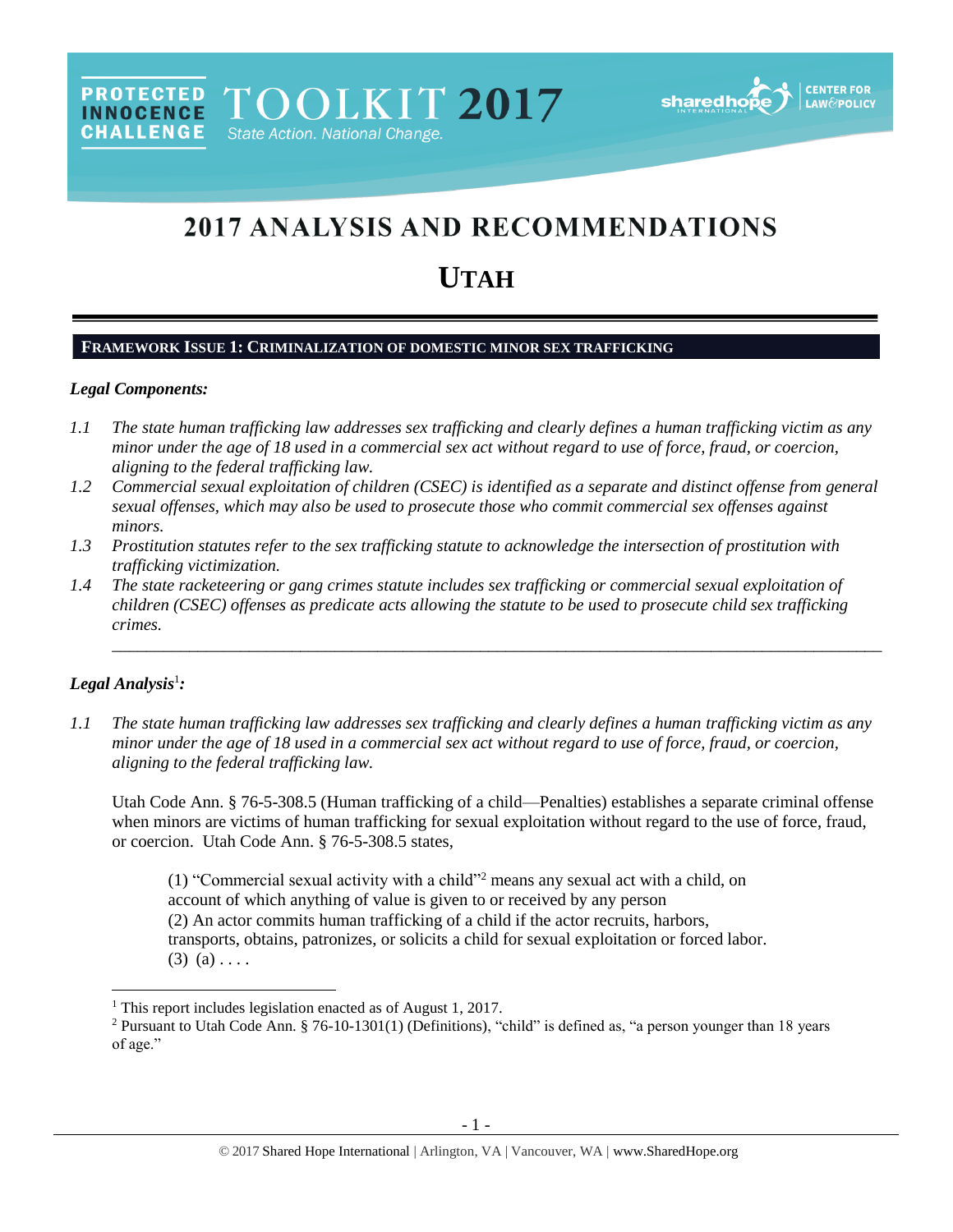(b) Human trafficking of a child for sexual exploitation includes all forms of commercial sexual activity with a child, including sexually explicit performance, prostitution, participation in the production of pornography, performance in a strip club, and exotic dancing or display.

(4) Human trafficking of a child in violation of this section is a first degree felony.

The penalty for a first degree felony is 5 years to life imprisonment and a possible fine not to exceed \$10,000. Utah Code Ann. §§ 76-3-203(1), 76-3-301(1)(a).

Utah's general human trafficking statute, Utah Code Ann. § 76-5-308(1)<sup>3</sup> (Human trafficking), makes human trafficking for forced sexual exploitation a crime but requires the offender to use "force, fraud, or coercion" in the commission of the crime. Utah Code Ann. § 76-5-308(1) states,

An actor commits human trafficking for forced labor or forced sexual exploitation if the actor recruits, harbors, transports, obtains, patronizes, or solicits a person through the use of force, fraud, or coercion, which may include:

<span id="page-1-0"></span>(a) threatening serious harm to, or physical restraint against, that person or a third person; (b) destroying, concealing, removing, confiscating, or possessing any passport, immigration document, or other government-issued identification document;

(c) abusing or threatening abuse of the law or legal process against the person or a third person; (d) using a condition of a person being a debtor due to a pledge of the debtor's personal services or the personal services of a person under the control of the debtor as a security for debt where the reasonable value of the services is not applied toward the liquidation of the debt or the length and nature of those services are not respectively limited and defined;

(e) using a condition of servitude by means of any scheme, plan, or pattern intended to cause a person to believe that if the person did not enter into or continue in a condition of servitude, that person or a third person would suffer serious harm or physical restraint, or would be threatened with abuse of legal process; or

(f) creating or exploiting a relationship where the person is dependent on the actor.

Utah Code Ann. § 76-5-308(2)(b) further expounds by stating that "[h]uman trafficking for forced sexual exploitation includes all forms of forced commercial sexual activity, which may include the following conduct when the person acts under force, fraud, or coercion: (i) sexually explicit performance; (ii) prostitution; (iii) participation in the production of pornography; (iv) performance in strip clubs; and (v) exotic dancing or display."

Pursuant to Utah Code Ann. § 76-5-309(1) (Human trafficking and human smuggling—Penalties), "Human trafficking for forced labor and human trafficking for forced sexual exploitation are each a second degree felony, except under Section 76-5-310." As such, a conviction under Utah Code Ann. § 76-5-308 (Human trafficking), applicable when the victim trafficked for forced sexual exploitation is an adult, is punishable as a second degree felony by imprisonment for 1–15 years and a possible fine not to exceed \$10,000. Utah Code Ann. §§ 76-5-309(1), 76-3-203(2), 76-3-301(1)(a).

Utah Code Ann. § 76-5-310(1) establishes the crime of aggravated human trafficking for forced sexual exploitation and enhances the penalty for trafficking under certain circumstances, states,

<sup>&</sup>lt;sup>3</sup> The text of Utah Code Ann. § 76-5-308 cited here and elsewhere in this report includes amendments made by the enactment of House Bill 274 during the 2017 General Session of the Utah Legislature (effective May 9, 2017).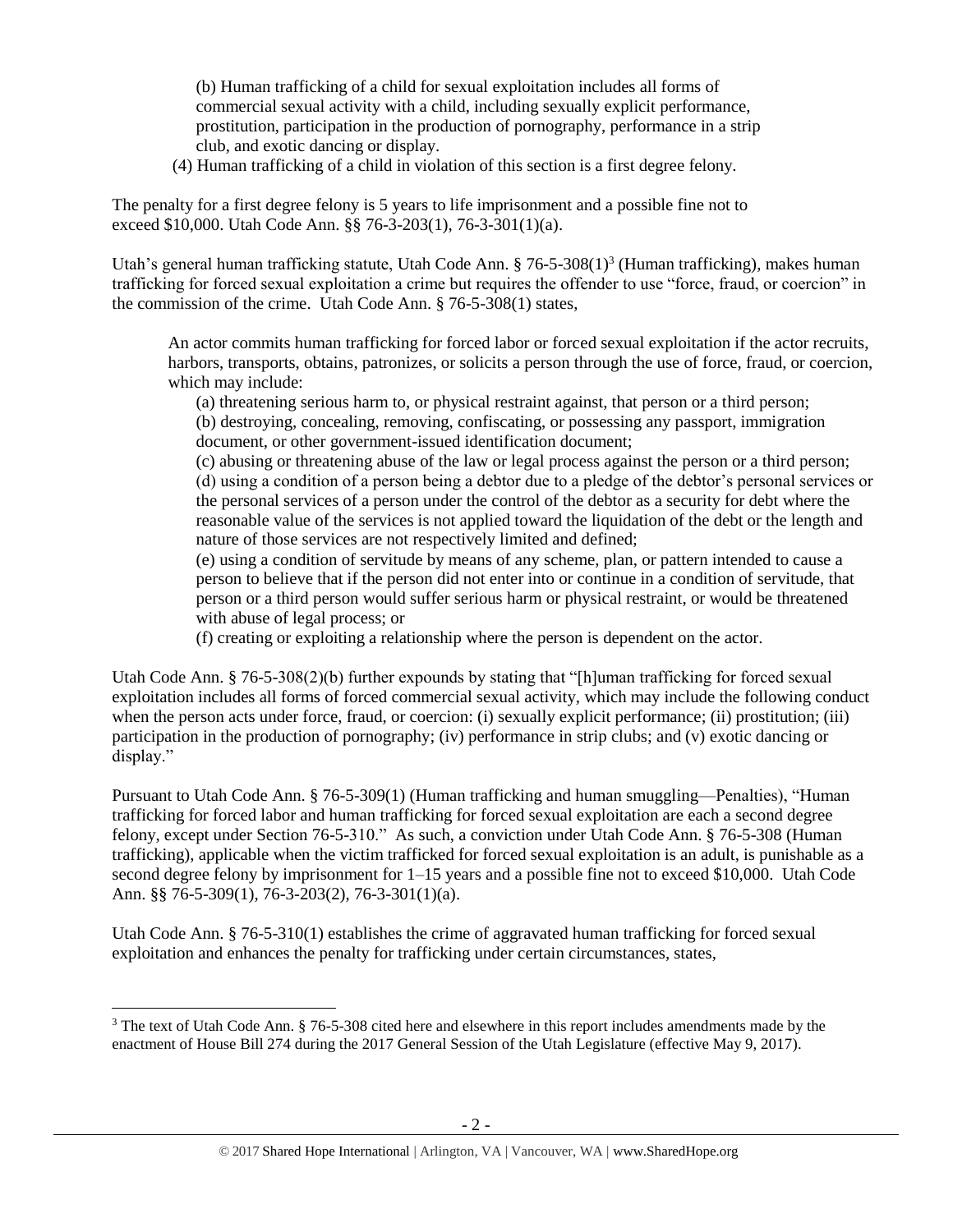An actor commits aggravated human trafficking for forced labor or forced sexual exploitation or aggravated human smuggling if, in the course of committing a human trafficking for forced labor or for forced sexual exploitation, a violation of Section 76-5-308, or human smuggling offense under Section 76-5-308, the offense:

- (a) results in the death of the trafficked or smuggled person;
- (b) results in serious bodily injury of the trafficked or smuggled person;
- (c) involves:
	- (i) rape under Section 76-5-402;
	- (ii) rape of a child under Section 76-5-402.1;
	- (iii) object rape under Section 76-5-402.2;
	- (iv) object rape of a child under Section 76-5-402.3;
	- (v) forcible sodomy under Section 76-5-403;
	- (vi) sodomy on a child under Section 76-5-403.1;
	- (vii) aggravated sexual abuse of a child under Section 76-5-404.1; or
	- (viii) aggravated sexual assault under 76-5-405;
- (d) involves ten or more victims in a single episode of human trafficking or human smuggling; or
- <span id="page-2-0"></span>(e) involves a victim who is held against the victim's will for longer than 30 consecutive days.

A conviction under § 76-5-310 is punishable as a first degree felony by 5 years to life imprisonment and a possible fine not to exceed \$10,000.<sup>4</sup> Utah Code Ann. §§ 76-5-310(4)(a), 76-3-203(1), 76-3-301(1)(a).

*1.2 Commercial sexual exploitation of children (CSEC) is identified as a separate and distinct offense from general sexual offenses, which may also be used to prosecute those who commit commercial sex offenses against minors.*

Utah has several statutes specifically criminalizing CSEC, including the following:

1. Under Utah Code Ann. § 76-10-1306(1)(b) (Aggravated exploitation of prostitution), a person who commits the act of exploiting prostitution<sup>5</sup> will be guilty of aggravated exploitation if "the person procured,

(1) \$20,000 for a felony conviction;

- (2) \$10,000 for a class A misdemeanor conviction;
- (3) \$5,000 for a class B misdemeanor conviction; and
- (4) \$1,000 for a class C misdemeanor conviction or for an infraction conviction.
- <sup>5</sup> Utah Code Ann. § 76-10-1305(1) (Exploiting Prostitution) states,
	- (1) A person is guilty of exploiting prostitution if the person:
		- (a) procures a person for a place of prostitution;
		- (b) encourages, induces, or otherwise purposely causes another to become or remain a prostitute;
		- (c) transports a person into or within this state with a purpose to promote that person's engaging in prostitution or procuring or paying for transportation with that purpose;

<sup>4</sup> Utah Code Ann. § 76-3-301(2) (Fines of persons) provides, "This section does not apply to a corporation, association, partnership, government, or governmental instrumentality." Utah Code Ann. § 76-3-302 (Fines of corporations, associations, partnerships, or government instrumentalities) provides,

A corporation, association, partnership, or governmental instrumentality shall pay a fine for an offense defined in this code for which no special corporate fine is specified. The fine shall not exceed:

<sup>(</sup>d) not being a child or legal dependent of a prostitute, shares the proceeds of prostitution with a prostitute pursuant to their understanding that he is to share therein; or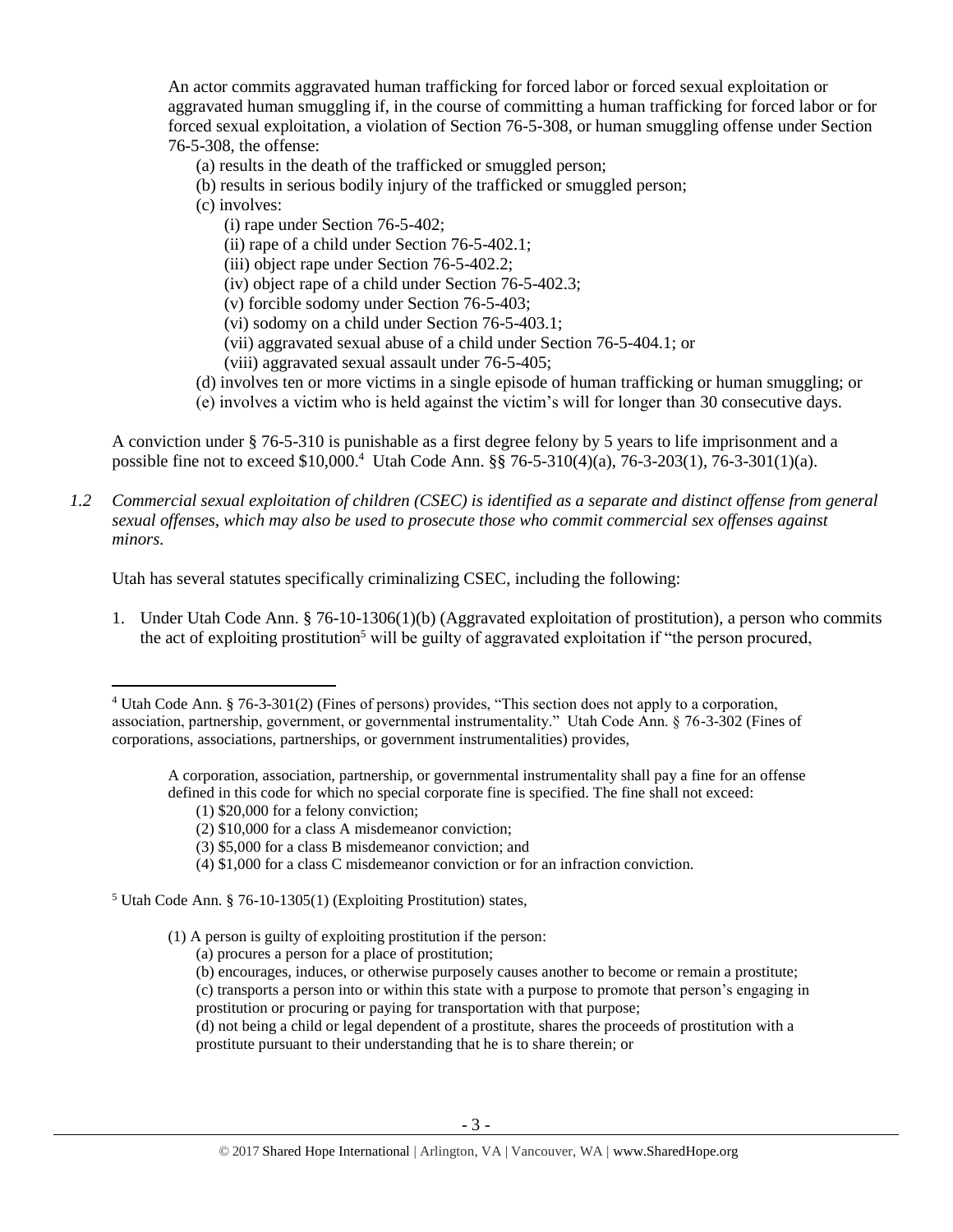transported, or persuaded or with whom he shares the proceeds of prostitution is under eighteen years of age." A conviction under Utah Code Ann. § 76-10-1306(1)(b) is punishable as a second degree felony by imprisonment for 1–15 years and a possible fine not to exceed \$10,000. Utah Code Ann. §§ 76-10-1306(2), 76-3-203(2), 76-3-301(1)(a). Further, Utah Code Ann. § 76-10-1306(4)<sup>6</sup> states, "[u]pon conviction for a violation of [76-10-1306], the court shall order the maximum fine amount and may not waive or suspend the fine."

2. Utah Code Ann. § 76-5-404.1(4)(i) (Sexual abuse of a child—Aggravated sexual abuse of a child) states the following:

A person commits aggravated sexual abuse of a child when in conjunction with the offense [of sexual abuse under Utah Code Ann. § 76-5-404.1(2)<sup>7</sup>] any of the following circumstances have been charged and admitted or found true in the action for the offense:

<span id="page-3-3"></span><span id="page-3-1"></span><span id="page-3-0"></span>(i) the accused encouraged, aided, allowed, or benefited from acts of prostitution or sexual acts by the victim with any other person, or sexual performance by the victim before any other person.

Utah Code Ann. § 76-5-404.1(4) applies only where the victim is under the age of 14.<sup>8</sup> Utah Code Ann. § 76-5-404.1(1). A conviction under Utah Code Ann. § 76-5-404.1(4) is punishable as a first degree felony by 15 years to life imprisonment, unless the defendant "caused serious bodily injury" during the commission of the crime or has a prior conviction for a "grievous sexual offense," in which case a conviction is punishable by life imprisonment without the possibility of parole. Utah Code Ann. § 76-5- 404.1(5). However, offenders who have not been previously convicted of a "grievous sexual offense," even those who have "caused serious bodily injury" during the commission of aggravated sexual abuse of a child, are eligible to receive lesser sentences<sup>9</sup> if the court determines that it "is in the interests of justice" and states

<span id="page-3-2"></span>(e) owns, controls, manages, supervises, or otherwise keeps, alone or in association with another, a place of prostitution or a business where prostitution occurs or is arranged, encouraged, supported, or promoted.

The text of Utah Code Ann. § 76-10-1305 cited here and elsewhere in this report includes amendments made by the enactment of Senate Bill 230 during the 2017 General Session of the Utah Legislature (effective May 9, 2017). <sup>6</sup> The text of Utah Code Ann. § 76-10-1306 cited here and elsewhere in this report includes amendments made by the enactment of Senate Bill 230 during the 2017 General Session of the Utah Legislature (effective May 9, 2017). <sup>7</sup> Utah Code Ann. § 76-5-404.1(2) provides,

A person commits sexual abuse of a child if, under circumstances not amounting to rape of a child, object rape of a child, sodomy upon a child, or an attempt to commit any of these offenses, the actor touches the anus, buttocks, or genitalia of any child, the breast of a female child, or otherwise takes indecent liberties with a child, or causes a child to take indecent liberties with the actor or another with intent to cause substantial emotional or bodily pain to any person or with the intent to arouse or gratify the sexual desire of any person regardless of the sex of any participant.

<sup>8</sup> Pursuant to Utah Code Ann.  $\S$  76-5-404.1(1)(b), "Child' means an individual under the age of 14."

<sup>9</sup> Utah Code Ann. § 76-5-404.1(6) specifically provides,

 $\overline{\phantom{a}}$ 

If, when imposing a sentence under Subsection (5)(a) [aggravated sexual abuse of a child] or (b) [aggravated sexual abuse of a child causing serious bodily injury], a court finds that a lesser term than the term described in Subsection (5)(a) or (b) is in the interests of justice and states the reasons for this finding on the record, the court may impose a term of imprisonment of not less than:

(a) for purposes of Subsection  $(5)(b)$ , 15 years and which may be for life;

(b) for purposes of Subsection  $(5)(a)$  or  $(b)$ ;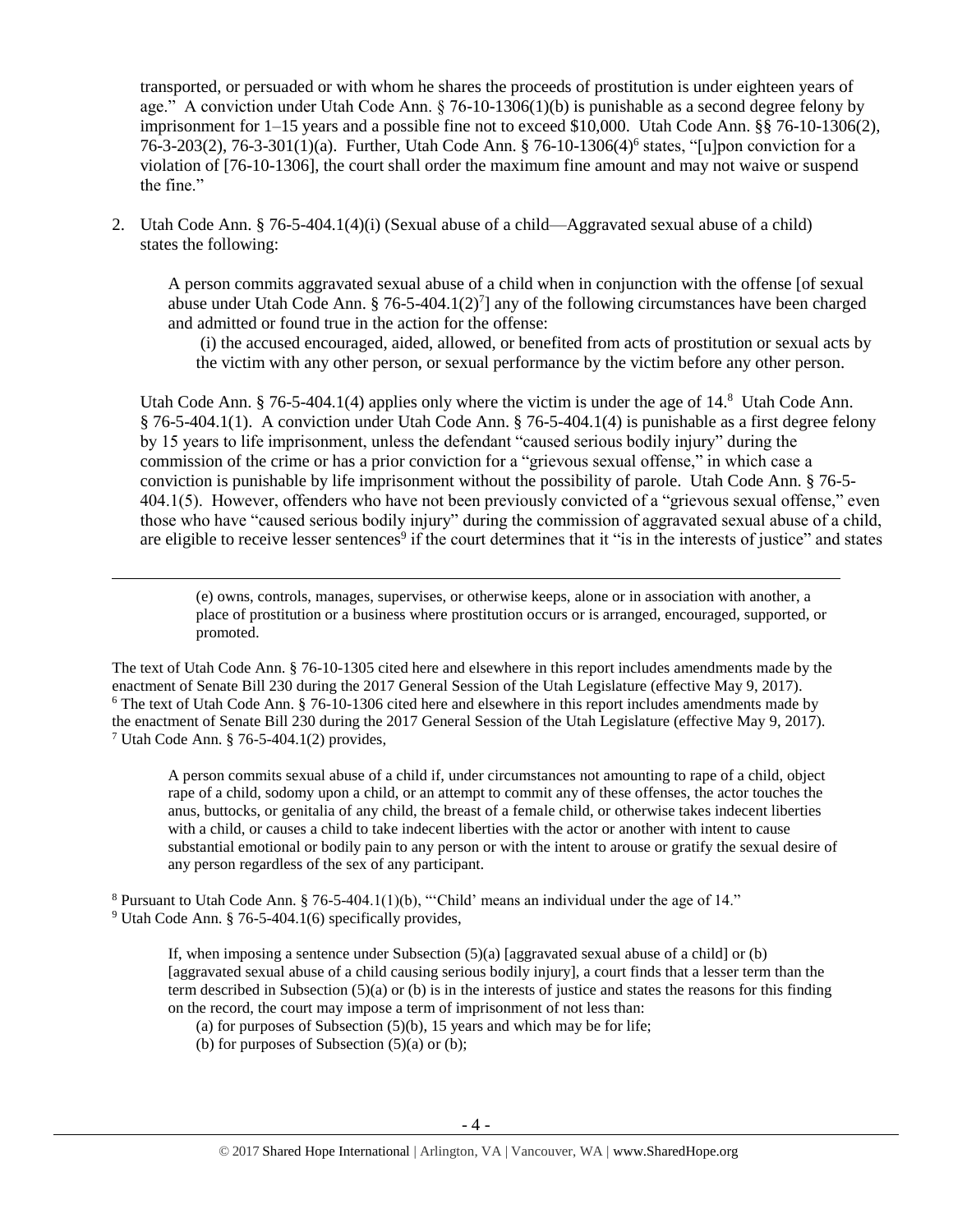those reasons on the record. Utah Code Ann. § 76-5-404.1(6). The defendant is also subject to a possible fine not to exceed \$10,000. Utah Code Ann. § 76-3-301(1)(a).

3. Utah Code Ann. § 76-5b-201 (Sexual exploitation of a minor—Offenses) criminalizes a variety of conduct related to images of child sexual exploitation (ICSE). Specifically, Utah Code Ann. § 76-5b-201(1) provides the following:

A person is guilty of sexual exploitation of a minor:

(a) when the person:

<span id="page-4-1"></span>(i) knowingly produces, possesses, or possesses with intent to distribute child pornography;<sup>10</sup> or (ii) intentionally distributes or views child pornography; or

(b) if the person is a minor's parent or legal guardian and knowingly consents to or permits the minor to be sexually exploited as described in Subsection (1)(a).

A conviction under this statute is punishable as a second degree felony by imprisonment for 1–15 years and a possible fine not to exceed \$10,000. Utah Code Ann. §§ 76-5b-201(2), 76-3-203(2), 76-3-301(1)(a).

4. Utah Code Ann.  $\S 76-10-1303<sup>11</sup>$  (Patronizing a prostitute) states,

(1) A person is guilty of patronizing a prostitute when the person:

<span id="page-4-0"></span>(a) pays or offers or agrees to pay another person a fee, or the functional equivalent of a fee, for the purpose of engaging in an act of sexual activity; or

(b) enters or remains in a place of prostitution for the purpose of engaging in sexual activity.

(2) Patronizing a prostitute is a class A misdemeanor, except as provided in Subsection (3), (4), or (5) and in Section 76-10-1309.

(3) A violation of this section that is preceded by a conviction under this section or a conviction under local ordinance adopted under Section 76-10-1307 is a class A misdemeanor.

(4) A third violation of this section or a local ordinance adopted under Section 76-10-1307 is a third degree felony.

(5) If the patronizing of a prostitute under Subsection (1)(a) involves a child as the other person, a violation of Subsection (1)(a) is a third degree felony.

(6) Upon a conviction for a violation of this section, the court shall order the maximum fine amount and may not waive or suspend the fine.

(i) ten years and which may be for life; or

(ii) six years and which may be for life.

 $\overline{a}$ 

<sup>10</sup> Utah Code Ann. § 76-5b-103(1) (Definitions) defines "child pornography" as

any visual depiction, including any live performance, photograph, film, video, picture, or computer or computer-generated image or picture, whether made or produced by electronic, mechanical, or other means, of sexually explicit conduct, where:

(a) the production of the visual depiction involves the use of a minor engaging in sexually explicit conduct;

(b) the visual depiction is of a minor engaging in sexually explicit conduct; or

(c) the visual depiction has been created, adapted, or modified to appear that an identifiable minor is engaging in sexually explicit conduct.

<sup>11</sup> The text of Utah Code Ann.  $\S$  76-10-1303 cited here and elsewhere in this report includes amendments made by the enactment of Senate Bill 230 during the 2017 General Session of the Utah Legislature (effective May 9, 2017).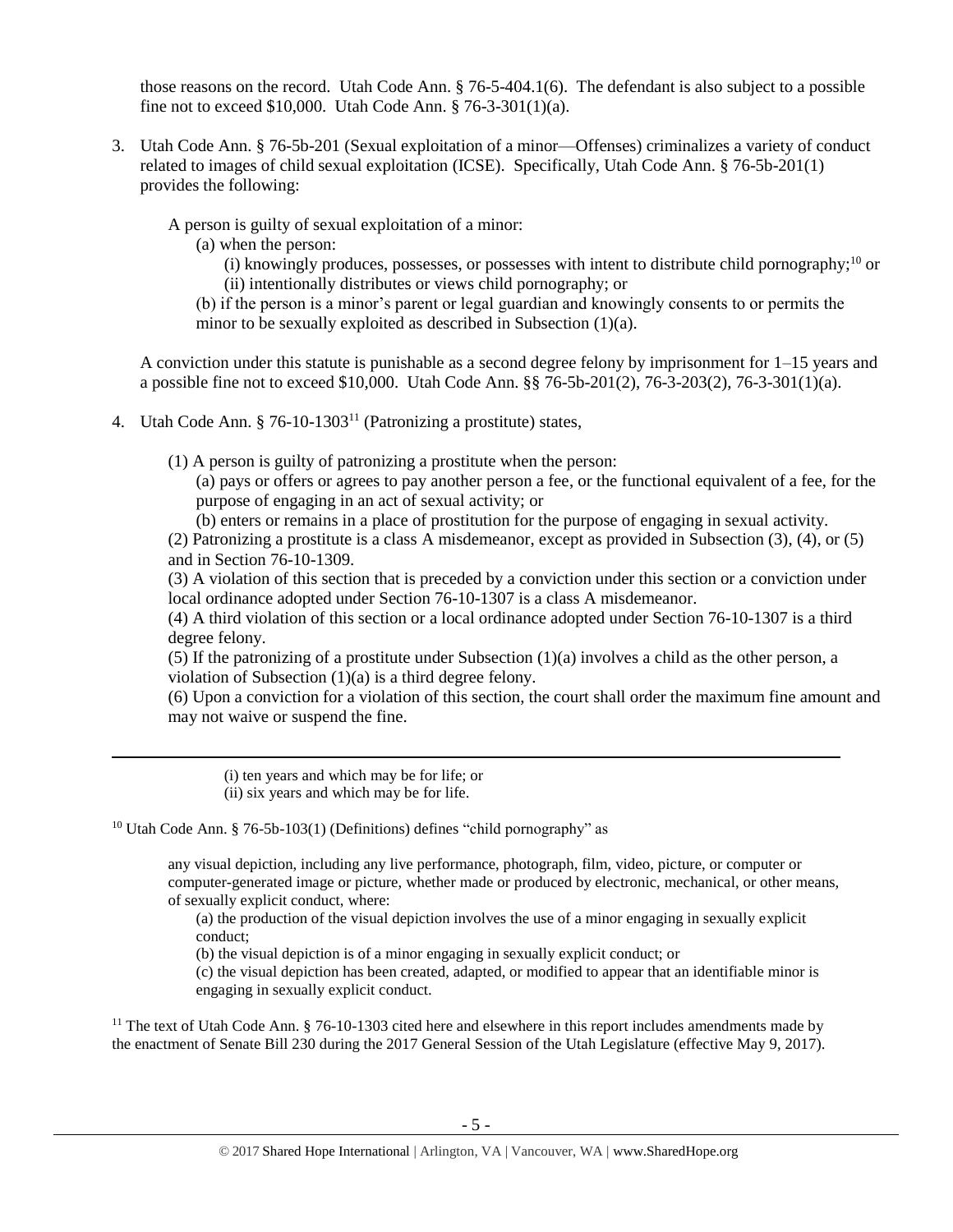A third degree felony is punishable by up to 5 years imprisonment and a possible fine not exceeding \$5,000. Utah Code Ann. §§ 76-3-203(3), 76-3-301(1)(b).

- 5. Utah Code Ann. § 76-10-1313<sup>12</sup> (Sexual solicitation—Penalty) makes it a crime when a person,
	- (1) (a) offers or agrees to commit any sexual activity with another person for a fee, or fee the functional equivalent of a fee;

<span id="page-5-0"></span>(b) pays or offers or agrees to pay a fee or the functional equivalent of a fee to another person to commit any sexual activity; or

(c) with intent to engage in sexual activity for a fee or the functional equivalent of a fee or to pay another person to commit any sexual activity for a fee or the functional equivalent of a fee engages in, offers or agrees to engage in, or requests or directs another to engage in any of the following acts:

(i) exposure of a person's genitals, the buttocks, the anus, the pubic area, or the female breast below the top of the areola;

(ii) masturbation;

(iii) touching of a person's genitals, the buttocks, the anus, the pubic area, or the female breast; or

(iv) any act of lewdness.

. . . . (4) If a person commits an act of sexual solicitation and the person solicited is a child, the offense is a third degree felony if the solicitation does not amount to human trafficking or human smuggling, a violation of Section 76-5-308, or aggravated human trafficking or aggravated human smuggling, a violation of Section 76-5-310.

A third degree felony is punishable by up to 5 years imprisonment and a possible fine not exceeding \$5,000. Utah Code Ann. §§ 76-3-203(3), 76-3-301(1)(b).

6. Utah Code Ann. § 76-5b-204(4)<sup>13</sup> (Sexual extortion—Penalties) states,

An individual commits aggravated sexual extortion when, in conjunction with the offense described in Subsection (2), any of the following circumstances have been charged and admitted or found true in the action for the offense:

<span id="page-5-1"></span>(a) the victim is a child  $\dots$ :

(g) the individual encouraged, aided, allowed, or benefitted from acts of prostitution or sexual acts by the victim with any other individual, or sexual performance by the victim before any other individual, human trafficking, or human smuggling; or

. . . .

. . . .

In turn, Subsection (2) states,

l

An individual who is 18 years old or older commits the offense of sexual extortion if the individual:

 $12$  The text of Utah Code Ann. § 76-10-1313 cited here and elsewhere in this report includes amendments made by the enactment of Senate Bill 230 during the 2017 General Session of the Utah Legislature (effective May 9, 2017). <sup>13</sup> The text of Utah Code Ann. § 76-5b-204 cited here and elsewhere in this report includes amendments made by the enactment of Senate Bill 232 during the 2017 General Session of the Utah Legislature (effective May 9, 2017).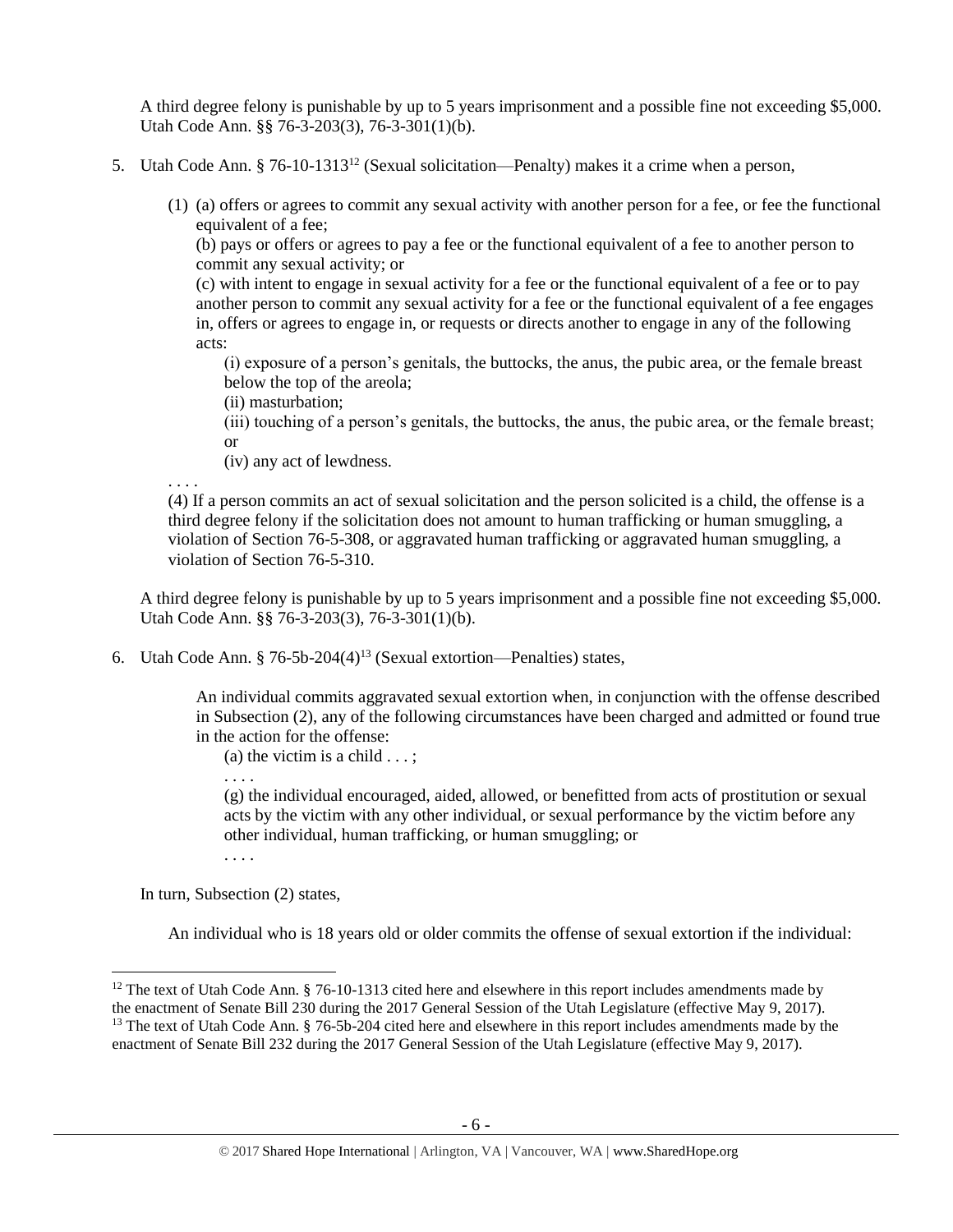(a) with an intent to coerce a victim to engage in sexual contact, in sexually explicit conduct, or in simulated sexually explicit conduct, or to produce, provide, or distribute an image, video, or other recording of any individual naked or engaged in sexually explicit conduct, communicates in person or by electronic means a threat:

(i) to the victim's person, property, or reputation; or

(ii) to distribute an intimate image<sup>14</sup> or video of the victim; or

(b) knowingly causes a victim to engage in sexual contact, in sexually explicit conduct, or in simulated sexually explicit conduct, or to produce, provide, or distribute any image, video, or other recording of any individual naked or engaged in sexually explicit conduct by means of a threat:

(i) to the victim's person, property, or reputation; or

(ii) to distribute an intimate image or video of the victim.

When the victim is a minor, aggravated sexual extortion is punishable as a first degree felony by 5 years to life imprisonment and a possible fine not to exceed \$10,000. Utah Code Ann. §§ 76-5b-204(3)(c), 76-3- 203(1), 76-3-301(1)(a).

Several other laws, while non-commercial in nature, may also apply in cases of commercial sexual exploitation of a child.<sup>15</sup>

1. Utah Code Ann. § 76-5-401.1(2) (Sexual abuse of a minor) states,

A person commits sexual abuse of a minor if the person is four years or more older than the minor and, under circumstances not amounting to rape, in violation of Section 76-5-402, object rape, in violation of Section 76-5-402.2, forcible sodomy, in violation of Section 76-5-403, aggravated sexual assault, in violation of Section 76-5-405, unlawful sexual activity with a minor, in violation of Section 76-5-401, or an attempt to commit any of those offenses, the person touches the anus, buttocks, or any part of the genitals of the minor, or touches the breast of a female minor, or otherwise takes indecent liberties with the minor, or causes a minor to take indecent liberties with the actor or another person, with the intent to cause substantial emotional or bodily pain to any person or with the intent to arouse or gratify the sexual desire of any person regardless of the sex of any participant.

Pursuant to subsection (1), "minor" means "a person who is 14 years of age or older, but younger than 16 years of age, at the time the sexual activity described in this section occurred." A conviction under this statute is punishable as a Class A misdemeanor by imprisonment up to 1 year, a possible fine not to exceed \$2,500 unless it is a violation of subsection (3)(b), and is not subject to registration under Subsection 77-41-

(i) exposed human male or female genitals or pubic area, with less than an opaque covering;

- (ii) a female breast with less than an opaque covering, or any portion of the female breast below the top of the areola; or
- (iii) the individual engaged in any sexually explicit conduct.

<sup>14</sup> Utah Code Ann. § 76-5b-204 (Sexual extortion—Penalties) refers to Utah Code Ann. § 76-5b-203 (Distribution of an intimate image—Penalty) to define "intimate image" as

any visual depiction, photograph, film, video, recording, picture, or computer or computer-generated image or picture, whether made or produced by electronic, mechanical, or other means, that depicts:

<sup>&</sup>lt;sup>15</sup> Utah Code Ann. § 76-5-415 (Educator's license subject to action for violation of this part) states, "Commission of any offense under this Title 76, Chapter 5, Part 4, Sexual Offenses, by an educator as defined in Section 53A-6-103, is grounds under Section 53A-6-501 for disciplinary action against the educator, including revocation of the educator's license."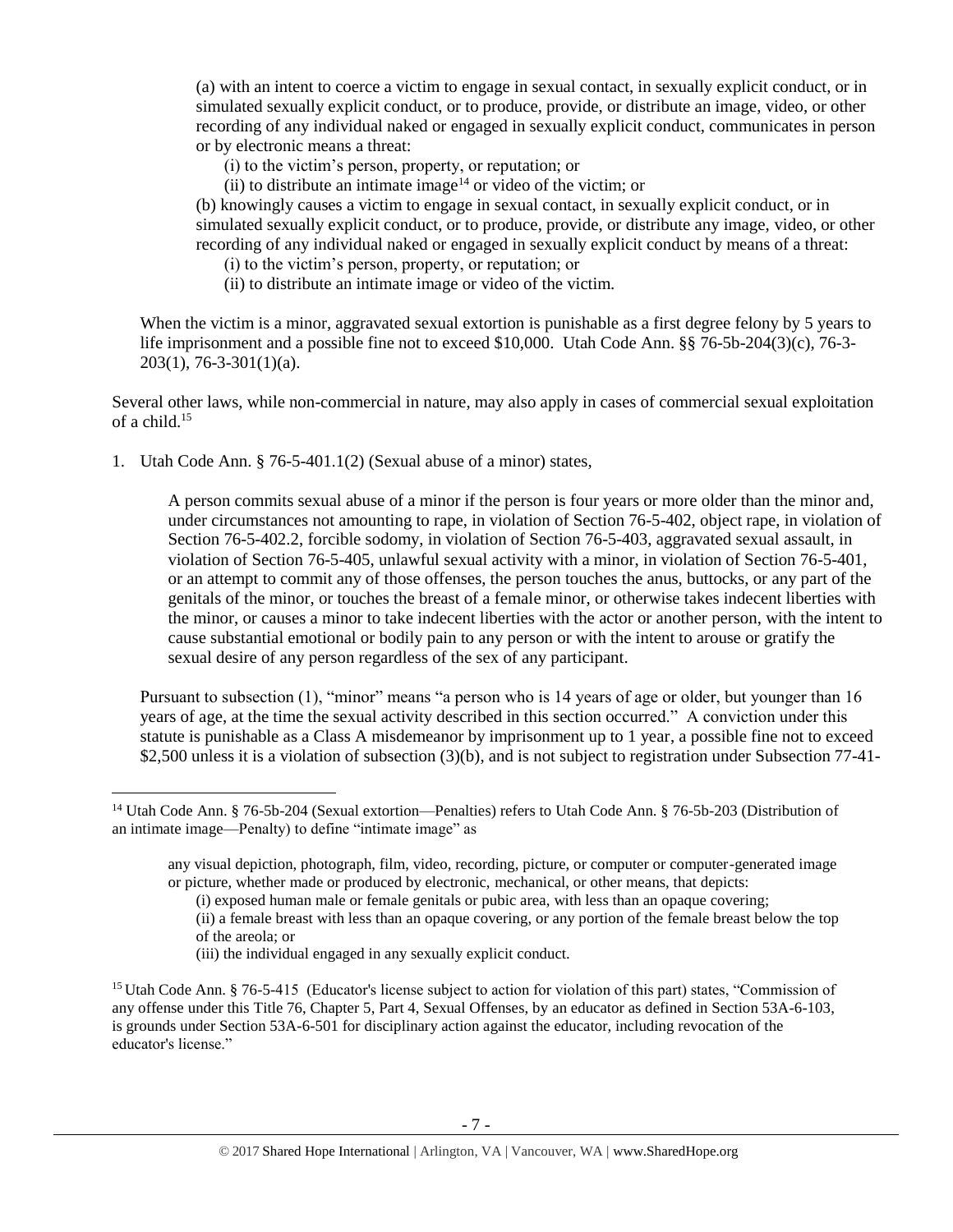102(17)(a)(iv) (Definitions) on a first offense if the offender was younger than 21 years of age at the time of the offense. Utah Code Ann. §§ 76-5-401.1(3), 76-3-204(1), 76-3-301(1)(c).

A violation of subsection 3(b) is a third degree felony, which applies if "the actor at the time of the commission of the offense: (i) is 18 years of age or older; (ii) held a position of special trust as a teacher or a volunteer at a school, as that position is defined in Subsection 76-5-404.1(1)(c)(xix);<sup>16</sup> and (iii) committed the offense against an individual who at the time of the offense was enrolled as a student at the school where the actor was employed or was acting as a volunteer."

2. Utah Code Ann. § 76-5-404.1(4) (Sexual abuse of a child—Aggravated sexual abuse of a child) states the following:

A person commits aggravated sexual abuse of a child when in conjunction with the offense [of sexual abuse under Utah Code Ann. § 76-5-404.1(2)<sup>17</sup>] any of the following circumstances have been charged and admitted or found true in the action for the offense:

(a) the offense was committed by the use of a dangerous weapon as defined in Section 76-1-601, or by force, duress, violence, intimidation, coercion, menace, or threat of harm, or was committed during the course of a kidnaping;

. . . .

(d) the accused used, showed, or displayed pornography or caused the victim to be photographed in a lewd condition during the course of the offense;

(e) the accused, prior to sentencing for this offense, was previously convicted of any felony, or of a misdemeanor involving a sexual offense;

<sup>16</sup> Utah Code Ann. § 76-5-404.1(1)(c) defines a "position of special trust" as:

(i) an adoptive parent;

(ii) an athletic manager who is an adult;

(iii) an aunt;

(iv) a babysitter;

(v) a coach;

 $\overline{\phantom{a}}$ 

(vi) a cohabitant of a parent if the cohabitant is an adult;

(vii) a counselor;

(viii) a doctor or physician;

(ix) an employer;

(x) a foster parent;

(xi) a grandparent;

(xii) a legal guardian;

(xiii) a natural parent;

(xiv) a recreational leader who is an adult;

(xv) a religious leader;

(xvi) a sibling or a step-sibling who is an adult;

(xvii) a scout leader who is an adult;

(xviii) a stepparent;

(xix) a teacher or any other person employed by or volunteering at a public or private elementary school or secondary school, and who is 18 years of age or older;

(xx) an uncle;

(xxi) a youth leader who is an adult; or any person in a position of authority, other than those persons listed in Subsections  $(1)(c)(i)$  through (xxi), which enables the person to exercise undue influence over the child.

<sup>17</sup> *See supra* note [7.](#page-3-0)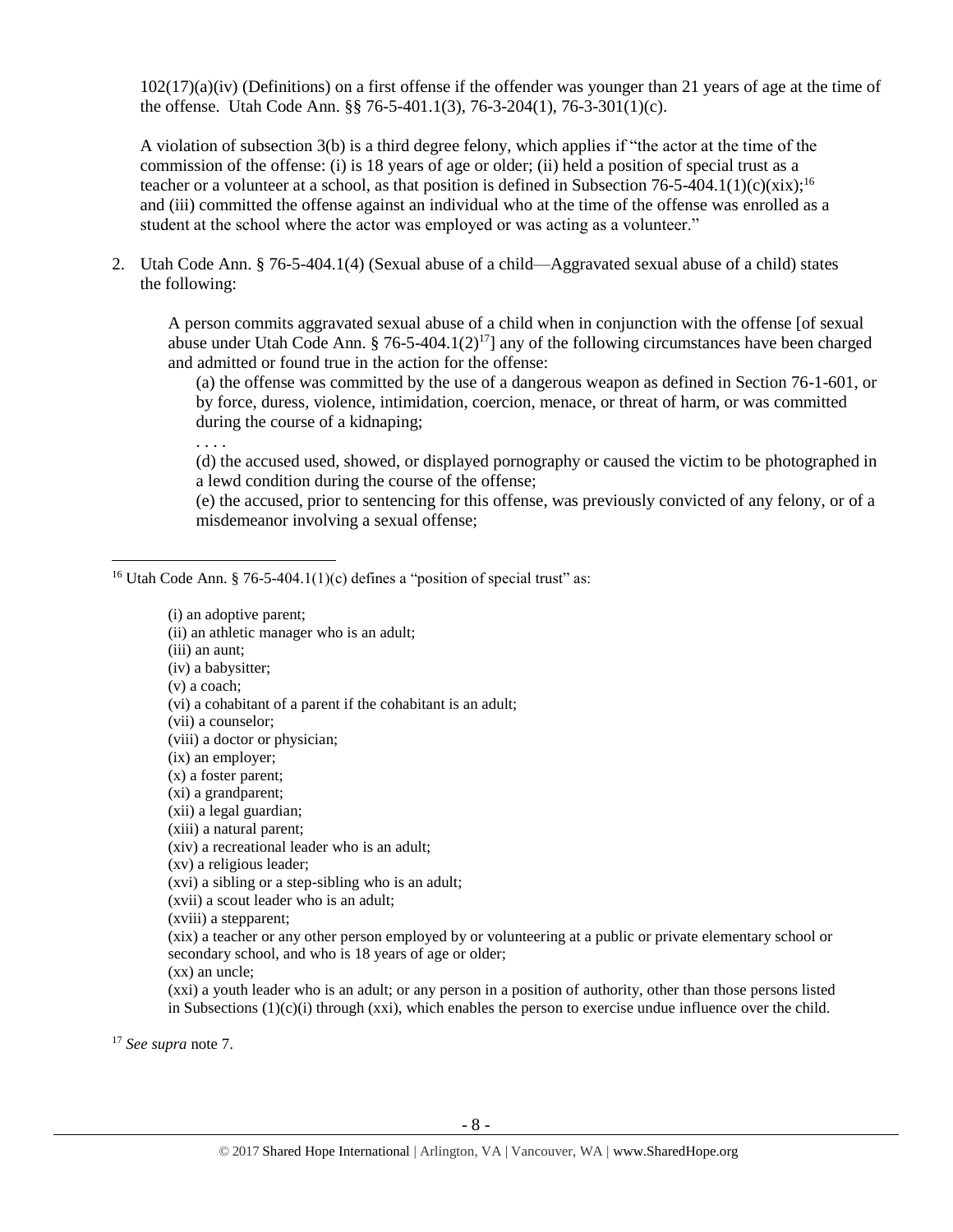(f) the accused committed the same or similar sexual act upon two or more victims at the same time or during the same course of conduct;

(g) the accused committed, in Utah or elsewhere, more than five separate acts, which if committed in Utah would constitute an offense described in this chapter, and were committed at the same time, or during the same course of conduct, or before or after the instant offense;

. . . .

<span id="page-8-0"></span>Utah Code Ann. § 76-5-404.1(4) applies only where the victim is under the age of 14.<sup>18</sup> Utah Code Ann. § 76-5-404.1(1). A conviction under Utah Code Ann. § 76-5-404.1(4) is punishable as a first degree felony<sup>19</sup> by 15 years to life imprisonment, unless the defendant "caused serious bodily injury" during the commission of the crime or has a prior conviction for a "grievous sexual offense," in which case a conviction is punishable by life imprisonment without the possibility of parole. Utah Code Ann. § 76-5- 404.1(5). However, offenders who have not been previously convicted of a "grievous sexual offense," even those who have "caused serious bodily injury" during the commission of aggravated sexual abuse of a child, are eligible to receive lesser sentences<sup>20</sup> if the court determines that it "is in the interests of justice." Utah Code Ann. § 76-5-404.1(6). Additionally, the court may order the defendant to pay a fine not to exceed \$10,000. Utah Code Ann. § 76-3-301(1)(a).

3. Utah Code Ann. § 76-5-401.2(2) (Unlawful sexual conduct with a 16 or 17 year old) states,

(a) A person commits unlawful sexual conduct with a minor [who is 16 or 17 years old] if, under circumstances not amounting to [rape, object rape, forcible sodomy, forcible sexual abuse, aggravated sexual assault, or any attempt to commit one of these offenses], a person who is:

(i) seven or more years older but less than 10 years older than the minor at the time of the sexual conduct engages in any conduct listed in Subsection (2)(b), and the person knew or reasonably should have known the age of the minor; or

<sup>18</sup> *See supra* note [8.](#page-3-1)

 $\overline{a}$ 

(1) Notwithstanding Sections 76-3-201 and 77-18-1 and Title 77, Chapter 16a, Commitment and Treatment of Mentally Ill Persons, except as provided in Section 76-5-406.5, probation may not be granted, the execution or imposition of sentence may not be suspended, the court may not enter a judgment for a lower category of offense, and hospitalization may not be ordered, the effect of which would in any way shorten the prison sentence for any person who commits a capital felony or a first degree felony involving:

. . . . (f) Section 76-5-402.1, rape of a child; . . . .

(h) Section 76-5-402.3, object rape of a child;

. . . . (j) Section 76-5-403.1, sodomy on a child;

. . . .

. . . .

(l) Subsections 76-5-404.1(4) and (5), aggravated sexual abuse of a child;

(2) The provisions of this section do not apply if the sentencing court finds that the defendant was under the age of 18 at the time of the offense and could have been adjudicated in the juvenile court . . . ."

The text of Utah Code Ann. § 76-3-406 cited here and elsewhere in this report includes amendments made by the enactment of Senate Bill 87 during the 2017 General Session of the Utah Legislature (effective May 9, 2017). <sup>20</sup> *See supra* note [9.](#page-3-2)

<sup>&</sup>lt;sup>19</sup> Pursuant to Utah Code Ann. § 76-3-406 (Crimes for which probation, suspension of sentence, lower category of offense, or hospitalization may not be granted),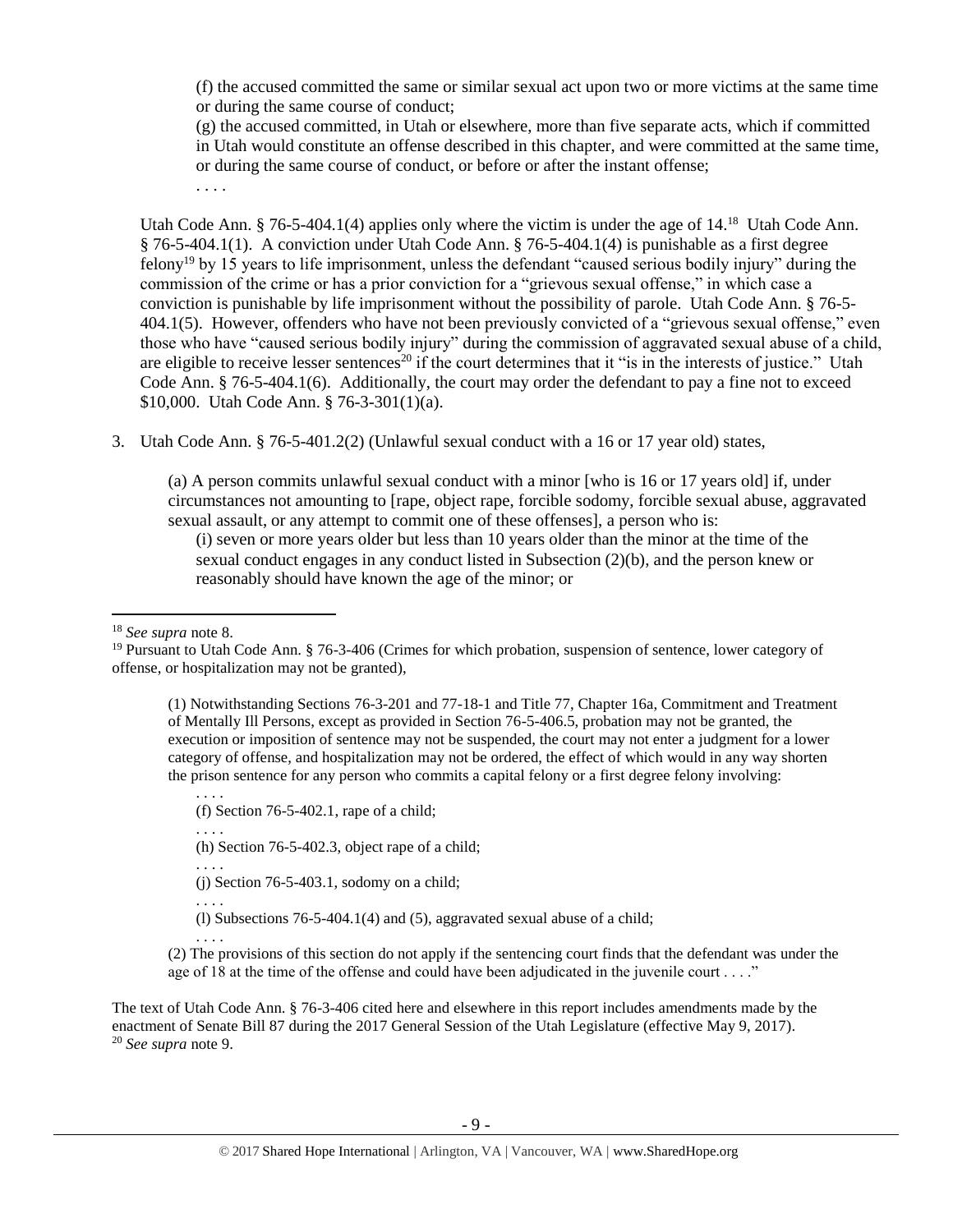(ii) 10 or more years older than the minor at the time of the sexual conduct and engages in any conduct listed in Subsection (2)(b).

(b) As used in Subsection  $(2)(a)$ , "sexual conduct" refers to when the person:

(i) has sexual intercourse with the minor;

(ii) engages in any sexual act with the minor involving the genitals of one person and the mouth or anus of another person, regardless of the sex of either participant;

(iii) causes the penetration, however slight, of the genital or anal opening of the minor by any foreign object, substance, instrument, or device, including a part of the human body, with the intent to cause substantial emotional or bodily pain to any person or with the intent to arouse or gratify the sexual desire of any person, regardless of the sex of any participant; or

. . . .

A conviction under Utah Code Ann. § 76-5-401.2(2)(b)(i)–(iii) is punishable as a third degree felony by imprisonment up to 5 years and a possible fine not to exceed \$5,000. Utah Code Ann. §§ 76-5- 401.2(4), 76-3-203(3), 76-3-301(1)(b), (c), 76-3-204(1).

- 4. Pursuant to Utah Code Ann. § 76-5-402.1(1), (2) (Rape of a child), any person who engages in "sexual intercourse with a child under the age of  $14$ " is guilty of a first degree felony.<sup>21</sup> A conviction under this statute is punishable by 25 years to life imprisonment.<sup>22</sup> Utah Code Ann. § 76-5-402.1(2)(a). However, if the "trier of fact finds that . . . during the commission of the rape of a child, the defendant caused serious bodily injury to another or . . . was previously convicted of a grievous sexual offense," the punishment is enhanced to life imprisonment without the possibility of parole. Utah Code Ann.  $§ 76-5-402.1(2)(b)$ . The defendant is also subject to a possible fine not to exceed \$10,000. Utah Code Ann. § 76-3-301(1)(a).
- 5. Utah Code Ann. § 76-5-402.3(1) (Object rape of a child—Penalty) states,

A person commits object rape of a child when the person causes the penetration or touching, however slight, of the genital or anal opening of a child who is under the age of 14 by any foreign object, substance, instrument, or device, not including a part of the human body, with intent to cause substantial emotional or bodily pain to the child or with the intent to arouse or gratify the sexual desire of any person.

A conviction under this statute is punishable as a first degree felony<sup>23</sup> by imprisonment for 25 years to life imprisonment.<sup>24</sup> Utah Code Ann. § 76-5-402.3(2). However, if the "trier of fact finds that . . . during the commission of the object rape of a child, the defendant caused serious bodily injury to another or . . . was previously convicted of a grievous sexual offense," the punishment is enhanced to

 $\overline{a}$ 

<sup>21</sup> *See supra* note [19.](#page-8-0)

<sup>&</sup>lt;sup>22</sup> Pursuant to Utah Code Ann. § 76-5-402.1(4)(a), however, the term of imprisonment may be reduced for first offenses if the defendant was under 21 years of age and "the court finds that a lesser term . . . is in the interest of justice under the facts and circumstances of the case, including the age of the victim  $\dots$ ."

The text of Utah Code Ann. § 76-5-402.1 cited here and elsewhere in this report includes amendments made by the enactment of House Bill 222 during the 2017 General Session of the Utah Legislature (effective May 9, 2017). <sup>23</sup> *See supra* note [19.](#page-8-0)

<sup>&</sup>lt;sup>24</sup> Pursuant to Utah Code Ann. § 76-5-402.3(4)(a), however, the term of imprisonment may be reduced for first offenses if the defendant was under 21 years of age and "the court finds that a lesser term . . . is in the interest of justice under the facts and circumstances of the case, including the age of the victim . . . ."

The text of Utah Code Ann. § 76-5-402.3 cited here and elsewhere in this report includes amendments made by the enactment of House Bill 222 during the 2017 General Session of the Utah Legislature (effective May 9, 2017).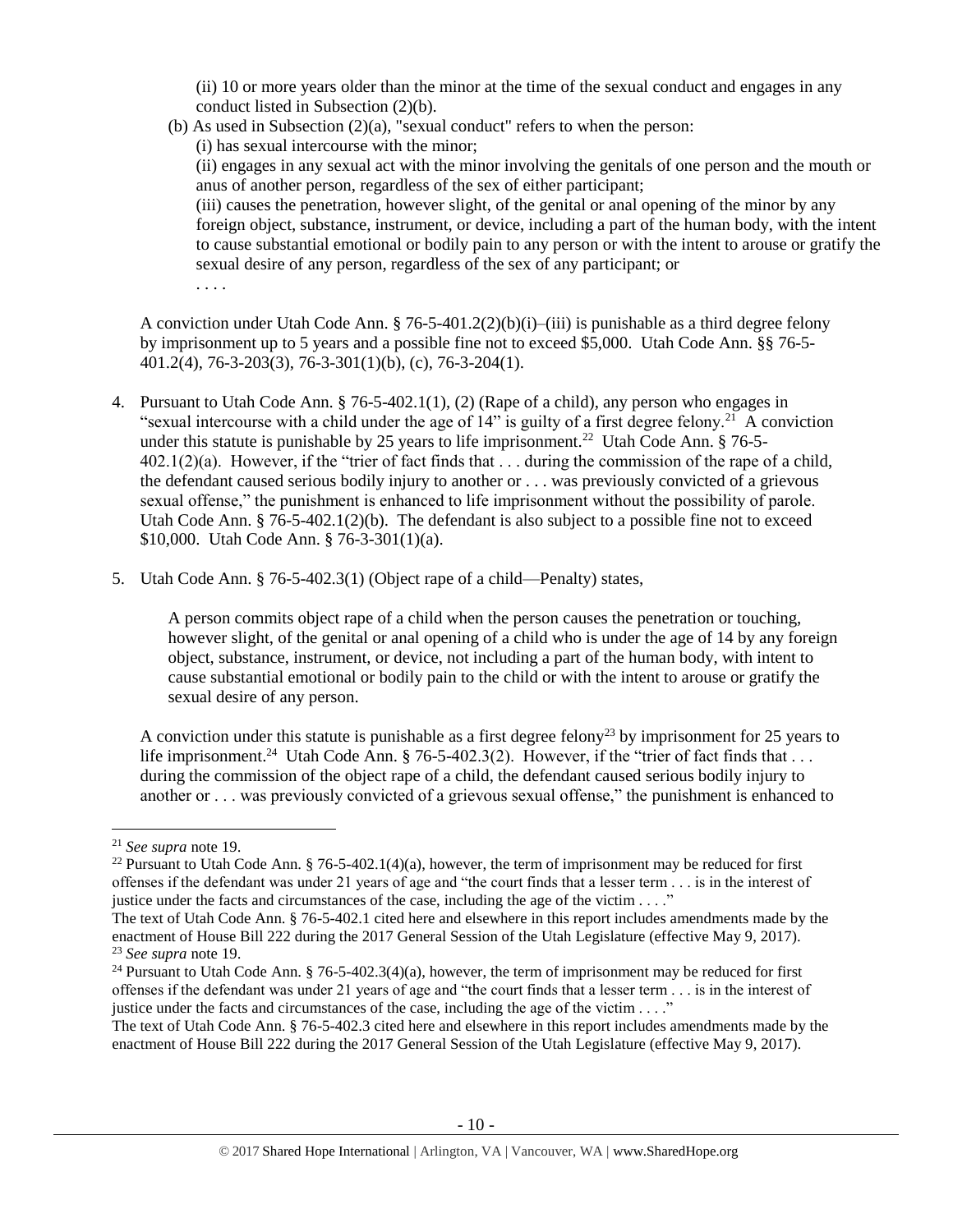life imprisonment without the possibility of parole. Utah Code Ann. § 76-5-402.3(2). The defendant is also subject to a possible fine not to exceed \$10,000. Utah Code Ann.  $§ 76-3-301(1)(a)$ .

6. Utah Code Ann. § 76-9-702.5(1) (Lewdness involving a child) states,

A person is guilty of lewdness involving a child if the person under circumstances not amounting to rape of a child, object rape of a child, sodomy upon a child, sexual abuse of a child, aggravated sexual abuse of a child, or an attempt to commit any of those offenses, intentionally or knowingly does any of the following to, or in the presence of, a child who under 14 years of age:

(a) performs an act of sexual intercourse or sodomy;

. . . .

(d) under circumstances not amounting to sexual exploitation of a child under Section 76-5b-201 causes a child under the age of 14 to expose his or her genitals, anus, or breast, if female, to the actor, with the intent to arouse or gratify the sexual desire of the actor or the child; or (e) performs any other act of lewdness.

A conviction under this statute is punishable as a Class A misdemeanor by 1 year imprisonment and a possible fine not to exceed \$2,500. Utah Code Ann. §§ 76-9-702.5(2), 76-3-204(1), 76-3-301(1)(c). However, if the defendant is a "a sex offender as defined in [Utah Code Ann. § 77-27-21.7<sup>25</sup> (Sex offender restrictions)]; or has been previously convicted of a violation of this section [Utah Code Ann. § 76-9-702.5(1)]," it is a third degree felony punishable by imprisonment up to 5 years and a possible fine not to exceed \$5,000. Utah Code Ann. §§ 76-9-702.5(2), 76-3-203(3), 76-3-301(1)(b).

7. Utah Code Ann. § 76-5-401(1),  $(2)^{26}$  (Unlawful sexual activity with a minor—Elements—Penalties— Evidence of age raised by defendant) makes it unlawful for an adult to engage in any "unlawful sexual activity with a minor," who is 14–15 years of age

if under circumstances not amounting to [rape, object rape, forcible sodomy, or aggravated sexual assault], the actor:

(a) has sexual intercourse with the minor;

(b) engages in any sexual act with the minor involving the genitals of one person and the mouth or anus of another person, regardless of the sex of either participant; or

(c) causes the penetration, however slight, of the genital or anal opening of the minor by any foreign object, substance, instrument, or device, including a part of the human body, with the intent to cause substantial emotional or bodily pain to any person or with the intent to arouse or gratify the sexual desire of any person, regardless of the sex of any participant.

A conviction under this statute is punishable as a third degree felony by imprisonment up to 5 years and a possible fine not to exceed \$5,000. Utah Code Ann. §§ 76-5-401(3), 76-3-203(3), 76-3- 301(1)(b). However, if "the defendant establishes by a preponderance of the evidence the mitigating factor that the defendant is less than four years older than the minor at the time the sexual activity occurred," the offense is punishable as a Class B misdemeanor punishable by imprisonment up to 6 months, a possible fine not to exceed \$1,000, and not subject to registration under Subsection 77-41- 102(17)(a)(iii) (Definitions). Utah Code Ann. §§ 76-5-401(3), 76-3-204(2), 76-3-301(1)(d).

<sup>25</sup> *See infra* Component 2.10.

<sup>&</sup>lt;sup>26</sup> The text of Utah Code Ann. § 76-5-401 cited here and elsewhere in this report includes amendments made by the enactment of House Bill 123 during the 2017 General Session of the Utah Legislature (effective May 9, 2017).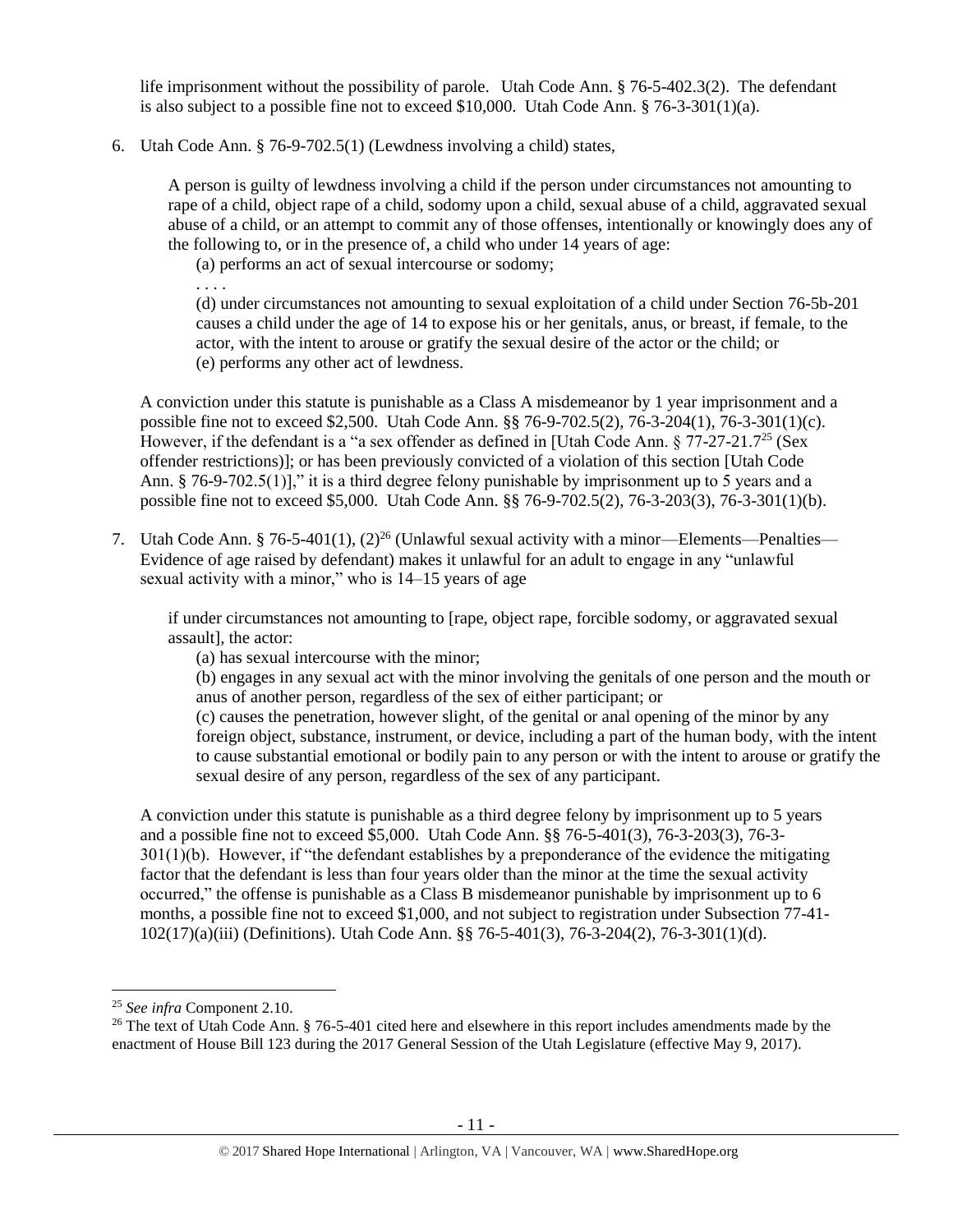8. Utah Code Ann. § 76-4-401(2) (Enticing a minor–Elements–Penalties) states,

(a) A person commits enticement of a minor when the person knowingly uses the Internet or text messaging to solicit, seduce, or entice a minor, or to attempt to solicit, seduce, lure, or entice a minor, or other person that the actor believes to be a minor to engage in sexual activity which is a violation of state criminal law.

(b) A person commits enticement of a minor when the person knowingly uses the Internet or text messaging to:

(i) initiate contact with a minor or a person the actor believes to be a minor; and (ii) subsequently [initiates contact with a minor or a person the actor believes to be a minor], by any electronic or written means, solicits, seduces, lures, or entices, or attempts to solicit, seduce, lure, or entice the minor or a person the actor believes to be the minor to engage in any sexual activity which is a violation of state criminal law.

Penalties for convictions under Utah Code Ann. § 76-4-401(2) are staggered according to the crime the defendant intended to commit. Utah Code Ann. § 76-4-401(4). Generally, a conviction is a felony one degree lower than the felony intended to be committed (e.g., a defendant who enticed a minor with the intent to commit a second degree felony will be convicted of a third degree felony, etc.). Utah Code Ann. § 76-4-401(4). However, in instances of enticement of a first degree felony and where the defendant also has a prior conviction under this statute, the defendant will be guilty of a first degree felony punishable by 3 years to life imprisonment. Utah Code Ann. § 76-4-401(4)(a)(ii).

*1.3 Prostitution statutes refer to the sex trafficking statute to acknowledge the intersection of prostitution with trafficking victimization.* 

Utah Code Ann. § 76-10-1302 (Prostitution) does not refer to § 76-5-308.5 (Human trafficking of a child— Penalties) or other provisions of the human trafficking law when the person charged is a minor.

Utah Code Ann. § 76-10-1302(3)(b)–(c) does, however, identify children involved in prostitution-related activities as children qualified to be referred to and receive services through the Division of Child and Family Services.

- 1.3.1 Recommendation: Amend Utah Code Ann. § 76-10-1302 (Prostitution) to refer to Utah Code Ann. § 76-5-308.5 (Human trafficking of a child—Penalties) to acknowledge the intersection of prostitution with trafficking victimization.
- *1.4 The state racketeering or gang crimes statute includes sex trafficking or commercial sexual exploitation of children (CSEC) offenses as predicate acts allowing the statute to be used to prosecute child sex trafficking crimes.*

Utah's Pattern of Unlawful Activity Act, is codified at Utah Code Ann. § 76-10-1601 et. seq. Pursuant to Utah Code Ann. § 76-10-1603 (Unlawful acts),

(1) It is unlawful for any person who has received any proceeds derived, whether directly or indirectly, from a pattern of unlawful activity in which the person has participated as a principal, to use or invest, directly or indirectly, any part of that income, or the proceeds of the income, or the proceeds derived from the investment or use of those proceeds, in the acquisition of any interest in, or the establishment or operation of, any enterprise.

(2) It is unlawful for any person through a pattern of unlawful activity to acquire or maintain, directly or indirectly, any interest in or control of any enterprise.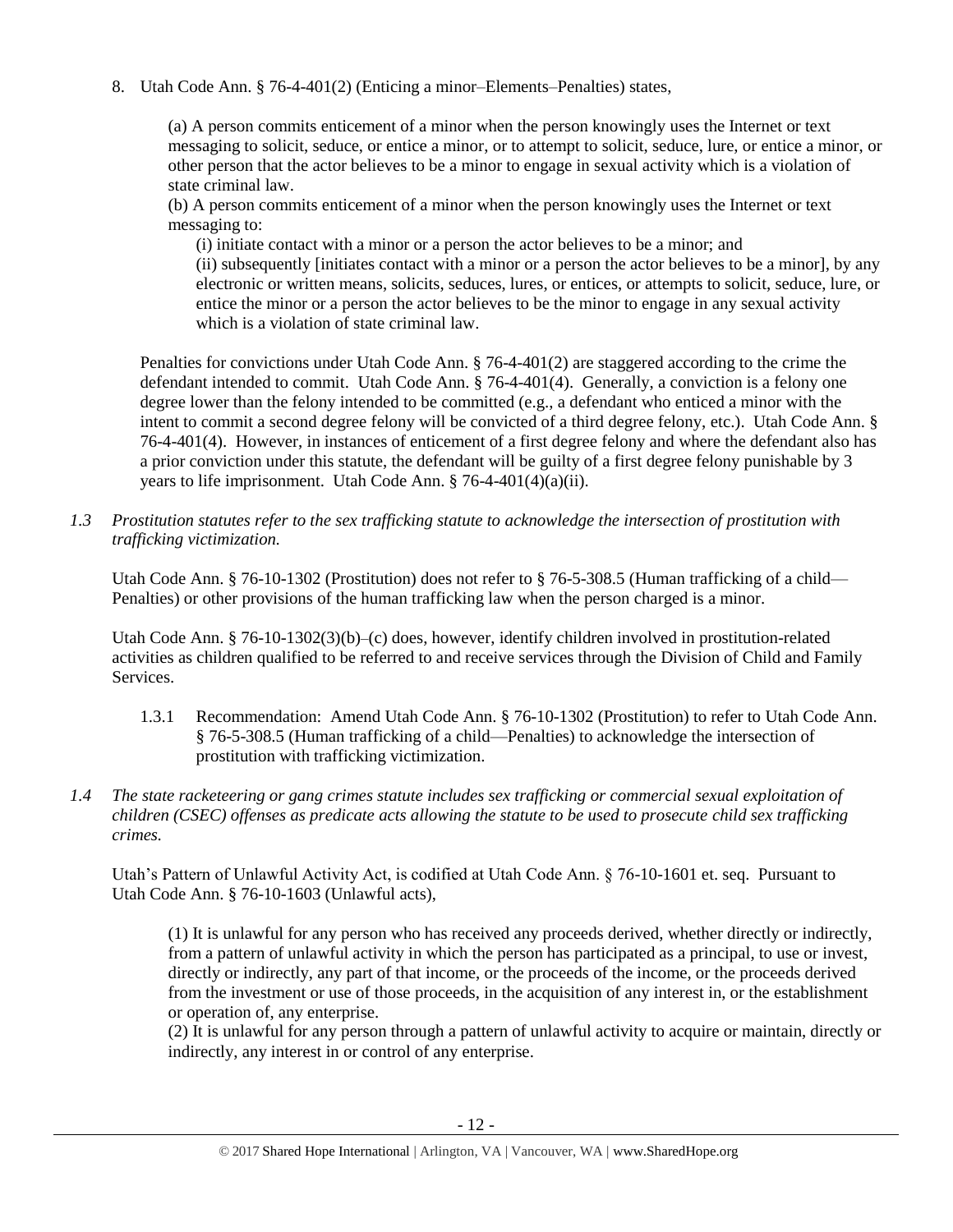(3) It is unlawful for any person employed by or associated with any enterprise to conduct or participate, whether directly or indirectly, in the conduct of that enterprise's affairs through a pattern of unlawful activity.

(4) It is unlawful for any person to conspire to violate any provision of Subsection (1), (2), or (3).

For purposes of the Pattern of Unlawful Activity Act, Utah Code Ann. § 76-10-1602(2) (Definitions) defines a "pattern of unlawful activity" as

[E]ngaging in conduct which constitutes the commission of at least three episodes of unlawful activity, which episodes are not isolated, but have the same or similar purposes, results, participants, victims, or methods of commission, or otherwise are interrelated by distinguishing characteristics. Taken together, the episodes shall demonstrate continuing unlawful conduct and be related either to each other or to the enterprise. At least one of the episodes comprising a pattern of unlawful activity shall have occurred after July 31, 1981. The most recent act constituting part of a pattern of unlawful activity as defined by this part shall have occurred within five years of the commission of the next preceding act alleged as part of the pattern.

The state's racketeering provisions include Utah's general human trafficking and CSEC offenses as predicate offenses for forfeiture, but the specific offense of Utah Code Ann. § 76-5-308.5 (Human trafficking of a child— Penalties) is not included. Utah Code Ann. § 76-10-1602(4). Here, "unlawful activity," is defined in Utah Code Ann. § 76-10-1602(4) as "to directly engage in conduct or to solicit, request, command, encourage, or intentionally aid another person to engage in conduct which would constitute any offense described by" certain listed crimes, "or to attempt or conspire to engage in an act which would constitute any of those offenses, regardless of whether the act is in fact charged or indicted by any authority or is classified as a misdemeanor or a felony." The listed crimes include violations of Utah Code Ann. § 76-5b-201 (Sexual exploitation of a minor—Offenses), § 76-5-308 (Human trafficking), § 76-5-309 (Human smuggling), § 76-5-310 (Aggravated human trafficking and aggravated human smuggling—Penalties), § 76-10-1302 (Prostitution), § 76-10-1304 (Aiding prostitution), § 76-10-1305 (Exploiting prostitution), and § 76-10-1306 (Aggravated exploitation of prostitution). Utah Code Ann. § 76-10-1602(4)(n), (o), (dddd)–(ffff).

Based on this definition of unlawful activity, some acts of commercial sexual exploitation constitute predicate crimes under the racketeering law, making it available for combatting criminal enterprises that engage in domestic minor sex trafficking. A conviction under Utah Code Ann. § 76-10-1603 is a second degree felony punishable by imprisonment for 1–15 years and a possible fine not to exceed \$10,000 or any other amount not exceeding twice the proceeds the trafficker obtained from the commission of the crime. Additionally, a conviction subjects the offender to asset forfeiture. Traffickers convicted under Utah Code Ann. § 76-10-1603, a section of Utah's Pattern of Unlawful Activity Act, may potentially forfeit real property, tangible and intangible property, and "property used to facilitate a violation of Section 76-10-1204, 76-10-1205, 76-10-1206, or 76-10-1222." Utah Code Ann.§ 24-4-102(1),  $(2)^{27}$  (Property subject to forfeiture).

<span id="page-12-0"></span>The court may order all the criminally related assets in the "unlawful activity" to be forfeited under Utah Code Ann. § 76-10-1603. Under Utah Code Ann. § 76-10-1603.5(3)(a), the court may order restitution for "any victim or rightful owner of property obtained, directly or indirectly, from: (i) the conduct constituting the pattern of unlawful activity; or (ii) any act or conduct constituting the pattern of unlawful activity that is proven as part of the violation of any provision of Section 76-10-1603."

<sup>&</sup>lt;sup>27</sup> The text of Utah Code Ann. § 24-4-102 cited here and elsewhere in this report includes amendments made by the enactment of Senate Bill 87 during the 2017 General Session of the Utah Legislature (effective May 9, 2017).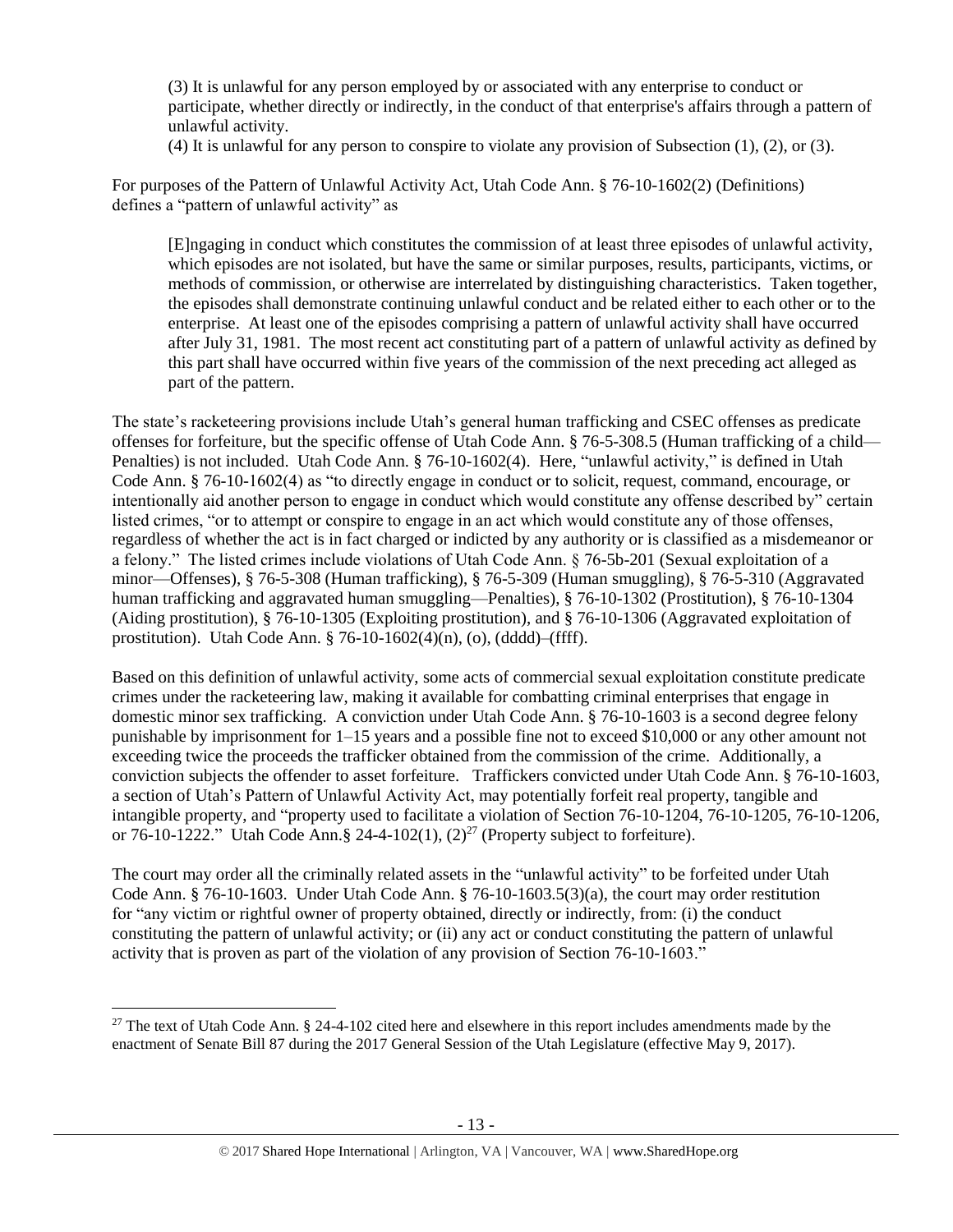Through a violation of the Unlawful Acts Act (Utah Code Ann. § 76-10-1603) "the court may order the person found guilty of the felony to pay to the state, if the attorney general brought the action, or to the county, if the county attorney or district attorney brought the action, the costs of investigating and prosecuting the offense and the costs of securing the forfeitures provided for in this section." Utah Code Ann. § 76-10-1603.5(1).

Finally, where the alleged enterprise is also a criminal street gang, additional penalties may apply. Utah Code Ann. § 76-3-203.1 (Offenses committed in concert with two or more persons or in relation to a criminal street gang—Notice—Enhanced penalties), which provides for enhanced penalties in the commission of certain offenses outlined in Utah Code Ann. § 76-3-203.1(5), includes the following:

. . . .

(d) kidnapping and related offenses under Title 76, Chapter 5, Part 3, Kidnapping, Trafficking, and Smuggling;

(e) any felony sexual offense under Title 76, Chapter 5, Part 4, Sexual Offenses;

(f) sexual exploitation of a minor as defined in Section 76-5b-201;

. . . .

(r) pornographic and harmful materials and performance offenses under Title 76, Chapter 10, Part 12, Pornographic and Harmful Materials and Performances;

(s) prostitution and related offenses under Title 76, Chapter 10, Part 13, Prostitution;

. . . .

(u) any violation of Title 76, Chapter 10, Part 16, Pattern of Unlawful Activity Act;

. . . .

(w) any violation of Title 76, Chapter 10, Part 19, Money Laundering and Currency Transaction Reporting Act;

. . . .

 $\overline{\phantom{a}}$ 

Utah Code Ann. § 76-3-203.1 provides in part,

. . . . (2) A person who commits any offense listed in Subsection (5) is subject to an enhanced penalty for the offense as provided in Subsection (4) if the trier of fact finds beyond a reasonable doubt that the person acted:

(a) in concert with two or more persons; $^{28}$ 

(b) "In concert with two or more persons" means: (i) the defendant was aided or encouraged by at least two other persons in committing the offense and was aware of this aid or encouragement; and

- (ii) each of the other persons:
	- (A) was physically present; or
	- (B) participated as a party to any offense listed in Subsection (5).
- (c) "In concert with two or more persons" means, regarding intent:

(i) other persons participating as parties need not have the intent to engage in the same offense or degree of offense as the defendant; and

(ii) a minor is a party if the minor's actions would cause the minor to be a party if the minor were an adult.

<sup>&</sup>lt;sup>28</sup> Utah Code Ann. § 76-3-203.1(1)(b), (c) (Offenses committed in concert with two or more persons or in relation to a criminal street gang—Notice—Enhanced penalties) states,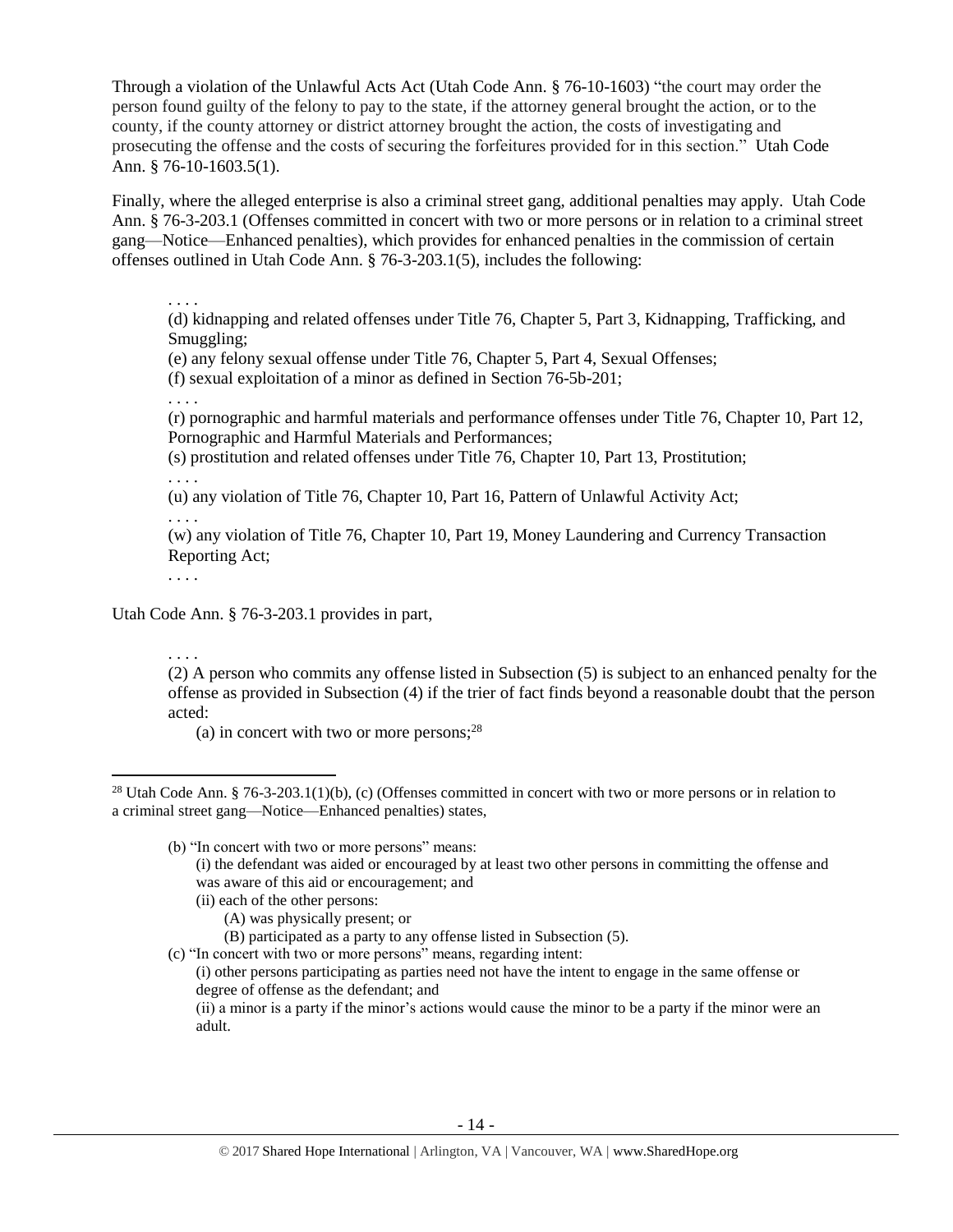(b) for the benefit of, at the direction of, or in association with any criminal street gang<sup>29</sup> as defined in Section 76-9-802; or

(c) to gain recognition, acceptance, membership, or increased status with a criminal street gang as defined in Section 76-9-802.

. . . .

(6) It is not a bar to imposing the enhanced penalties under this section that the persons with whom the actor is alleged to have acted in concert are not identified, apprehended, charged, or convicted, or that any of those persons are charged with or convicted of a different or lesser offense.

Pursuant to Utah Code Ann. § 76-3-203.1(4) enhanced penalties will be classified one level higher than the original penalty, unless the original penalty was classified as a first degree felony.

 $\overline{\phantom{a}}$ 

(d) whose members, acting individually or in concert with other members, engage in or have engaged

<sup>&</sup>lt;sup>29</sup> Utah Code Ann. § 76-9-802(1) (Definitions) defines "criminal street gang" as

an organization, association in fact, or group of three or more persons, whether operated formally or informally:

<sup>(</sup>a) that is currently in operation;

<sup>(</sup>b) that has as one of its primary activities the commission of one or more predicate gang crimes;

<sup>(</sup>c) that has, as a group, an identifying name or identifying sign or symbol, or both; and

in a pattern of criminal gang activity.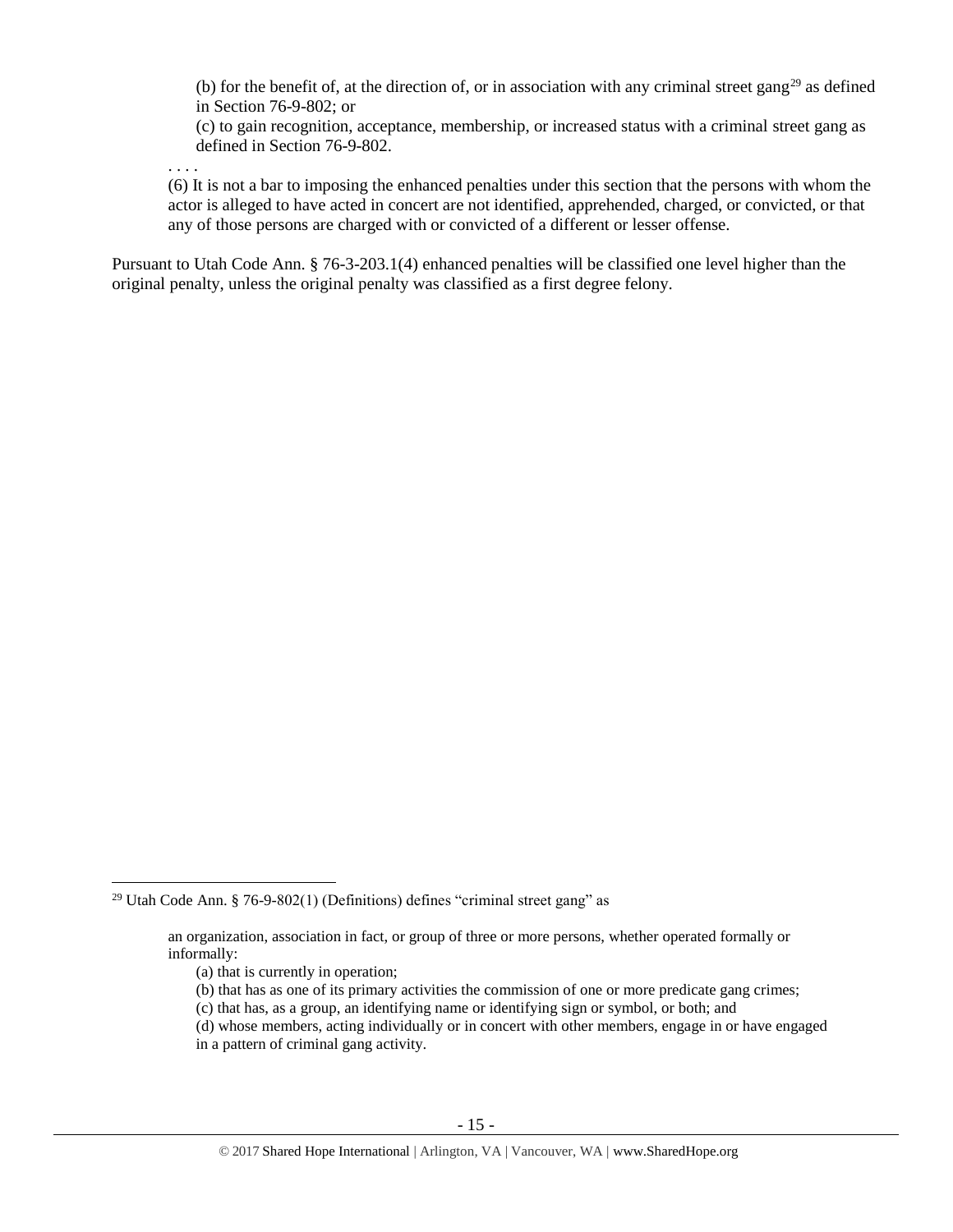## **FRAMEWORK ISSUE 2: CRIMINAL PROVISIONS FOR DEMAND**

# *Legal Components:*

- *2.1 The state sex trafficking law can be applied to buyers of commercial sex acts with a minor.*
- *2.2 Buyers of commercial sex acts with a minor can be prosecuted under commercial sexual exploitation of children (CSEC) laws.*
- *2.3 Solicitation laws differentiate buying sex acts with an adult and buying sex acts with a minor under 18.*
- *2.4 Penalties for buyers of commercial sex acts with minors are as high as federal penalties.*
- *2.5 Using the Internet or electronic communications to lure, entice, or purchase, or attempt to lure, entice, or purchase commercial sex acts with a minor is a separate crime or results in an enhanced penalty for buyers.*
- *2.6 No age mistake defense is permitted for a buyer of commercial sex acts with any minor under 18.*
- *2.7 Base penalties for buying sex acts with a minor under 18 are sufficiently high and not reduced for older minors.*
- *2.8 Financial penalties for buyers of commercial sex acts with minors are sufficiently high to make it difficult for buyers to hide the crime.*
- *2.9 Buying and possessing images of child sexual exploitation carries penalties as high as similar federal offenses.*

\_\_\_\_\_\_\_\_\_\_\_\_\_\_\_\_\_\_\_\_\_\_\_\_\_\_\_\_\_\_\_\_\_\_\_\_\_\_\_\_\_\_\_\_\_\_\_\_\_\_\_\_\_\_\_\_\_\_\_\_\_\_\_\_\_\_\_\_\_\_\_\_\_\_\_\_\_\_\_\_\_\_\_\_\_\_\_\_\_\_\_\_\_\_

*2.10 Convicted buyers of commercial sex acts with minors are required to register as sex offenders.* 

# *Legal Analysis:*

l

*2.1 The state sex trafficking law can be applied to buyers of commercial sex acts with a minor.*

Utah Code Ann. § 76-5-308.5(2) (Human trafficking of a child—Penalties), § 76-5-308<sup>30</sup> (Human trafficking), and § 76-5-310(2) (Aggravated human trafficking and aggravated human smuggling—Penalties) apply to buyers of sex with minors, as the statutes expressly criminalize patronizing or soliciting a minor for sexual acts. Additionally, buyers may also be offenders under Utah Code Ann. § 76-5-308.5(2) following federal precedent through the term "obtain."<sup>31</sup> Specifically, Utah Code Ann. § 76-5-308.5(2) states, "An actor commits human trafficking of a child if the actor . . . obtains, patronizes, or solicits a child for sexual exploitation . . . ."

<sup>30</sup> *See supra* Component 1.1 for a discussion of relevant provisions.

<sup>31</sup> *See United States v. Jungers*, 702 F.3d 1066 (8th Cir. 2013). In this case, the Eighth Circuit held that the federal sex trafficking law, 18 U.S.C. § 1591 (Sex trafficking of children or by force, fraud, or coercion) applies to buyers of sex with minors. Reversing a District of South Dakota ruling that Congress did not intend the string of verbs constituting criminal conduct under 18 U.S.C. § 1591(a)(1) ("recruits, entices, harbors, transports, provides, obtains, or maintains") to reach the conduct of buyers (United States v. Jungers, 834 F. Supp. 2d 930, 931 (D.S.D. 2011)), the Eighth Circuit concluded that 18 U.S.C. § 1591 does not contain "a latent exemption for purchasers" because buyers can "engage in at least some of the prohibited conduct." Jungers, 702 F. 3d 1066, 1072. Congress codified Jungers clarifying that the federal sex trafficking law is intended to apply to buyers in the Justice for Victims of Trafficking Act (JVTA) of 2015 Pub. L. No. 114-22, 129 Stat 227), enacted on May 29, 2015. The JVTA adds the terms "patronize" and "solicit" to the list of prohibited conduct and expressly states, "section 108 of this title amends section 1591 of title 18, United States Code, to add the words 'solicits or patronizes' to the sex trafficking statute making absolutely clear for judges, juries, prosecutors, and law enforcement officials that criminals who purchase sexual acts from human trafficking victims may be arrested, prosecuted, and convicted as sex trafficking offenders when this is merited by the facts of a particular case." Id. at Sec. 109. The Eighth Circuit decision in *United States v. Jungers* and the federal sex trafficking law as amended by the Justice for Victims of Trafficking Act establish persuasive authority when state courts interpret the string of verbs constituting prohibited conduct in state sex trafficking laws (in particular the term "obtains") to the extent such interpretation does not conflict with state case law.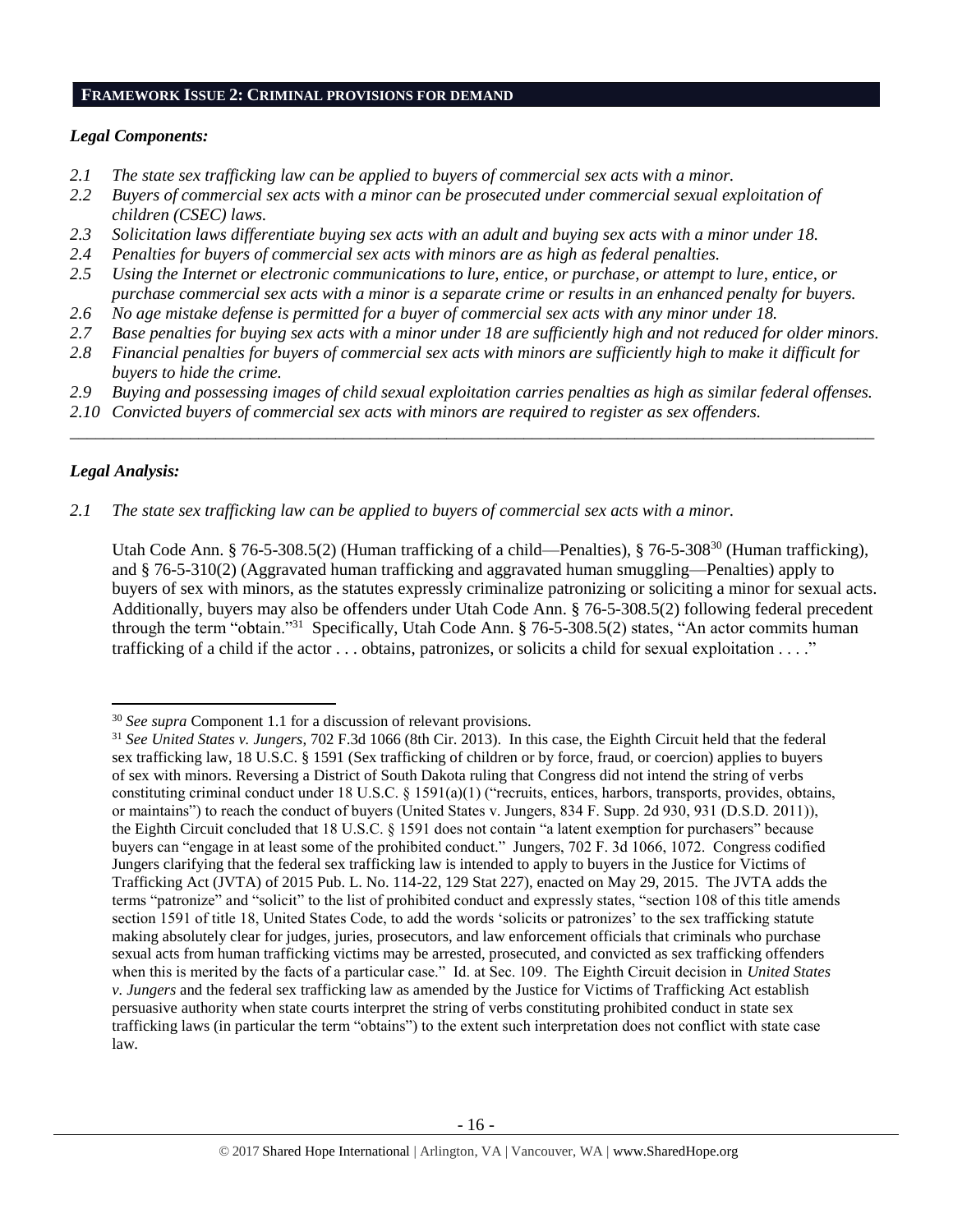A violation of Utah Code Ann. § 76-5-308.5(2) is a first degree felony, punishable by 5 years to life imprisonment and a possible fine not to exceed \$10,000. Utah Code Ann. §§ 76-3-203(1), 76-3-301(1)(a). A violation of § 76-5-310 is punishable as a first degree felony by 5 years to life imprisonment and a possible fine not to exceed \$10,000.<sup>32</sup> Utah Code Ann. §§ 76-5-310(4)(a), 76-3-203(1), 76-3-301(1)(a).

A conviction under Utah Code Ann. § 76-5-308 (Human trafficking), applicable when the victim trafficked for forced sexual exploitation is an adult, is punishable as a second degree felony by imprisonment for 1–15 years and a possible fine not to exceed \$10,000. Utah Code Ann. §§ 76-5-309(1), 76-3-203(2), 76-3-301(1)(a).

*2.2 Buyers of commercial sex acts with a minor can be prosecuted under commercial sexual exploitation of children (CSEC) laws.*

Buyers face prosecution for buying or soliciting sex acts with a minor under two laws. Buying sex with a minor is criminalized under Utah Code Ann. § 76-10-1303<sup>33</sup> (Patronizing a prostitute), which states,

- (1) A person is guilty of patronizing a prostitute when the person:
	- (a) pays or offers or agrees to pay another person a fee, or the functional equivalent of a fee for the purpose of engaging in an act of sexual activity; or
	- (b) enters or remains in a place of prostitution for the purpose of engaging in sexual activity.
- (2) Patronizing a prostitute is a class A misdemeanor, except as provided in Subsection (3), (4), or
- (5) and in Section 76-10-1309 [Enhanced penalties—HIV positive offender].

. . . .

(5) If the patronizing of a prostitute under Subsection (1)(a) involves a child as the other person, a violation of Subsection (1)(a) is a third degree felony.

Soliciting sex acts with a minor is criminalized under Utah Code Ann. § 76-10-1313<sup>34</sup> (Sexual solicitation—Penalty), which makes it a crime when a person,

(1) (a) offers or agrees to commit any sexual activity with another person for a fee, or the functional equivalent of a fee;

(b) pays or offers or agrees to pay a fee or the functional equivalent of a fee to another person to commit any sexual activity; or

(c) with intent to engage in sexual activity for a fee or the functional equivalent of a fee or to pay another person to commit any sexual activity for a fee or the functional equivalent of a fee engages in, offers or agrees to engage in, or requests or directs another to engage in any of the following acts:

A corporation, association, partnership, or governmental instrumentality shall pay a fine for an offense defined in this code for which no special corporate fine is specified. The fine shall not exceed:

l

<sup>32</sup> Utah Code Ann. § 76-3-301(2) (Fines of persons) provides, "This section does not apply to a corporation, association, partnership, government, or governmental instrumentality." Utah Code Ann. § 76-3-302 (Fines of corporations, associations, partnerships, or government instrumentalities) provides,

<sup>(1) \$20,000</sup> for a felony conviction;

<sup>(2) \$10,000</sup> for a class A misdemeanor conviction;

<sup>(3) \$5,000</sup> for a class B misdemeanor conviction; and

<sup>(4) \$1,000</sup> for a class C misdemeanor conviction or for an infraction conviction.

<sup>33</sup> *See supra* note [11.](#page-4-0)

<sup>34</sup> *See supra* note [12.](#page-5-0)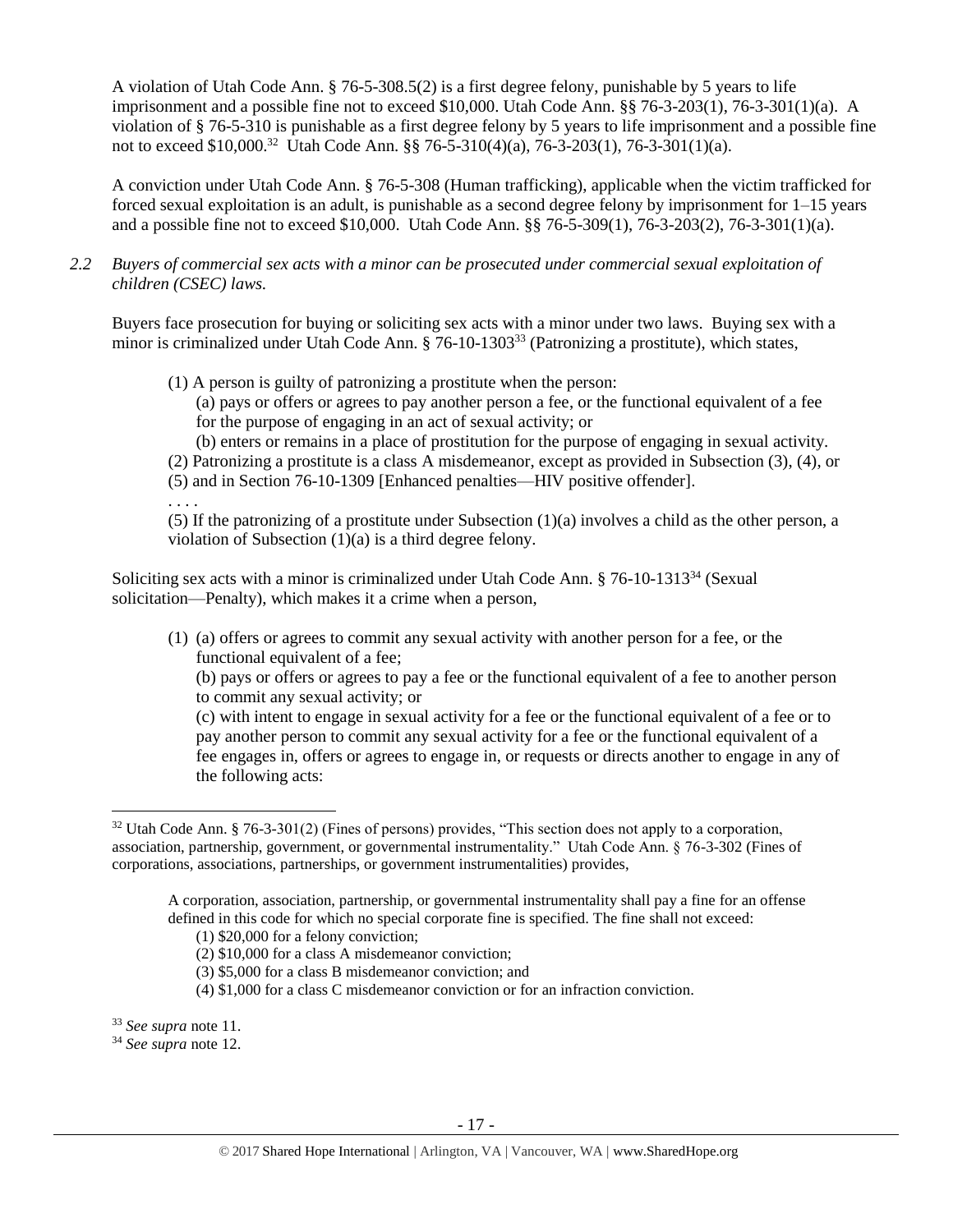(i) exposure of a person's genitals, the buttocks, the anus, the pubic area, or the female breast below the top of the areola;

(ii) masturbation;

. . . .

(iii) touching of a person's genitals, the buttocks, the anus, the pubic area, or the female breast; or

(iv) any act of lewdness.

(4) If a person commits an act of sexual solicitation and the person solicited is a child, the offense is a third degree felony if the solicitation does not amount to human trafficking or human smuggling, a violation of Section 76-5-308, or aggravated human trafficking or aggravated human smuggling, a violation of Section 76-5-310.

As third degree felonies, Utah Code Ann. § 76-10-1303 (Patronizing a prostitute) and § 76-10-1313 (Sexual solicitation—Penalty) are punishable by imprisonment up to 5 years and a possible fine not to exceed \$5,000.

# *2.3 Solicitation laws differentiate buying sex acts with an adult and buying sex acts with a minor under 18.*

Under Utah Code Ann. § 76-10-1303(5)<sup>35</sup> (Patronizing a prostitute), patronizing a prostitute for the purchase of commercial sex acts involving a child is a third degree felony. Otherwise, a violation of Utah Code Ann. § 76- 10-1303(1)(a) involving paying or offering to pay an adult to engage in sexual activity, or a violation of subsection (b), which makes it a crime when a person "enters or remains in a place of prostitution for the purpose of engaging in sexual activity," is punishable as a class A misdemeanor. Utah Code Ann. § 76-10- 1303(1), (2), (4).

Additionally, Utah Code Ann. § 76-10-1313(4) (Sexual solicitation—Penalty) distinguishes between soliciting sex acts with a minor versus an adult by providing a heightened penalty when the person solicited is a minor. A violation of Utah Code Ann. § 76-10-1313(1) is a third degree felony punishable by imprisonment up to 5 years and a possible fine not to exceed \$5,000.

# *2.4 Penalties for buyers of commercial sex acts with minors are as high as federal penalties.*

Buyers prosecuted under Utah Code Ann. § 76-5-308.5 (Human trafficking of a child—Penalties) and § 76-5- 310 (Aggravated human trafficking and aggravated human smuggling—Penalties) face a first degree felony punishable by 5 years to life imprisonment and a possible fine up to \$10,000. Buyers prosecuted under Utah Code Ann. § 76-10-1303(5)<sup>36</sup> (Patronizing a prostitute) or § 76-10-1313(1) (Sexual solicitation) face third degree felonies punishable by imprisonment up to 5 years and a possible fine not to exceed \$5,000. Utah Code Ann. §§ 76-10-1313(4), 76-3-203(3), 76-3-301(1)(b).<sup>37</sup>

Buyers may also be subject to enhanced penalties under certain circumstances. According to Utah's habitual violent offender<sup>38</sup> statute, buyers who have two prior violent felony convictions are subject to an enhanced

<sup>35</sup> *See supra* note [11.](#page-4-0)

<sup>36</sup> *See supra* note [11.](#page-4-0)

<sup>&</sup>lt;sup>37</sup> *See supra* Component 1.2 for a full description of sexual offense laws that may be used to prosecute certain buyers.

<sup>&</sup>lt;sup>38</sup> "Habitual violent offender" is defined as "a person convicted within the state of any violent felony and who on at least two previous occasions has been convicted of a violent felony and committed to either prison in Utah or an equivalent correctional institution of another state or of the United States either at initial sentencing or after revocation of probation." Utah Code Ann. § 76-3-203.5(b).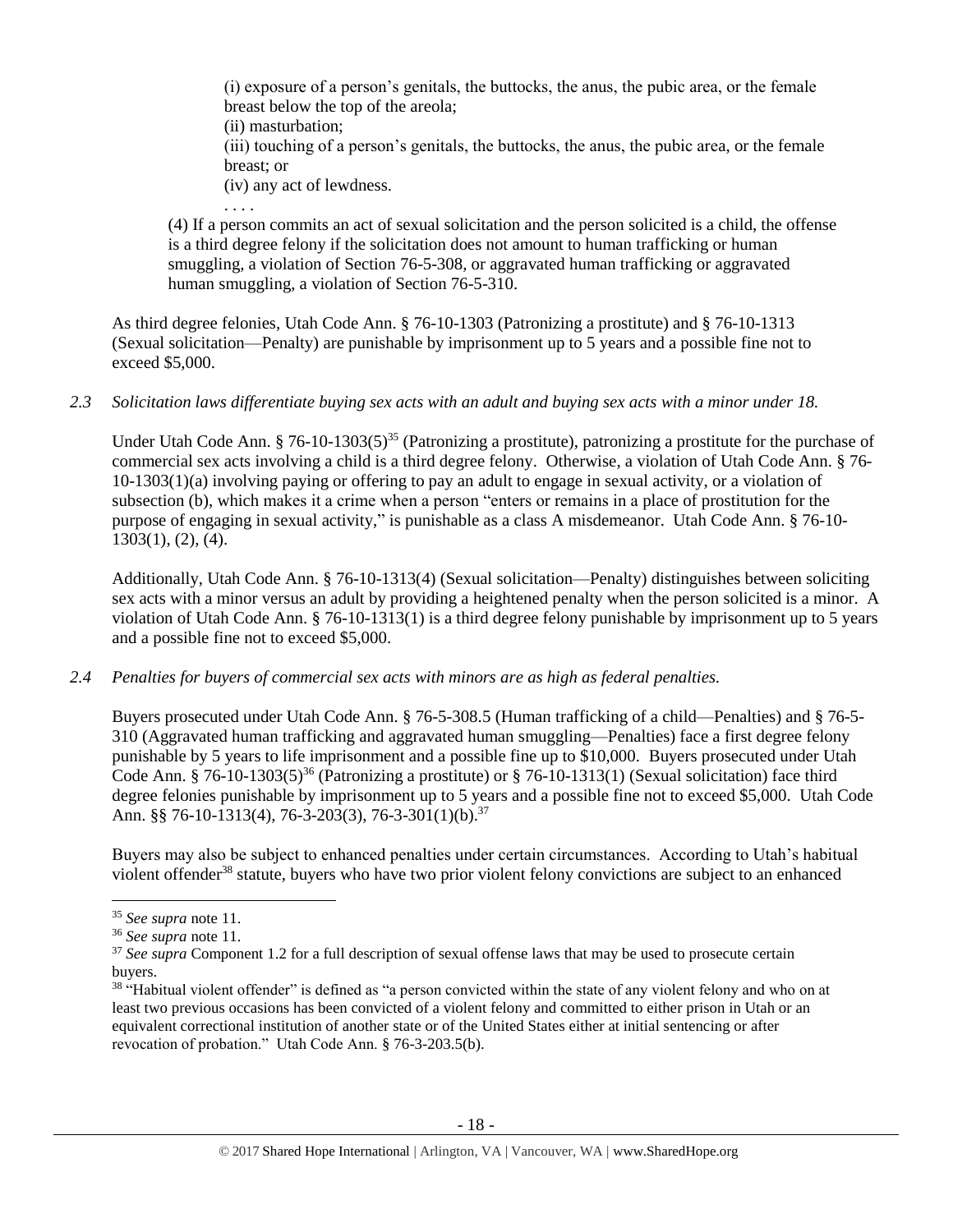penalty if convicted of a third violent felony. Utah Code Ann. § 76-3-203.5(2) (Habitual violent offender— Definition—Procedure—Penalty) states,

If a person is convicted in this state of a violent felony by plea or by verdict and the trier of fact determines beyond a reasonable doubt that the person is a habitual violent offender under this section, the penalty for a:

(a) third degree felony is as if the conviction were for a first degree felony;

- (b) second degree felony is as if the conviction were for a first degree felony; or
- (c) first degree felony remains the penalty for a first degree penalty except:

(i) the convicted person is not eligible for probation; and

(ii) the Board of Pardons and Parole shall consider that the convicted person is a habitual violent offender as an aggravating factor in determining the length of incarceration.

Pursuant to Utah Code Ann. § 76-3-203.5(1)(c)(i), a "violent felony" is defined as

any of the following offenses, or any attempt, solicitation, or conspiracy to commit any of the following offenses punishable as a felony:

(Q) rape of a child, Section 76-5-402.1;

(R) object rape, Section 76-5-402.2;

(S) object rape of a child, Section 76-5-402.3;

. . . .

. . . .

(W) aggravated sexual abuse of a child or sexual abuse of a child, Section 76-5-404.1;

. . . . (Y) sexual exploitation of a minor, Section 76-5b-201;

. . . .

l

Furthermore, Utah Code Ann. § 76-3-407(2) (Repeat and habitual sex offenders—Additional prison term for prior felony convictions) states that defendants who are being charged with a sexual offense<sup>39</sup> and have a previous conviction for a sexual offense<sup>40</sup> may be subject to the maximum penalty plus an additional 5 year penalty for "each conviction of the defendant for a prior sexual offense that arose from a separate criminal

(ii) sexual exploitation of a minor, Section 76-5b-201;

(iii) a felony offense of enticing a minor over the Internet, Section 76-4-401;

(iv) a felony attempt to commit an offense described in Subsection (1)(b)(ii) or (iii); or

(v) an offense in another state, territory, or district of the United States that, if committed in Utah, would constitute an offense described in Subsections (1)(b)(i) through (iv).

<sup>40</sup> Utah Code Ann. § 76-3-407(1)(a) defines "prior sexual offense" as

(i) a felony offense described in Title 76, Chapter 5, Part 4, Sexual Offenses;

(ii) sexual exploitation of a minor, Section 76-5b-201;

(iii) a felony offense of enticing a minor over the Internet, Section 76-4-401;

(iv) a felony attempt to commit an offense described in Subsections  $(1)(a)(i)$  through (iii); or

(v) an offense in another state, territory, or district of the United States that, if committed in Utah, would constitute an offense described in Subsections (1)(a)(i) through (iv).

 $39$  Utah Code Ann. § 76-3-407(1)(b) defines "sexual offense" as

<sup>(</sup>i) an offense that is a felony of the second or third degree, or an attempted offense, which attempt is a felony of the second or third degree, described in Title 76, Chapter 5, Part 4, Sexual Offenses;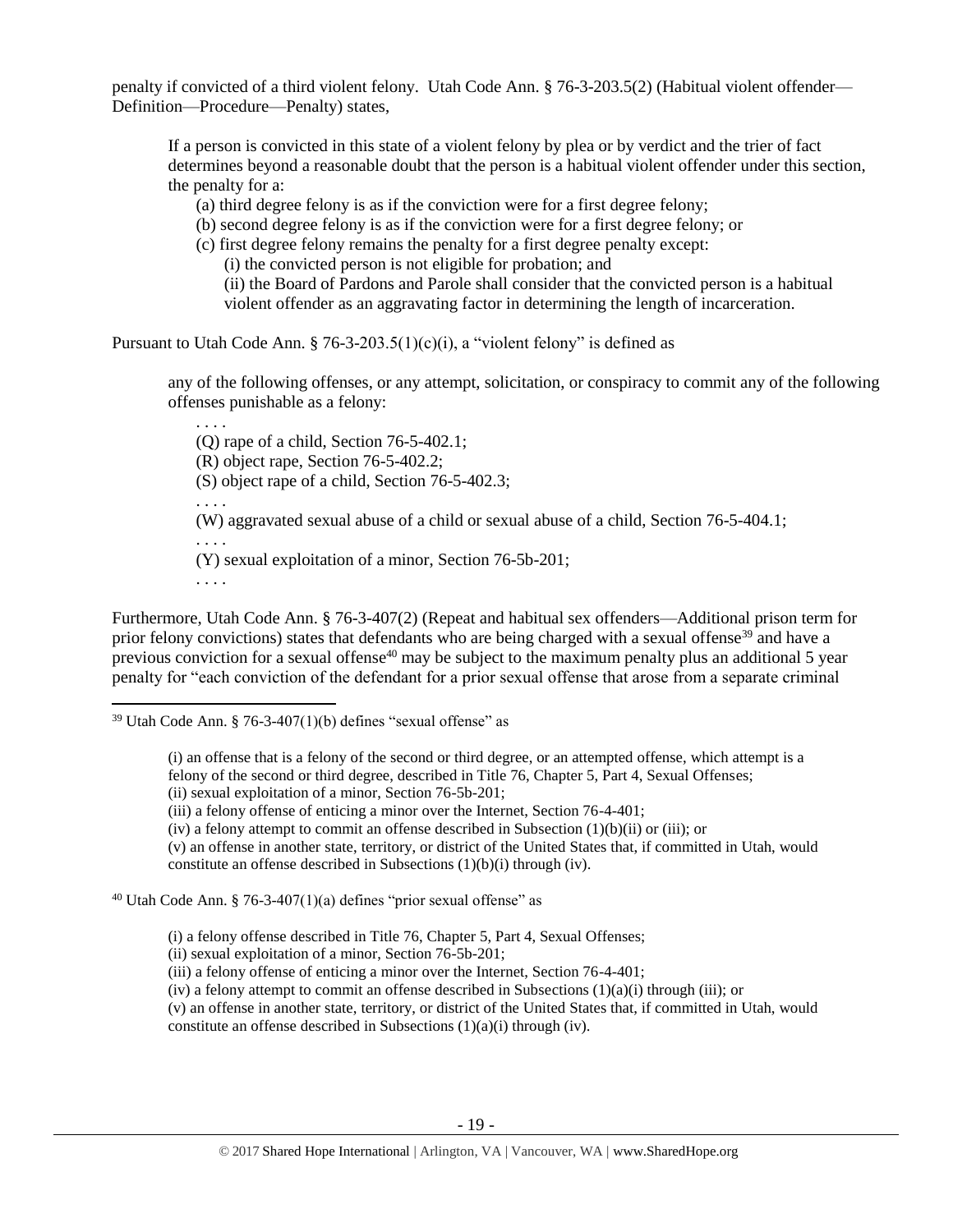episode." This supplementary term is "in addition to, and consecutive to, any other prison term served by the defendant." Utah Code Ann. § 76-3-407(3).

In comparison, if the victim is under the age of 14, a conviction under the TVPA for child sex trafficking is punishable by 15 years to life imprisonment and a fine not to exceed \$250,000. 18 U.S.C. §§ 1591(b)(1), 3559(a)(1), 3571(b)(3). If the victim is between the ages of 14–17, a conviction is punishable by 10 years to life imprisonment and a fine not to exceed \$250,000. 18 U.S.C. §§ 1591(b)(2),  $3559(a)(1)$ ,  $3571(b)(3)$ . A conviction is punishable by mandatory life imprisonment, however, if the buyer has a prior conviction for a federal sex offense<sup>41</sup> against a minor. 18 U.S.C. § 3559(e)(1). To the extent buyers can be prosecuted under other federal CSEC laws, $42$  a conviction is punishable by penalties ranging from a fine not to exceed \$250,000 to life imprisonment with a fine not to exceed \$250,000.<sup>43</sup>

*2.5 Using the Internet or electronic communications to lure, entice, or purchase, or attempt to lure, entice, or purchase commercial sex acts with a minor is a separate crime or results in an enhanced penalty for buyers.*

Although Utah Code Ann. § 76-4-401(2) (Enticing a minor—Elements—Penalties) is not explicitly commercial in nature, it states,

<span id="page-19-0"></span>(a) A person commits enticement of a minor when the person knowingly uses the Internet or text messaging to solicit, seduce, lure, or entice a minor, to attempt to solicit, seduce, lure, or entice a minor, or another person that the actor believes to be a minor to engage in any sexual activity which is a violation of state criminal law.

(b) A person commits enticement of a minor when the person knowingly uses the Internet or text messaging to:

(i) initiate contact with a minor or a person the actor believes to be a minor; and

(ii) subsequently to the action under Subsection  $(2)(b)(i)$ , by any electronic or written means, solicits, seduces, lures, or entices, or attempts to solicit, seduce, lure, or entice the minor or a person the actor believes to be the minor to engage in any sexual activity which is a violation of state criminal law.

<sup>&</sup>lt;sup>41</sup> Pursuant to 18 U.S.C. § 3559(e)(2), "federal sex offense" is defined as

an offense under section 1591 [18 USCS § 1591] (relating to sex trafficking of children), 2241 [18 USCS § 2241] (relating to aggravated sexual abuse),  $2242$  [18 USCS § 2242] (relating to sexual abuse),  $2244(a)(1)$ [18 USCS  $\S$  2244(a)(1)] (relating to abusive sexual contact), 2245 [18 USCS  $\S$  2245] (relating to sexual abuse resulting in death), 2251 [18 USCS § 2251] (relating to sexual exploitation of children), 2251A [18 USCS  $\S 2251$ A] (relating to selling or buying of children), 2422(b) [18 USCS  $\S 2422$ (b)] (relating to coercion and enticement of a minor into prostitution), or  $2423(a)$  [18 USCS §  $2423(a)$ ] (relating to transportation of minors).

<sup>42</sup> 18 U.S.C. §§ 2251A(b) (Selling or buying of children), 2251(a) (Sexual exploitation of children), 2423(a) (Transportation of a minor with intent for minor to engage in criminal sexual activity), 2422(a) (Coercion and enticement), 2252(a)(2), (a)(4) (Certain activities relating to material involving the sexual exploitation of minors). <sup>43</sup> 18 U.S.C. §§ 2251A(b) (conviction punishable by imprisonment for 30 years to life and a fine), 2251(e) (conviction punishable by imprisonment for 15–30 years and a fine), 2423(a) (conviction punishable by imprisonment for 10 years to life and a fine), 2422(a) (conviction punishable by a fine, imprisonment up to 20 years, or both), 2252(b) (stating that a conviction under subsection (a)(2) is punishable by imprisonment for  $5-20$  years and a fine, while a conviction under subsection (a)(4) is punishable by imprisonment up to 10 years, a fine, or both); *see also* 18 U.S.C. §§ 3559(a)(1) (classifying all of the above listed offenses as felonies), 3571(b)(3) (providing a fine up to \$250,000 for any felony conviction).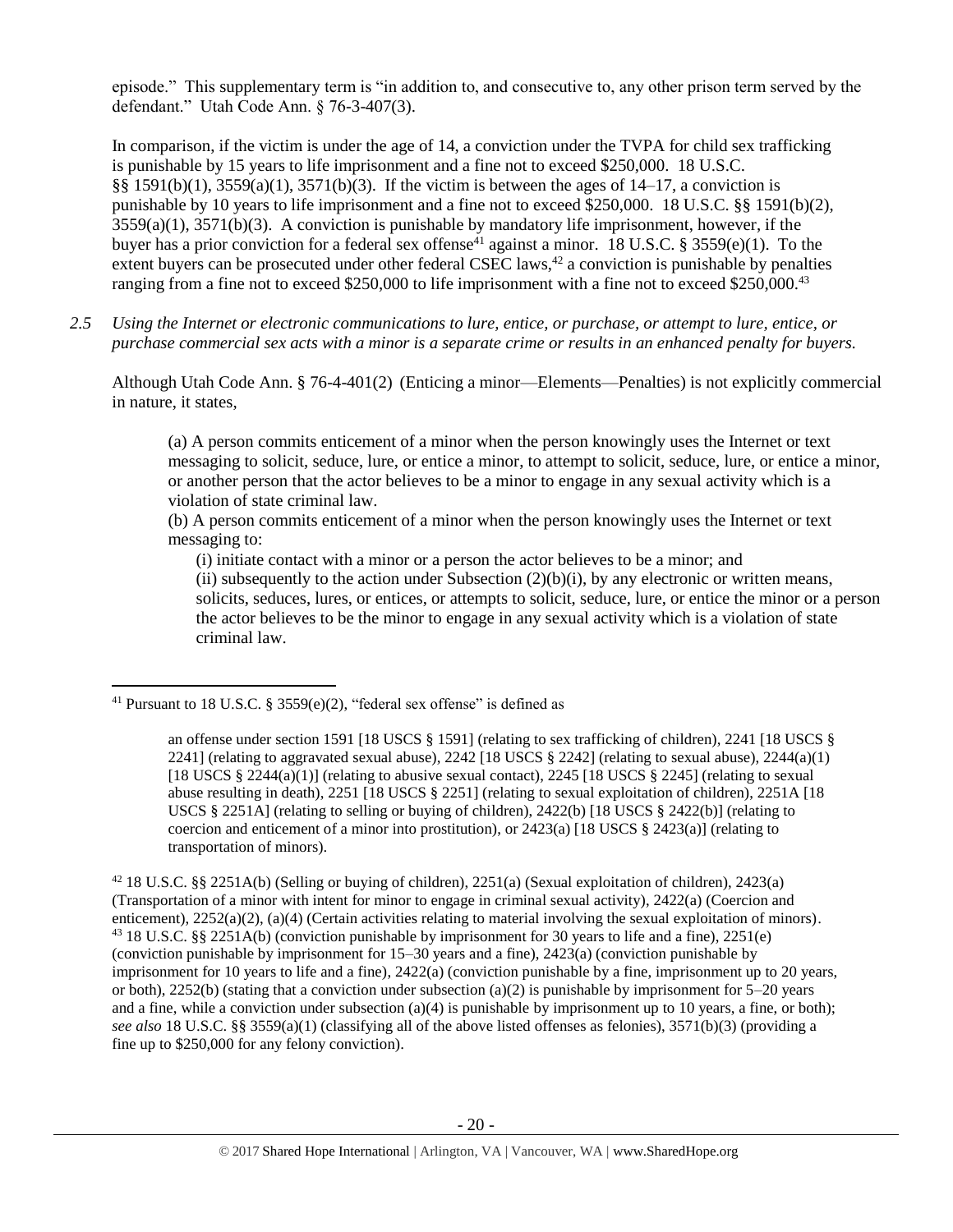Penalties for convictions under Utah Code Ann. § 76-4-401(2) are staggered according to the crime the defendant intended to commit. Utah Code Ann. § 76-4-401(4). Generally, a conviction is punishable as a felony one degree lower than the felony enticed. Utah Code Ann. § 76-4-401(4). However, in instances where the defendant with a prior conviction under this statute, enticed a minor to engage in sexual activity, which is a first degree felony, the defendant will be guilty of a first degree felony punishable by 3 years to life imprisonment. Utah Code Ann. § 76-4-401(4)(a)(ii).

Further, Utah Code Ann. § 76-5b-204 $(2)(a)^{44}$  (Sexual extortion—Penalties) states,

- An individual who is 18 years old or older commits the offense of sexual extortion if the individual: (a) with an intent to coerce a victim to engage in sexual contact, in sexually explicit conduct, or in simulated sexually explicit conduct . . . communicates in person or by electronic means a threat: (i) to the victim's person, property, or reputation; or
	- (ii) to distribute an intimate image or video of the victim  $\dots$

When the victim is a minor, a conviction under this statute is punishable as a first degree felony by 5 years to life imprisonment and a possible fine not to exceed \$10,000. Utah Code Ann. §§ 76-5b-204(3)(c), (4)(a), 76-3- 203(1), 76-3-301(1)(a).

*2.6 No age mistake defense is permitted for a buyer of commercial sex acts with any minor under 18.*

A mistake of age defense is prohibited under Utah Code Ann. § 76-2-304.5(3) (Mistake as to victim's age is not a defense), which states,

It is not a defense to the crime of aggravated human trafficking or aggravated human smuggling, a violation of Section 76-5-310, or human trafficking of a child, a violation of Section 76-5-308.5, that the actor mistakenly believed the victim to be 18 years of age or older at the time of the alleged offense or was unaware of the victim's true age.

Additionally, under Utah Code Ann. § 76-2-304.5(5) (Mistake as to victim's age is not a defense) there is no mistake of age defense for patronizing a prostitute, aggravated exploitation of a prostitute, or sexual solicitation. Utah Code Ann. § 76-2-304.5(5) states,

It is not a defense to any of the following crimes that the actor mistakenly believed the victim to be 18 years of age or older at the time of the alleged offense or was unaware of the victim's true age:

- (a) patronizing a prostitute, a violation of Section 76-10-1303;
- (b) aggravated exploitation of a prostitute, a violation of Section 76-10-1306; or
- (c) sexual solicitation, a violation of Section 76-10-1313.

Furthermore, Utah Code Ann. § 76-2-304.5(4) states, "[i] is not a defense to the crime of unlawful sexual activity with a minor, a violation of Subsection 76-5-401.2(2)(a)(ii) [Unlawful conduct with a 16 or 17 year old] that the actor mistakenly believed the victim to be 18 years of age or older at the time of the alleged offense or was unaware of the victim's true age." This statute only applies where the offender is at least 7 years older than the victim who is 16 or 17. Utah Code Ann. § 76-5-401.2.

l

<sup>44</sup> *See supra* note [13.](#page-5-1)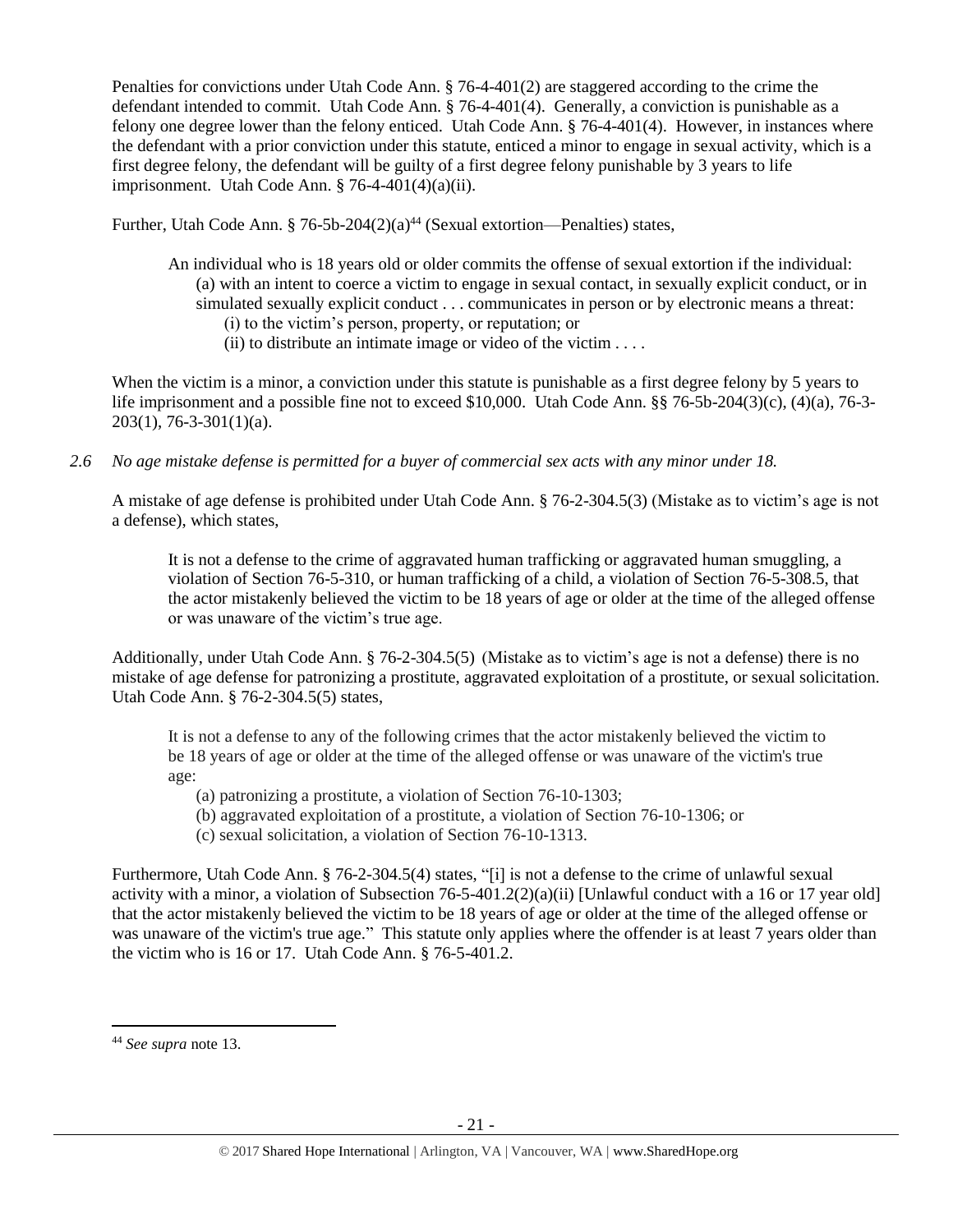Utah Code Ann. § 76-5b-302 (Lack of knowledge of age not a defense) states that "[i]t is not a defense to an offense described in this chapter [Utah Code Ann. § 76-5b-201 (Sexual exploitation of minor—Offenses)] that the accused did not know the age of the victim."

# *2.7 Base penalties for buying sex acts with a minor under 18 are sufficiently high and not reduced for older minors.*

Utah's buyer-applicable trafficking and CSEC laws do not stagger penalties based on a minor's age; penalties are sufficiently high for some, but not all, of these offenses. A conviction under Utah Code Ann. § 76-5-308.5 (Human trafficking of a child—Penalties) or § 76-5-310(2) (Aggravated human trafficking and aggravated human smuggling—Penalties) is a first degree felony punishable by 5 years to life imprisonment. Utah Code Ann. §§ 76-5-308.5, 76-5-310, 76-3-203(1). In contrast, a conviction under Utah Code Ann. § 76-10-1303(5)<sup>45</sup> (Patronizing a prostitute) or § 76-10-1313 (Sexual solicitation—Penalty) is a third degree felony punishable by up to 5 years imprisonment. Utah Code Ann. § 76-10-1303(5), 76-10-1313, 76-3-203(3).

# *2.8 Financial penalties for buyers of commercial sex acts with minors are sufficiently high to make it difficult for buyers to hide the crime.*

A conviction under either Utah Code Ann. § 76-5-308.5 (Human trafficking of a child—Penalties), § 76-5-310 (Aggravated human trafficking and aggravated human smuggling—Penalties), or § 76-5-308 (Human trafficking) is punishable by fines up to \$10,000.<sup>46</sup> Utah Code Ann. §§ 76-5-310(4)(a), 76-5-309(1), 76-3-203(1), 76-3-301(1)(a). Buyers prosecuted under Utah Code Ann. § 76-10-1313(4) (Sexual solicitation) or § 76-10-1303(5)<sup>47</sup> (Patronizing a prostitute) face a possible fine not to exceed \$5,000.

Certain sexual offenses may apply to prosecute buyers in situations of commercial sexual exploitation. Buyers convicted under Utah Code Ann. § 76-5-404.1(2) (Sexual abuse of a child—Aggravated sexual abuse of a child) may be required to pay a fine not to exceed  $$10,000$ . Utah Code Ann.  $§$  76-5-404.1(2), (3), 76-3-301(1)(a).

<span id="page-21-0"></span>Following any criminal action, the court has the discretion to order the buyer to make restitution to the victim pursuant to Utah Code Ann. § 77-38a-301<sup>48</sup> (Restitution—Convicted defendant may be required to pay), which authorizes the court to order "a defendant who enters into a plea disposition or is convicted to make restitution." To the extent that a buyer causes a victim to suffer pecuniary damages,<sup>49</sup> restitution is mandatory. Utah Code Ann. § 77-38a-302(1)<sup>50</sup> (Restitution criteria) states in part, "When a defendant enters into a plea disposition or is convicted of criminal activity that has resulted in pecuniary damages, in addition to any other sentence or term

<span id="page-21-1"></span> $\overline{a}$ 

all demonstrable economic injury, whether or not yet incurred, including those which a person could recover in a civil action arising out of the facts or events constituting the defendant's criminal activities and includes the fair market value of property taken, destroyed, broken, or otherwise harmed, and losses including lost earnings, including those and other travel expenses reasonably incurred as a result of participation in criminal proceedings, and medical and other expenses, but excludes punitive or exemplary damages and pain and suffering.

<sup>50</sup> The text of Utah Code Ann. § 77-38a-302 cited here and elsewhere in this report includes amendments made by the enactment of Senate Bill 71 during the 2017 General Session of the Utah Legislature (effective May 9, 2017).

<sup>45</sup> *See supra* note [11.](#page-4-0)

<sup>46</sup> *See supra* note [4.](#page-2-0)

<sup>47</sup> *See supra* note [11.](#page-4-0)

<sup>&</sup>lt;sup>48</sup> The text of Utah Code Ann. § 77-38a-301 cited here and elsewhere in this report includes amendments made by the enactment of Senate Bill 71 during the 2017 General Session of the Utah Legislature (effective May 9, 2017). <sup>49</sup> Pursuant to Utah Code Ann. § 77-38a-102(6), a victim's pecuniary damages include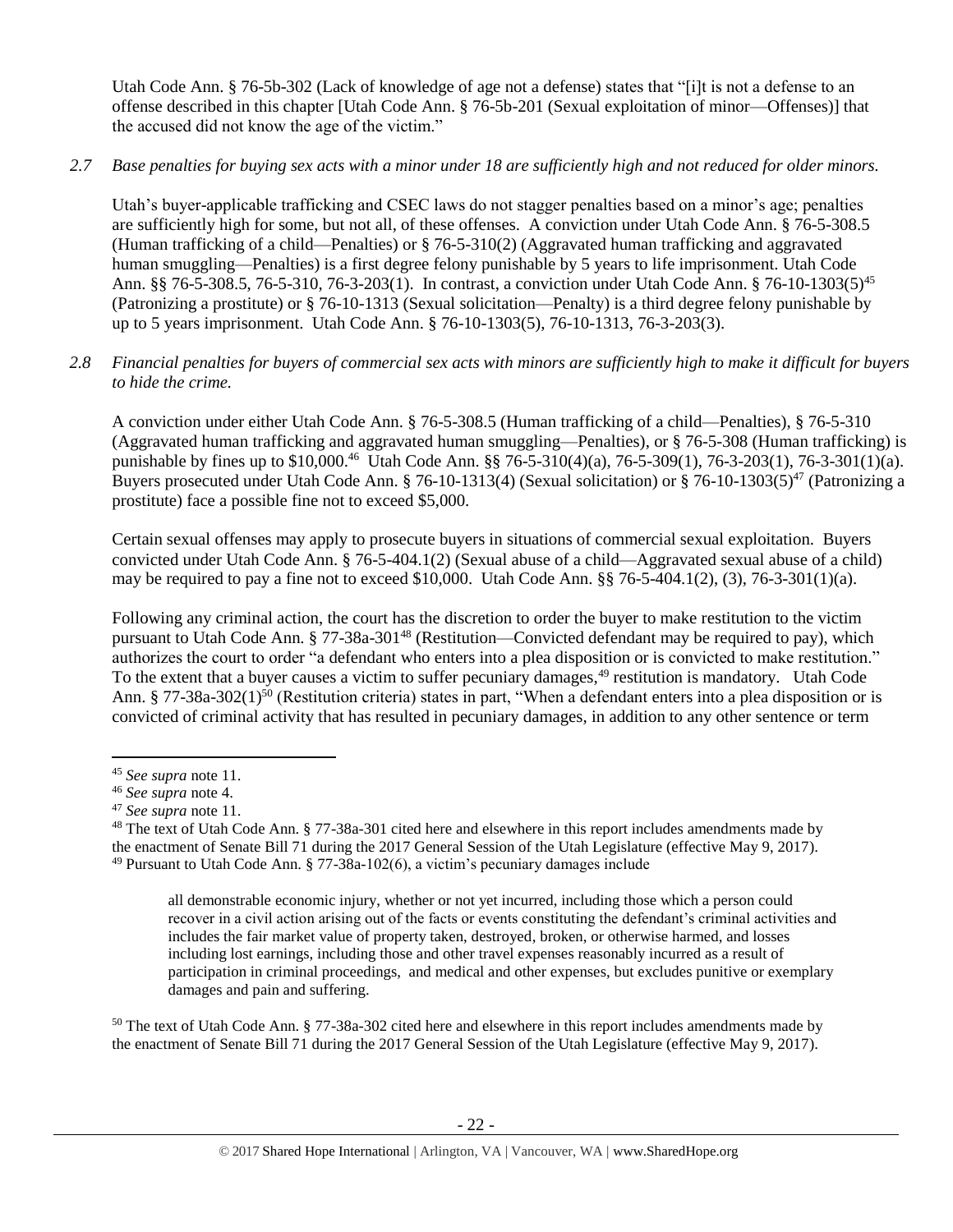of a plea in abeyance it may impose, the court shall order that the defendant make restitution to victims<sup>51</sup> of crime as provided in this chapter, or for conduct for which the defendant has agreed to make restitution as part of a plea disposition . . . ."

Additionally, Utah's general forfeiture law applies to property "used to facilitate the commission of a federal or state criminal offense and any proceeds of criminal activity." Utah Code Ann.§ 24-4-102(1)<sup>52</sup> (Property subject to forfeiture). Therefore, forfeiture provisions can be applied to offenses committed by buyers. The property subject to forfeiture under Utah Code Ann. § 24-4-102(1) includes:

(a) real property, including things growing on, affixed to, and found in land; and (b) tangible and intangible personal property, including money, rights, privileges, interests, claims, and securities of any kind.<sup>53</sup>

# *2.9 Buying and possessing images of child sexual exploitation carries penalties as high as similar federal offenses.*

Utah Code Ann. § 76-5b-201(1)(a) (Sexual exploitation of a minor—Offenses) makes it a crime for a person to "knowingly . . . possess[] . . . child pornography; or [to] intentionally . . . view[] child pornography . . . . "<sup>54</sup> A conviction under Utah Code Ann. § 76-5b-201(1) is a second degree felony punishable by imprisonment for 1–15 years and a possible fine not to exceed \$10,000. Utah Code Ann. §§ 76-5b-201(2), 76-3-203(2), 76-3-301(1)(a).

Additionally, a computer technician who, in the course of employment views an image of child sexual exploitation (ICSE) and does not report the image as mandated by Utah Code Ann. § 76-10-1204.5(2)(a) (Reporting of child pornography by a computer technician) is guilty of a class B misdemeanor.

In comparison, a federal conviction for possession of ICSE<sup>55</sup> is generally punishable by imprisonment for  $5-20$  years and a fine not to exceed \$250,000.<sup>56</sup> Subsequent convictions, however, are punishable by imprisonment up to 40 years and a fine not to exceed \$250,000.<sup>57</sup>

 $\overline{\phantom{a}}$ 

<sup>56</sup> 18 U.S.C. §§ 2252(b) (stating that a conviction under subsection (a)(2) is punishable by imprisonment for 5–20 years and a fine, while a conviction under subsection (a)(4) is punishable by imprisonment up to 10 years, a fine, or both),  $2252A(b)(1)$  (a conviction is punishable by imprisonment for 5–20 years and a fine),  $1466A(a)$ , (b) (stating that a conviction under subsection (a) is "subject to the penalties provided in section  $2252A(b)(1)$ ," imprisonment for 5–20 years and a fine, while a conviction under subsection (b) is "subject to the penalties provided in section 2252A(b)(2)," imprisonment up to 10 years, a fine, or both); *see also* 18 U.S.C. §§ 3559(a)(1) (classifying all of the above listed offenses as felonies), 3571(b)(3) (providing a fine up to \$250,000 for any felony conviction).

 $51$  "Victim" is defined as "any person whom the court determines has suffered pecuniary damages as a result of the defendant's criminal activities" and it "may not include a codefendant or accomplice." Utah Code Ann. § 77-38a-102(14).

<sup>52</sup> *See supra* note [27.](#page-12-0)

<sup>53</sup> *See* Component 1.4 for additional analysis on possible fines for buyers.

<sup>54</sup> *See supra* note [10.](#page-4-1) 

<sup>&</sup>lt;sup>55</sup> 18 U.S.C. §§ 2252(a)(2), (a)(4) (Certain activities relating to material involving the sexual exploitation of minors),  $2252A(a)(2)$ –(3) (Certain activities relating to material constituting or containing child pornography), 1466A(a), (b) (Obscene visual representations of the sexual abuse of children).

 $57$  18 U.S.C. §§ 2252(b) (stating if a person has a prior conviction under subsection (a)(2), or a list of other statutes, a conviction is punishable by a fine and imprisonment for 15–40 years, but if a person has a prior conviction under subsection (a)(4), or a list of other statutes, a conviction is punishable by a fine and imprisonment for  $10-20$  years),  $2252A(b)(1)$  (stating if a person has a prior conviction under subsection (a)(2), (a)(3), or a list of other statutes, a conviction is punishable by a fine and imprisonment for  $15-40$  years),  $1466A(a)$ , (b) (stating that the penalty scheme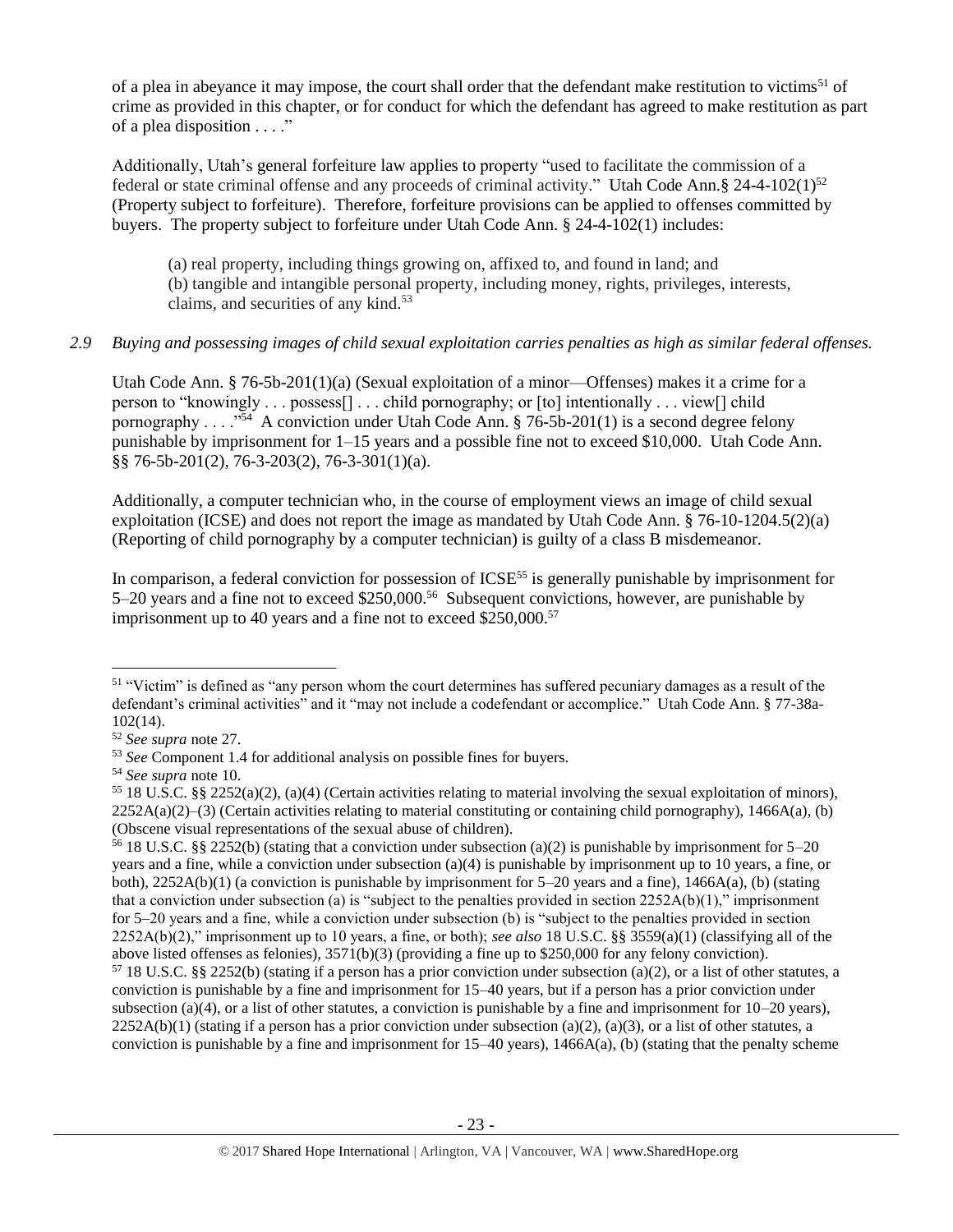*2.10 Convicted buyers of commercial sex acts with minors are required to register as sex offenders.* 

Buyers convicted under Utah's human trafficking of a child law are required to register as child abuse offenders. Utah Code Ann. § 77-43-102(2)<sup>58</sup> (Definitions) defines "child abuse offender" as,

. . . any person who:

(a) has been convicted in this state of a felony violation of:

<span id="page-23-0"></span>(i) Subsection  $76-5-109(2)(a)$  or (b), child abuse;

(ii) Section 76-5-308.5, human trafficking of a child; or

(iii) attempting, soliciting, or conspiring to commit any felony offense listed in Subsections  $(2)(a)(i)$ or  $(ii)$ ;

. . . .

<span id="page-23-1"></span>(f) is adjudicated delinquent based on one or more offenses listed in Subsection  $(2)(a)$  and who has been committed to the division for secure confinement for that offense and remains in the division's custody 30 days before the person's 21st birthday.

Under Utah Code Ann. § 77-43-105(3)(a), (c)<sup>59</sup> (Registration of offenders—Offender responsibilities),

(a) Except as provided in Subsection (3)(b), (c), and (4), an offender shall, for the duration of the sentence and for 10 years after termination of sentence or custody of the division, register every year during the month of the offender's date of birth, during the month that is the sixth month after the offender's birth month, and also within three business days of every change of the offender's primary residence, any secondary residences, place of employment, vehicle information, or educational information required to be submitted under Subsection (6).

(c) (i) An offender convicted as an adult of any first degree felony offense listed in Subsection 77-43-  $102(2)(a)$  shall, for the offender's lifetime, register every year ... (ii) This registration requirement is not subject to exemptions and may not be terminated or altered during the offender's lifetime.

Further, Utah law requires sex and kidnap offenders to register. Utah Code Ann. §§ 77-41-105, 77-41-  $102(11)$ .<sup>60</sup> Utah Code Ann. § 77-41-102(17)(a)<sup>61</sup> (Definitions) defines "sex offender" in part as

<span id="page-23-2"></span>[A]ny person

 $\overline{a}$ 

. . . .

(a) convicted in this state of:

<span id="page-23-3"></span>(i) a felony or class A misdemeanor violation of Section 76-4-401, enticing a minor; . . . .

(iii) a felony violation of Section 76-5-401, unlawful sexual activity with a minor; (iv) Section 76-5-401.1, sexual abuse of a minor;

<sup>61</sup> The text of Utah Code Ann. § 77-41-102 cited here and elsewhere in this report includes amendments made by the enactment of Senate Bill 232 during the 2017 General Session of the Utah Legislature (effective May 9, 2017).

for section 2252A(b) applies); *see also* 18 U.S.C. §§ 3559(a)(1) (classifying all of the above listed offenses as felonies), 3571(b)(3) (providing a fine up to \$250,000 for any felony conviction).

<sup>58</sup> The text of Utah Code Ann. § 77-43-102 cited here and elsewhere in this report includes amendments made by the enactment of House Bill 149 during the 2017 General Session of the Utah Legislature (effective May 9, 2017). <sup>59</sup> The text of Utah Code Ann. § 77-43-105 cited here and elsewhere in this report includes amendments made by the

enactment of House Bill 149 during the 2017 General Session of the Utah Legislature (effective May 9, 2017).  $60$  Pursuant to Utah Code Ann. § 77-41-102(11), "Offender' means a kidnap offender as defined in Subsection (9) or a sex offender as defined in Subsection (16)."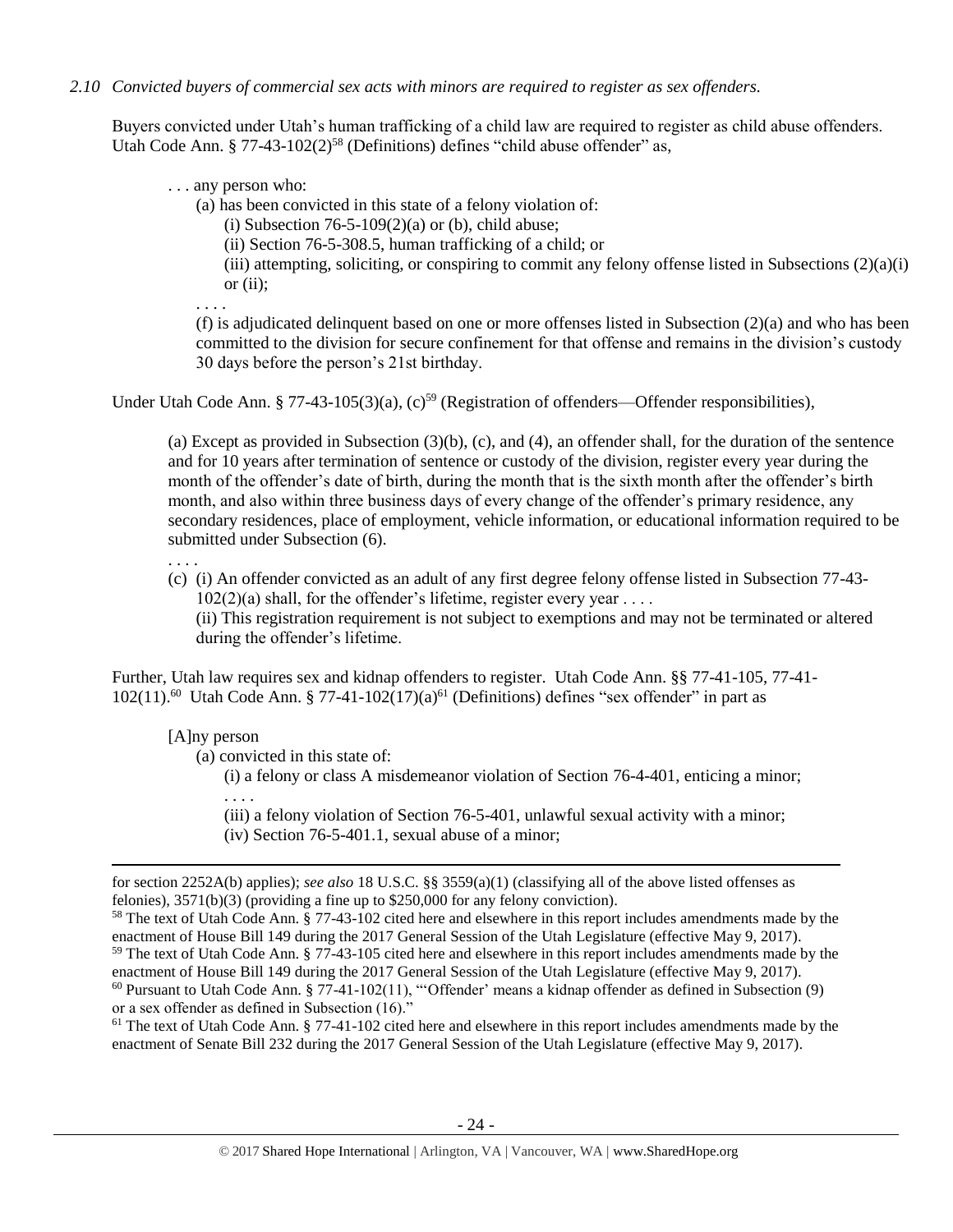(v) Section 76-5-401.2, unlawful sexual conduct with a 16 or 17 year old;

(vii) Section 76-5-402.1, rape of a child;

. . . . (ix) Section 76-5-402.3, object rape of a child;

(xi) Section 76-5-403.1, sodomy on a child;

(xiii) Section 76-5-404.1, sexual abuse of a child or aggravated sexual abuse of a child; . . . .

(xv) Section 76-5-412, custodial sexual relations, when the person in custody is younger than 18 years of age, if the offense is committed on or after May 10, 2011; (xvi) Section 76-5b-201, sexual exploitation of a minor;

(xvii) Section 76-5b-204, sexual extortion or aggravated sexual extortion;

(xxii) Section 76-9-702.5, lewdness involving a child;

. . . . (xxiv) Section 76-10-1306, aggravated exploitation of prostitution; or (xxv) attempting, soliciting, or conspiring to commit any felony offense listed in Subsection (16)(a);

. . . .

 $\overline{\phantom{a}}$ 

. . . .

. . . .

. . . .

. . . .

Utah Code Ann. § 77-41-102(9) defines "[k]idnap offender" in part as

[A]ny person other than a natural parent of the victim who:

- (a) has been convicted in this state of a violation of:
	- (i) Subsection  $76-5-301(1)(c)$  or (d), kidnapping;
	- (ii) Section 76-5-301.1, child kidnapping;
	- (iii) Section 76-5-302, aggravated kidnapping;
	- (iv) Section 76-5-310, aggravated human trafficking, on or after May 10, 2011; or
	- (v) attempting, soliciting, or conspiring to commit any felony offense listed in Subsections  $(9)(a)(i)$  through (iv);

(b) has been convicted of any crime, or an attempt, solicitation, or conspiracy to commit a crime in another jurisdiction, including any state, federal, or military court that is substantially equivalent to the offenses listed in Subsection  $(9)(a)$ ...

Under Utah Code Ann. § 77-41-105(3)(a) (Registration of offenders—Offender responsibilities), offenders must register for "the duration of the[ir] sentence and for 10 years after termination of [their] sentence." However, pursuant to § 77-41-105(3)(c)<sup>62</sup>,

(i) An offender convicted as an adult of any of the offenses listed in Section 77-41-106 shall, for the offender's lifetime, register every year during the month of the offender's birth, during the month that is the sixth month after the offender's birth month, and also within three business days of every change of the offender's primary residence, any secondary residences, place of employment, vehicle information, or educational information required to be submitted under Subsection (8).

 $62$  The text of Utah Code Ann. § 77-41-105 cited here and elsewhere in this report includes amendments made by the enactment of House Bill 222 during the 2017 General Session of the Utah Legislature (effective May 9, 2017).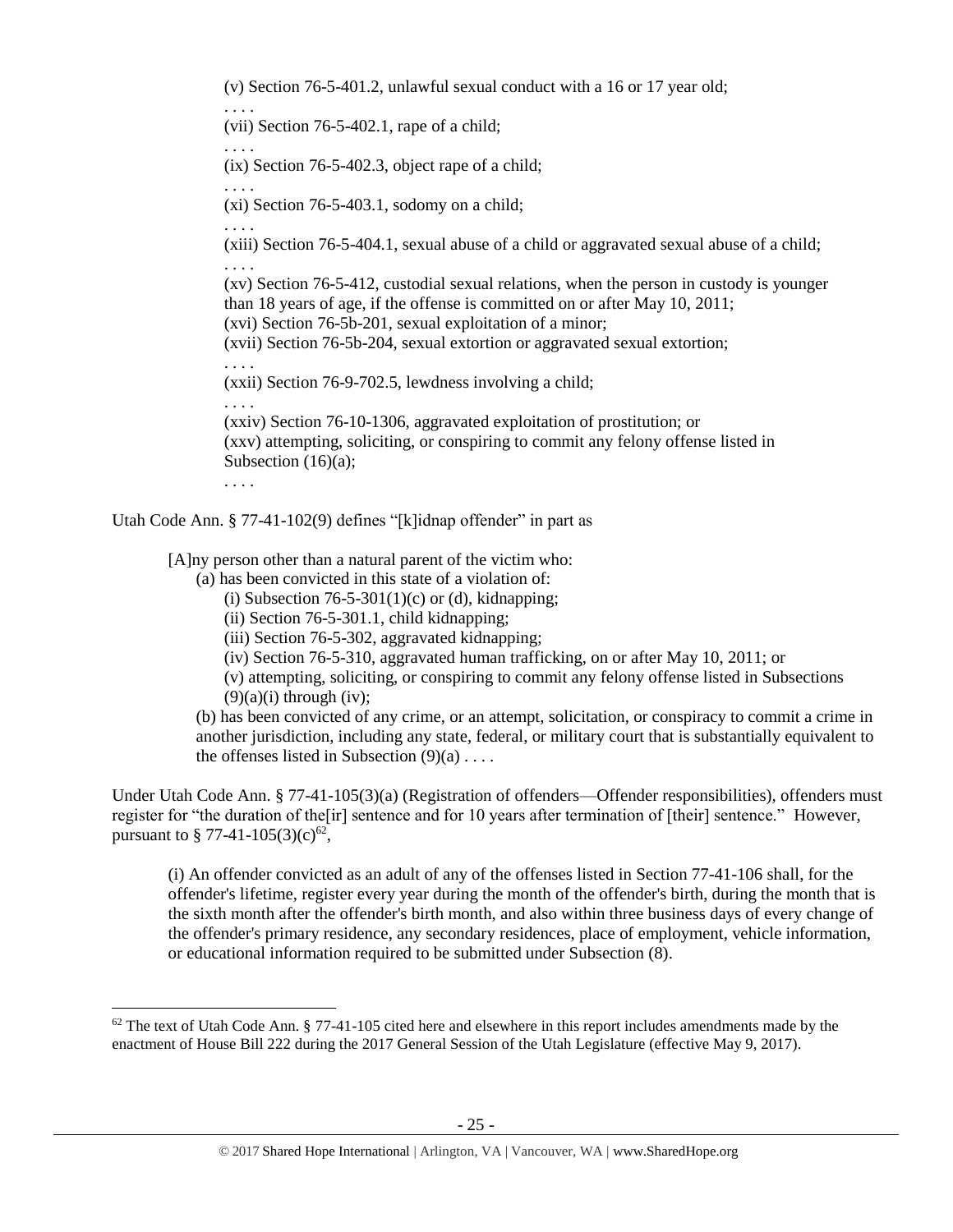(ii) This registration requirement is not subject to exemptions and may not be terminated or altered during the offender's lifetime, unless a petition is granted under Section 77-41-112.

<span id="page-25-0"></span>(iii) If the offense does not involve force or coercion, lifetime registration under this Subsection (3)(c) does not apply to an offender who commits the offense when the offender is under 21 years of age ....

Utah Code Ann. § 77-41-106 $^{63}$  (Registerable offenses) lists the offenses for which offenders must register for their lifetime, including

(1) any offense listed in Subsection 77-41-102(9) or (17) [Definitions of "kidnap offender" and "sex offender"] if, at the time of the conviction, the offender has previously been convicted of an offense listed in Subsection 77-41-102(9) or (17) or has previously been required to register as a sex offender for an offense committed as a juvenile;

(2) a conviction for any of the following offenses, including attempting, soliciting, or conspiring to commit any felony of:

(a) Section 76-5-301.1, child kidnapping, except if the offender is a natural parent of the victim;

. . . . (c) Section 76-5-402.1, rape of a child;

. . . .

 $\overline{\phantom{a}}$ 

(e) Section 76-5-402.3, object rape of a child;

(f) Section 76-5-403.1, sodomy on a child;

(g) Subsection 76-5-404.1(4), aggravated sexual abuse of a child; or

(h) Section 76-5-405, aggravated sexual assault;

- (3) Section 76-4-401, a felony violation of enticing a minor over the Internet;
- (4) Section 76-5-302, aggravated kidnapping, except if the offender is a natural parent of the victim;
- (5) Section 76-5-403, forcible sodomy;
- (6) Section 76-5-404.1, sexual abuse of a child;
- (7) Section 76-5b-201, sexual exploitation of a minor;
- (8) Subsection 76-5b-204(4), aggravated sexual extortion; or
- (9) Section 76-10-1306, aggravated exploitation of prostitution, on or after May 10, 2011.

However, pursuant to Utah Code Ann. § 77-41-112 (Removal from registry—Requirements—Procedure) some offenders can be removed from the Sex Offender and Kidnap Offender Registry 5 years after the completion of their sentence, provided they were convicted under Utah Code Ann. § 76-5-301 (Kidnapping), § 76-5-304 (Unlawful detention), or § 76-5-401 (Unlawful sexual activity with a minor) and were no more than 10 years older than the victim at the time of the offense, or they were convicted under Utah Code Ann. § 76-5-401.2 (Unlawful sexual conduct with a 16 or 17 year old) and were not more than 15 years older than the victim at the time of the offense. Utah Code Ann.  $\S$   $77-41-112$  (2)(d)–(e), 76-5-401.2.<sup>64</sup> Additionally, an offender is eligible to be removed from the Register under Utah Code Ann.  $\S 77-41-112(b)-(d)$ , so long as,

- (a) at least five years have passed since the completion of the offender's sentence for the offense;
- (b) the offense is the only conviction for which the offender is required to register; and

(c) the offender has not been convicted, subsequently to the offense for which the offender was placed on the registry, of a violation in:

 $63$  The text of Utah Code Ann. § 77-41-106 cited here and elsewhere in this report includes amendments made by the enactment of Senate Bill 232 during the 2017 General Session of the Utah Legislature (effective May 9, 2017). <sup>64</sup> Offenders, not more than 15 or more years older than victims, may petition removal from the sex offender registry. Previously under Utah Code Ann. § 77-41-112(2)(e) offenders could not be more than 10 years older than the victim to be considered eligible to petition removal from the sex offender registry.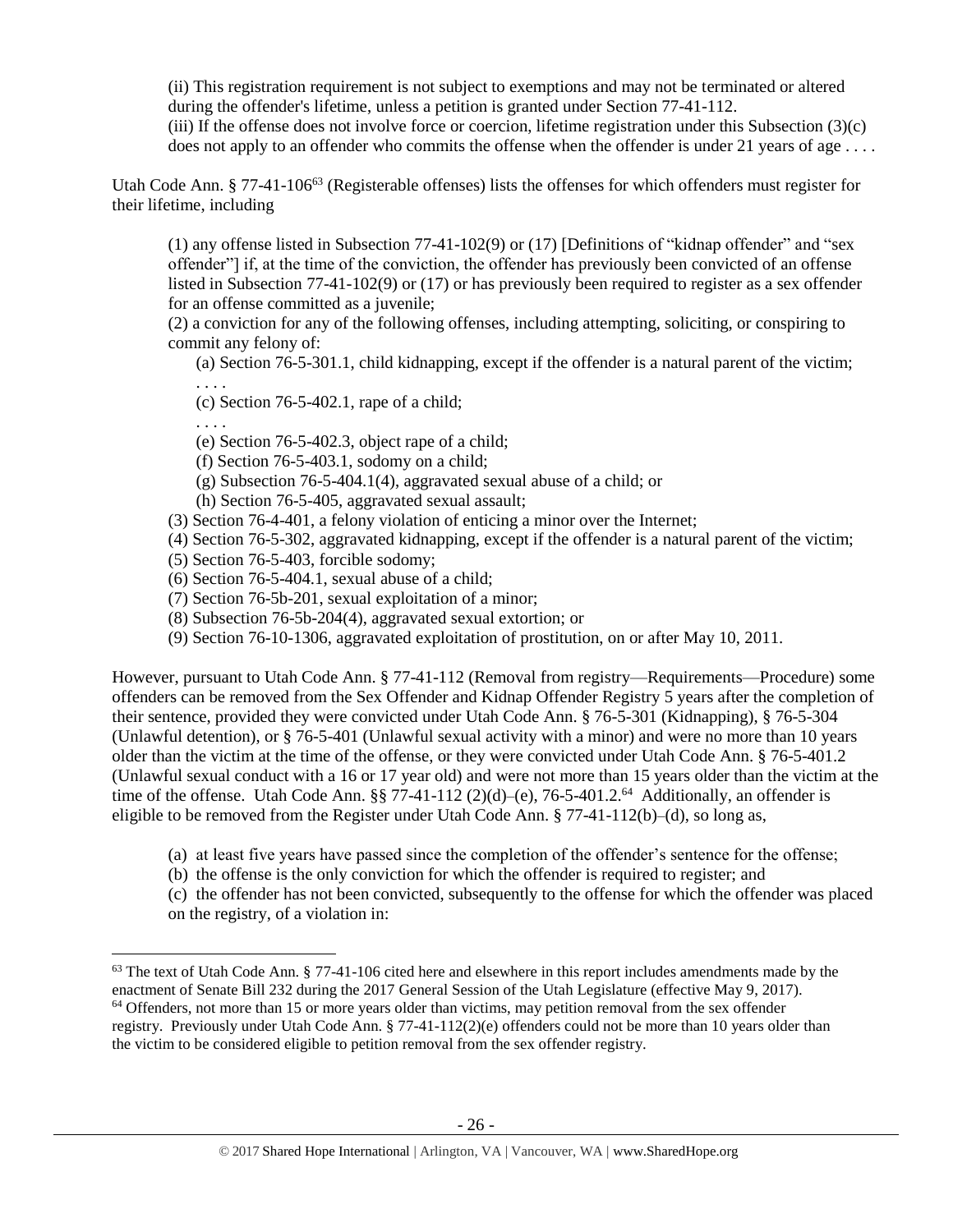(i) Subsection 77-41-102(9), which defines a kidnap offender; or (ii) Subsection 77-41-102(17), which defines a sex offender.

Lastly, if a petition for removal from the registry is denied, pursuant to Utah Code Ann. § 77-41-112(7)(e), the offender is prohibited from submitting another petition for three years.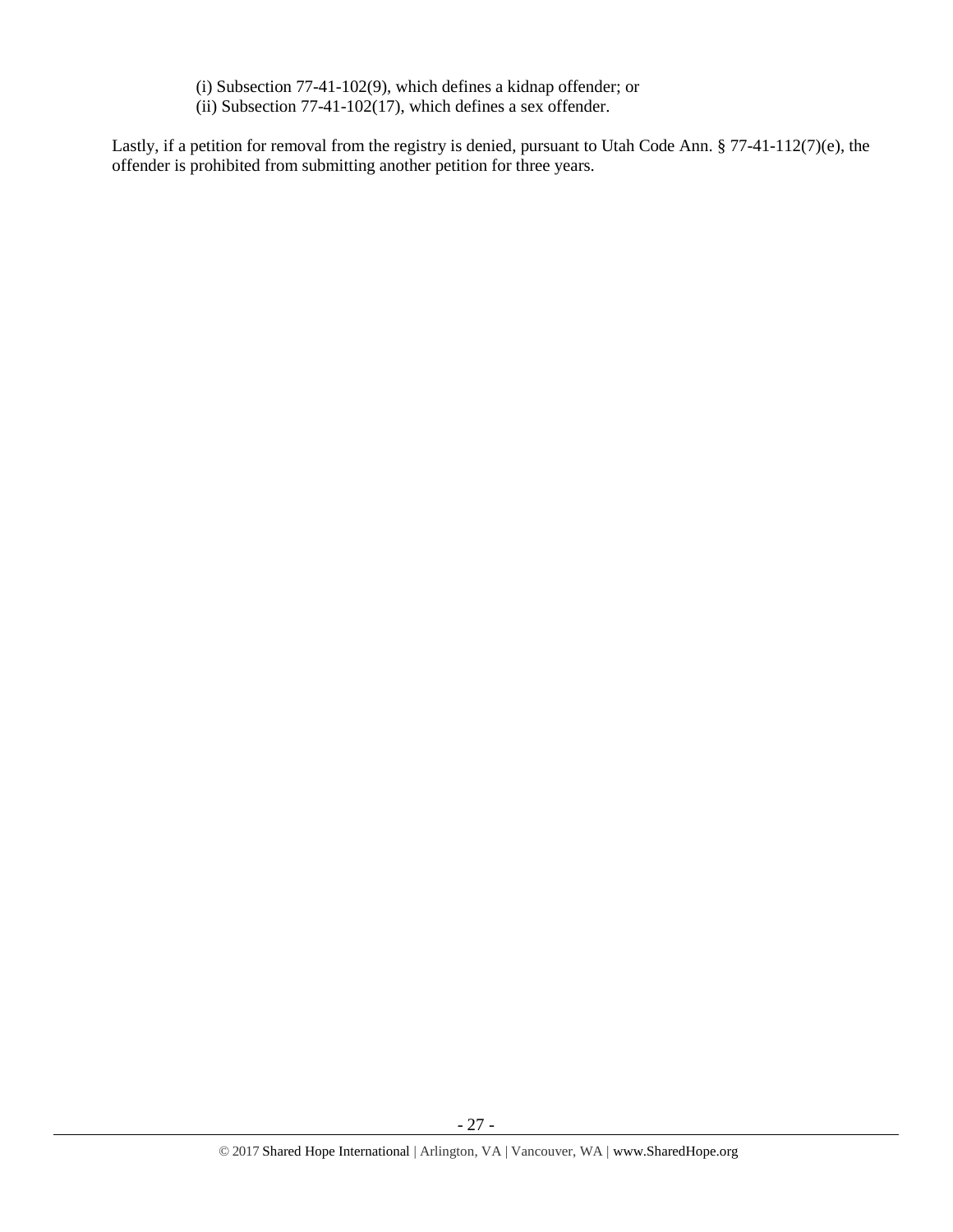## **FRAMEWORK ISSUE 3: CRIMINAL PROVISIONS FOR TRAFFICKERS**

# *Legal Components:*

- *3.1 Penalties for trafficking a child for sexual exploitation are as high as federal penalties.*
- *3.2 Creating and distributing images of child sexual exploitation carries penalties as high as similar federal offenses.*
- *3.3 Using the Internet or electronic communications to lure, entice, recruit or sell commercial sex acts with a minor is a separate crime or results in an enhanced penalty for traffickers.*
- *3.4 Financial penalties for traffickers, including asset forfeiture, are sufficiently high.*
- *3.5 Convicted traffickers are required to register as sex offenders.*
- *3.6 Laws relating to termination of parental rights include sex trafficking or commercial sexual exploitation of children (CSEC) offenses as grounds for termination in order to prevent traffickers from exploiting their parental rights as a form of control.*

*\_\_\_\_\_\_\_\_\_\_\_\_\_\_\_\_\_\_\_\_\_\_\_\_\_\_\_\_\_\_\_\_\_\_\_\_\_\_\_\_\_\_\_\_\_\_\_\_\_\_\_\_\_\_\_\_\_\_\_\_\_\_\_\_\_\_\_\_\_\_\_\_\_\_\_\_\_\_\_\_\_\_\_\_\_\_\_\_\_\_\_\_\_\_*

# *Legal Analysis:*

*3.1 Penalties for trafficking a child for sexual exploitation are as high as federal penalties.* 65

A trafficker may be prosecuted under Utah Code Ann. § 76-5-308.5 (Human trafficking of a child—Penalties) which is a first degree felony punishable by 5 years to life imprisonment and a possible fine not to exceed \$10,000. Utah Code Ann. §§ 76-5-308.5(4), 76-3-203(1), 76-3-301(1)(a). Under certain circumstances, a trafficker could be prosecuted pursuant to Utah Code Ann. § 76-5-310 (Aggravated human trafficking — Penalties),<sup>66</sup> which is also a first degree felony punishable by 5 years to life imprisonment and a possible fine not to exceed \$10,000. Utah Code Ann. §§ 76-5-310(4)(a), 76-3-203(1), 76-3-301(1)(a).

Traffickers may also be prosecuted under Utah Code Ann. § 76-10-1306 (Aggravated exploitation of prostitution), which specifically references Utah Code Ann. § 76-5-308 (Human trafficking-human smuggling). Aggravated prostitution involving a child is a first degree felony punishable by 5 years to life imprisonment and a possible fine not to exceed \$10,000. Utah Code Ann. §§ 76-10-1306(3), 76-3-203(1), 76-3-301(1)(a). Further, Utah Code Ann.  $\S 76-10-1306(4)^{67}$  states, "[u]pon conviction for a violation of [76-10-1306], the court shall order the maximum fine amount and may not waive or suspend the fine."

A trafficker may also be prosecuted under Utah Code Ann. § 76-5-310(4)(b) (Aggravated human smuggling), a second degree felony punishable by imprisonment for 1–15 years and a possible fine not to exceed \$10,000. Utah Code Ann. §§ 76-3-201(2), 76-3-301(1)(a). Traffickers prosecuted under Utah Code Ann. § 76-5b-201(1)(a) (Sexual exploitation of a minor—Offenses), a second degree felony, are subject to imprisonment for 1–15 years and a possible fine not to exceed \$10,000. Utah Code Ann. §§ 76-5b-201(2), 76-3-203(2), 76-5-  $301(1)(a)$ .

Additionally, to the extent that a trafficker can be found to have "cause[d] a child to take indecent liberties" with another person, a trafficker may be prosecuted under Utah Code Ann. § 76-5-404.1(4)(i) (Sexual abuse of a child—Aggravated sexual abuse of a child), which states that

l

<sup>65</sup> *See supra* Components 1.1 and 1.2 for a discussion of the relevant statutory provisions discussed in this component.

<sup>66</sup> *See supra* Component 1.1.

<sup>67</sup> *See supra* note [6.](#page-3-3)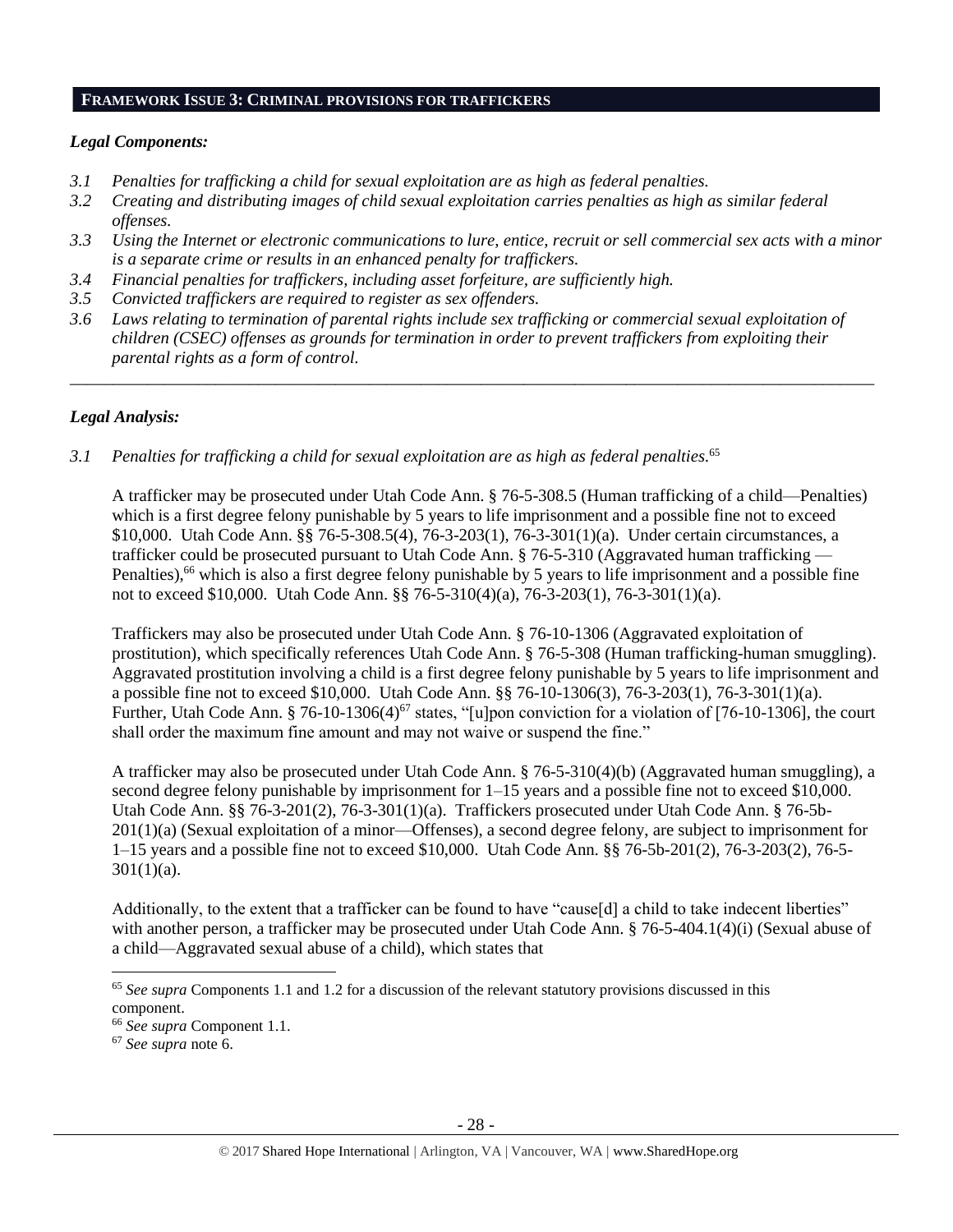[a] person commits aggravated sexual abuse of a child when in conjunction with the offense [of sexual abuse under Utah Code Ann. § 76-5-404.1(2)<sup> $168$ </sup>... any of the following circumstances have been charged and admitted or found true in the action for the offense:

(i) the accused encouraged, aided, allowed, or benefited from acts of prostitution or sexual acts by the victim with any other person, or sexual performance by the victim before any other person.

A conviction under Utah Code Ann. § 76-5-404.1(4) is a first degree felony punishable by 15 years to life imprisonment, unless the defendant "caused serious bodily injury" during the commission of the crime or has a prior conviction for a "grievous sexual offense," in which case a conviction is punishable by life imprisonment without the possibility of parole. Utah Code Ann. § 76-5-404.1(5). However, offenders who have not been previously convicted of a "grievous sexual offense," even those who have "caused serious bodily injury" during the commission of aggravated sexual abuse of a child, are eligible to receive lesser sentences<sup>69</sup> if the court determines that it "is in the interests of justice" and states why on the record. Utah Code Ann. § 76-5-404.1(6). The defendant is also subject to a possible fine not to exceed \$10,000. Utah Code Ann. § 76-3-301(1)(a).

Utah Code Ann. § 76-5-302(1)(b)(vi) (Aggravated kidnapping) makes it a first degree felony for a trafficker to, among other things, "in the course of committing unlawful detention or kidnapping, . . . act<sup>[]</sup> with [the] intent . . . to commit a sexual offense as described in [Utah Code Ann. § 76-5-404.1(4) (Sexual abuse of a child— Aggravated sexual abuse of a child)]." Both kidnapping under Utah Code Ann. § 76-5-301(1) and unlawful detention under Utah Code Ann. § 76-5-304(1) must be committed "intentionally or knowingly, without authority of law, and against the will of the victim." A conviction under Utah Code Ann. § 76-5-302(1) is punishable by 15 years to life imprisonment and a possible fine not to exceed \$10,000, unless the trafficker "caused serious bodily injury" in the commission of the offense or has a prior conviction for a "grievous sexual offense," in which case the trafficker may receive life imprisonment without the possibility of parole. Utah Code Ann. §§ 76-5-302(3), 76-3-203(1), 76-3-301(1)(a). However, in instances where a convicted defendant caused "serious bodily injury," or has no prior sex offense convictions, the court may imprison the defendant for a lesser term (either 10 years to life imprisonment or 6 years to life imprisonment) if "the interests of justice" so require and the court states the reasons why on the record. Utah Code Ann. § 76-5-302(4).

A trafficker may also face penalties under Utah Code Ann. § 76-10-1304(1)<sup>70</sup> (Aiding prostitution) which states:

A person is guilty of aiding prostitution if the person:

- (a) (i) solicits a person to patronize a prostitute;
	- (ii) procures or attempts to procure a prostitute for a patron; or

<span id="page-28-0"></span>(iii) leases, operates, or otherwise permits a place controlled by the actor, alone or in association with another, to be used for prostitution or the promotion of prostitution; or (iv) provides any service or commits any act that enables another person to commit a violation of this Subsection (1)(a) or facilitates another person's ability to commit any violation of this Subsection (1)(a); or

l

. . . .

<sup>68</sup> *See supra* note [7.](#page-3-0)

<sup>69</sup> *See supra* note [9.](#page-3-2)

 $70$  The text of Utah Code Ann. § 76-10-1304 cited here and elsewhere in this report includes amendments made by the enactment of Senate Bill 230 during the 2017 General Session of the Utah Legislature (effective May 9, 2017).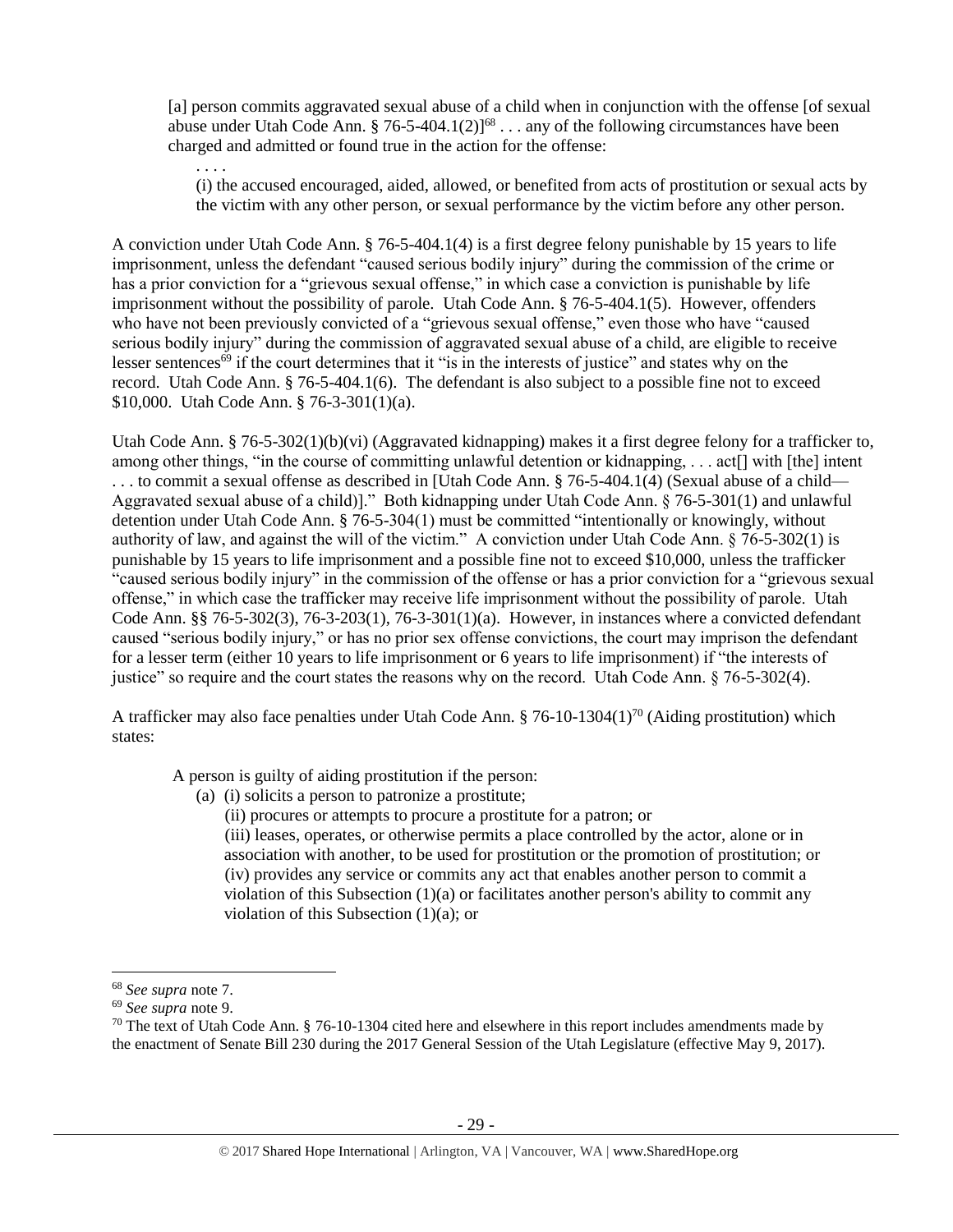(b) solicits, receives, or agrees to receive any benefit for committing any of the acts prohibited by Subsection (1)(a).

A first conviction under Utah Code Ann. § 76-10-1304(1) is punishable as a Class A misdemeanor by imprisonment for up to 1 year and a possible fine not to exceed \$2,500. Utah Code Ann. §§ 76-10- 1304(2), 76-3-204(1), 76-3-301(1)(c). "However, a person who is convicted a second time, and on all subsequent convictions, under this section or under a local ordinance adopted in compliance with Section 76-10-1307 is guilty of a third degree felony" punishable by imprisonment up to 5 years and a possible fine not to exceed \$5,000. Utah Code Ann. §§ 76-10-1304(2), 76-3-203(3), 76-3-301(1)(b).

Further, a trafficker may be prosecuted under Utah Code Ann.  $\S$  76-5b-204(4)(g)<sup>71</sup> (Sexual extortion— Penalties), which states,

An individual commits aggravated sexual extortion when, in conjunction with the offense described in Subsection  $(2)$ ,<sup>72</sup> any of the following circumstances have been charged and admitted or found true in the action for the offense:

(g) the individual encouraged, aided, allowed, or benefitted from acts of prostitution or sexual acts by the victim with any other individual, or sexual performance by the victim before any other individual, human trafficking, or human smuggling . . . .

When the victim is a minor, aggravated sexual extortion is punishable as a first degree felony by 5 years to life imprisonment and a possible fine not to exceed \$10,000. Utah Code Ann. §§ 76-5b-204(3)(c), 76-3-203(1), 76-  $3-301(1)(a)$ .

Lastly, traffickers may face prosecution under Utah Code Ann. § 76-10-1903(1) (Money laundering), which states,

A person commits the offense of money laundering who:

(a) transports, receives, or acquires the property which is in fact proceeds of the specified unlawful activity, knowing that the property involved represents the proceeds of some form of unlawful activity;

(b) makes proceeds of unlawful activity available to another by transaction, transportation, or other means, knowing that the proceeds are intended to be used for the purpose of continuing or furthering the commission of specified unlawful activity;

l

. . . .

<sup>71</sup> *See supra* note [13.](#page-5-1)

<sup>72</sup> Utah Code Ann. § 76-5b-204(2) states,

An individual who is 18 years old or older commits the offense of sexual extortion if the individual:

<sup>(</sup>a) with an intent to coerce a victim to engage in sexual contact, in sexually explicit conduct, or in simulated sexually explicit conduct . . . communicates in person or by electronic means a threat:

<sup>(</sup>i) to the victim's person, property, or reputation; or

<sup>(</sup>ii) to distribute an intimate image or video of the victim; or

<sup>(</sup>b) knowingly causes a victim to engage in sexual contact, in sexually explicit conduct, or in simulated sexually explicit conduct . . . by means of a threat:

<sup>(</sup>i) to the victim's person, property, or reputation; or

<sup>(</sup>ii) to distribute an intimate image or video of the victim.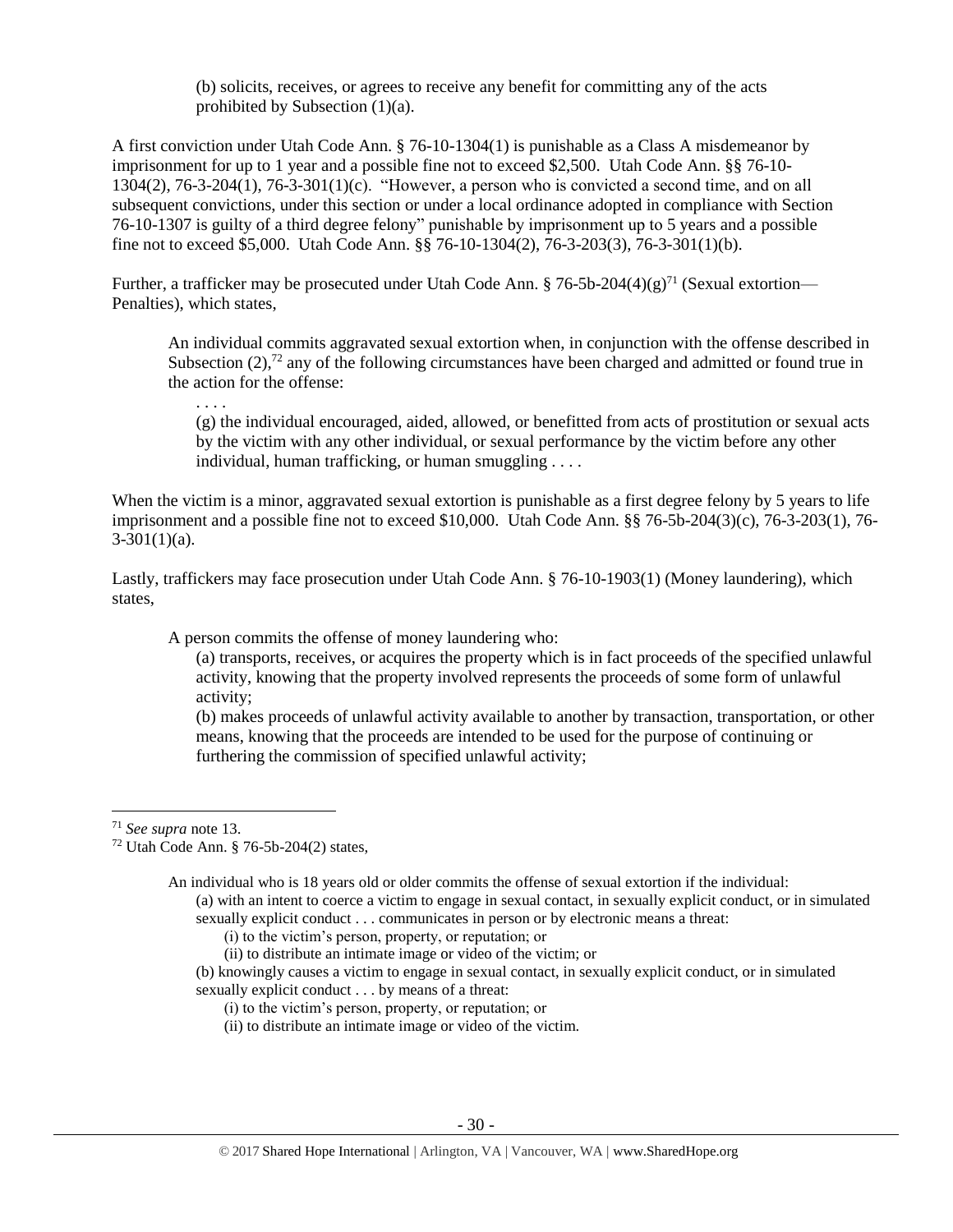(c) conducts a transaction knowing the property involved in the transaction represents the proceeds of some form of unlawful activity with the intent:

(i) to promote the unlawful activity;

(ii) to conceal or disguise the nature, location, source, ownership, or control of the property; or

(iii) to avoid a transaction reporting requirement under this chapter or under federal law; or

(d) knowingly accepts or receives property which is represented to be proceeds of unlawful activity.

"Specified unlawful activity" includes "an unlawful activity defined as an unlawful activity in Section 76-10- 1602," which includes violations of Utah Code Ann. § 76-5b-201 (Sexual exploitation of a minor—Offenses), § 76-5-308 (Human trafficking), § 76-5-309 (Human smuggling), § 76-5-310 (Aggravated human trafficking and aggravated human smuggling—Penalties ), § 76-10-1304 (Aiding prostitution), § 76-10-1305 (Exploiting prostitution), and § 76-10-1306 (Aggravated exploitation of prostitution). Utah Code Ann. §§ 76-10-1902(12), 76-10-1602(4)(n), (o), (eeee)–(gggg). A conviction under Utah Code Ann. § 76-10-1903(1)(a), (b), or (c) is punishable as a second degree felony by imprisonment for 1–15 years and a possible fine not to exceed \$10,000, while a conviction under Utah Code Ann. § 76-10-1903(1)(d) (Knowingly accepting or receiving property) is punishable as a third degree felony by imprisonment up to 5 years and a possible fine not to exceed \$5,000. Utah Code Ann. §§ 76-10-1904, 76-3-203(2), (3), 76-3-301(1)(a), (b).

Traffickers may also be subject to enhanced penalties for repeat offenses under certain circumstances. According to Utah's habitual violent offender statute, buyers who have two prior violent felony convictions are subject to an enhanced penalty if convicted of a third violent felony.<sup>73</sup> Utah Code Ann. § 76-3-203.5(2) (Habitual violent offender—Definition—Procedure—Penalty) states,

If a person is convicted in this state of a violent felony by plea or by verdict and the trier of fact determines beyond a reasonable doubt that the person is a habitual violent offender under this section, the penalty for a:

- (a) third degree felony is as if the conviction were for a first degree felony;
- (b) second degree felony is as if the conviction were for a first degree felony; or
- (c) first degree felony remains the penalty for a first degree penalty except:
	- (i) the convicted person is not eligible for probation; and

 $\overline{\phantom{a}}$ 

(ii) the Board of Pardons and Parole shall consider that the convicted person is a habitual violent offender as an aggravating factor in determining the length of incarceration.

In comparison, if the victim is under the age of 14, a conviction under the Trafficking Victims Protection Act (TVPA) for child sex trafficking is punishable by 15 years to life imprisonment and a fine not to exceed \$250,000. 18 U.S.C. §§ 1591(b)(1), 3559(a)(1), 3571(b)(3). If the victim is between the ages of 14–17, a conviction is punishable by 10 years to life imprisonment and a fine not to exceed \$250,000. 18 U.S.C. §§ 1591(b)(2), 3559(a)(1), 3571(b)(3). A conviction is punishable by mandatory life imprisonment, however, if the trafficker has a prior conviction for a federal sex offense<sup>74</sup> against a minor. 18 U.S.C. § 3559(e)(1).

<sup>&</sup>lt;sup>73</sup> Utah Code Ann. § 76-3-203.5(c)(i) defines a "violent felony" as "any of the following offenses, or any attempt, solicitation, or conspiracy to commit any of the following offenses punishable as a felony:  $\dots$  (W) aggravated sexual abuse of a child or sexual abuse of a child, Section  $76-5-404.1$ ; . . . (Y) sexual exploitation of a minor, Section 76-5b-201; . . . (LL) aggravated exploitation of prostitution under Subsection 76-10-1306(1)(a); . . . ." <sup>74</sup> *See supra* note [41](#page-19-0) for the definition of "federal sex offense."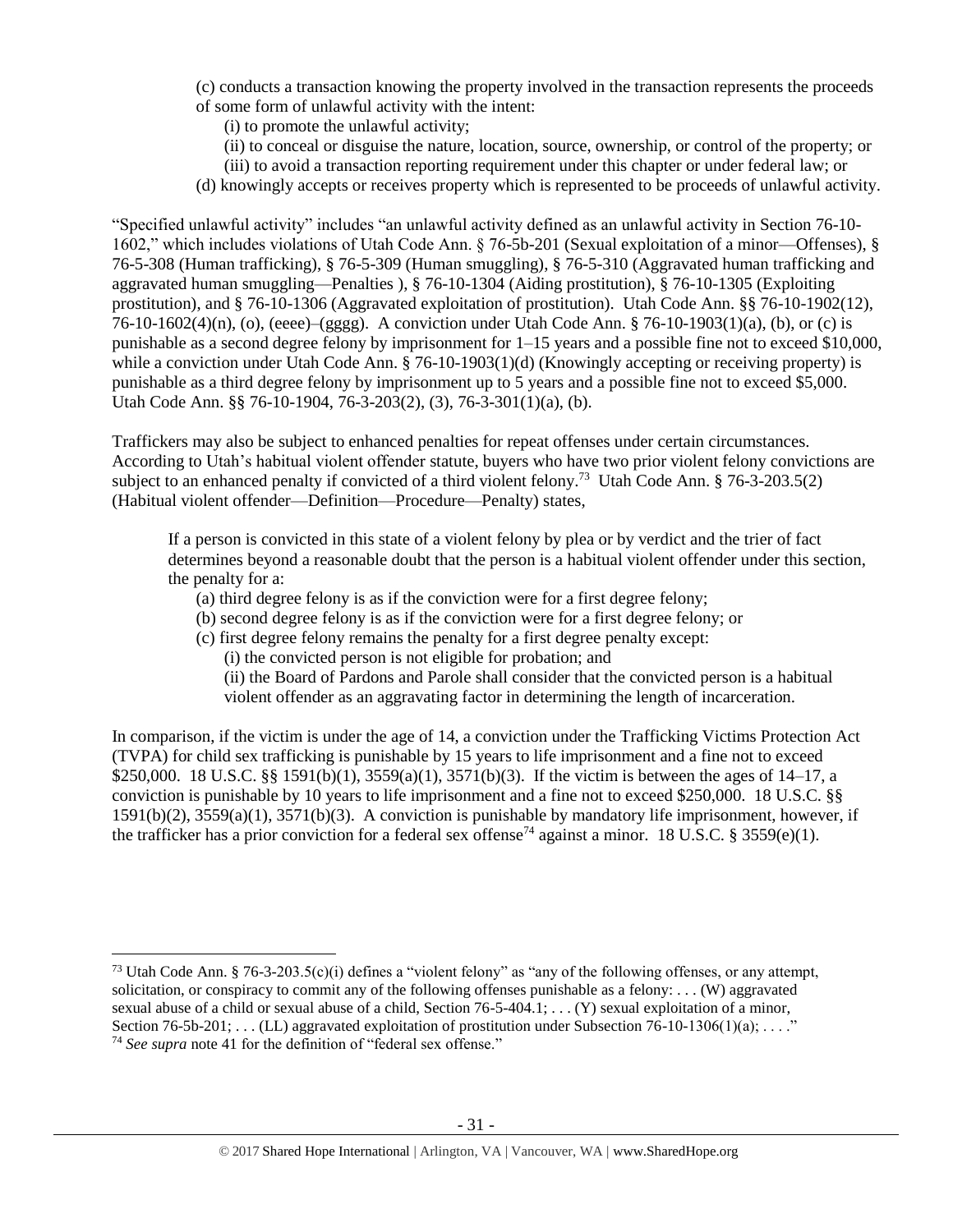*3.2 Creating and distributing images of child sexual exploitation carries penalties as high as similar federal offenses.*

Utah Code Ann. § 76-5b-201(1) (Sexual exploitation of a minor—Offenses) makes it a crime if a person "knowingly produces . . . or possesses with intent to distribute child pornography . . . [or] intentionally distributes child pornography."<sup>75</sup> A conviction under this statute is punishable by imprisonment for  $1-15$ years and a possible fine not to exceed \$10,000. Utah Code Ann. §§ 76-5b-201(2), 76-3-203(2), 76-3-  $301(1)(a)$ .

Further, Utah Code Ann. § 76-5b-204(2)<sup>76</sup> (Sexual extortion—Penalties) states,

- An individual who is 18 years old or older commits the offense of sexual extortion if the individual: (a) with an intent to coerce a victim to engage in sexual contact, in sexually explicit conduct, or in simulated sexually explicit conduct, or to produce, provide, or distribute an image, video, or other recording of any individual naked or engaged in sexually explicit conduct, communicates in person or by electronic means a threat:
	- (i) to the victim's person, property, or reputation; or
	- (ii) to distribute an intimate image or video of the victim; or

(b) knowingly causes a victim to engage in sexual contact, in sexually explicit conduct, or in simulated sexually explicit conduct, or to produce, provide, or distribute any image, video, or other recording of any individual naked or engaged in sexually explicit conduct by means of a threat:

- (i) to the victim's person, property, or reputation; or
- (ii) to distribute an intimate image or video of the victim.

When the victim is a minor, a conviction under this statute is punishable as a first degree felony by 5 years to life imprisonment and a possible fine not to exceed \$10,000. Utah Code Ann. §§ 76-5b-204(3)(c), (4)(a), 76-3- 203(1), 76-3-301(1)(a).

In comparison, if the victim is under the age of 14, a conviction under the TVPA for child sex trafficking is punishable by 15 years to life imprisonment and a fine not to exceed \$250,000. 18 U.S.C. §§ 1591(b)(1),  $3559(a)(1)$ ,  $3571(b)(3)$ . If the victim is between the ages of  $14-17$ , a conviction is punishable by 10 years to life imprisonment and a fine not to exceed \$250,000. 18 U.S.C. §§ 1591(b)(2), 3559(a)(1), 3571(b)(3). A conviction is punishable by mandatory life imprisonment, however, if the trafficker has a prior conviction for a federal sex offense<sup>77</sup> against a minor. 18 U.S.C. § 3559(e)(1). Additionally, a federal conviction for distribution of images of child sexual exploitation (ICSE)<sup>78</sup> is generally punishable by imprisonment for 5–20 years and a fine not to exceed \$250,000.<sup>79</sup> Subsequent convictions, however, are punishable by imprisonment

l

<sup>75</sup> *See supra* note [10.](#page-4-1)

<sup>76</sup> *See supra* note [13.](#page-5-1)

<sup>77</sup> *See supra* note [41](#page-19-0) for the definition of "federal sex offense."

<sup>&</sup>lt;sup>78</sup> 18 U.S.C. §§ 2252(a)(1), (a)(2), (a)(3) (Certain activities relating to material involving the sexual exploitation of minors),  $2252A(a)(2)$ , (a)(3) (Certain activities relating to material constituting or containing child pornography), 1466A(a) (Obscene visual representations of the sexual abuse of children).

<sup>&</sup>lt;sup>79</sup> 18 U.S.C. §§ 2252(b) (stating that a conviction under subsection (a)(1), (a)(2), or (a)(3) is punishable by imprisonment for 5–20 years and a fine), 2252A(b)(1) (a conviction is punishable by imprisonment for 5–20 years and a fine), 1466A(a), (b) (stating that a conviction under subsection (a) is "subject to the penalties provided in section 2252A(b)(1)," imprisonment for 5–20 years and a fine, while a conviction under subsection (b) is "subject to the penalties provided in section 2252A(b)(2)," imprisonment up to 10 years, a fine, or both); *see also* 18 U.S.C. §§ 3559(a)(1) (classifying all of the above listed offenses as felonies),  $3571(b)(3)$  (providing a fine up to \$250,000 for any felony conviction).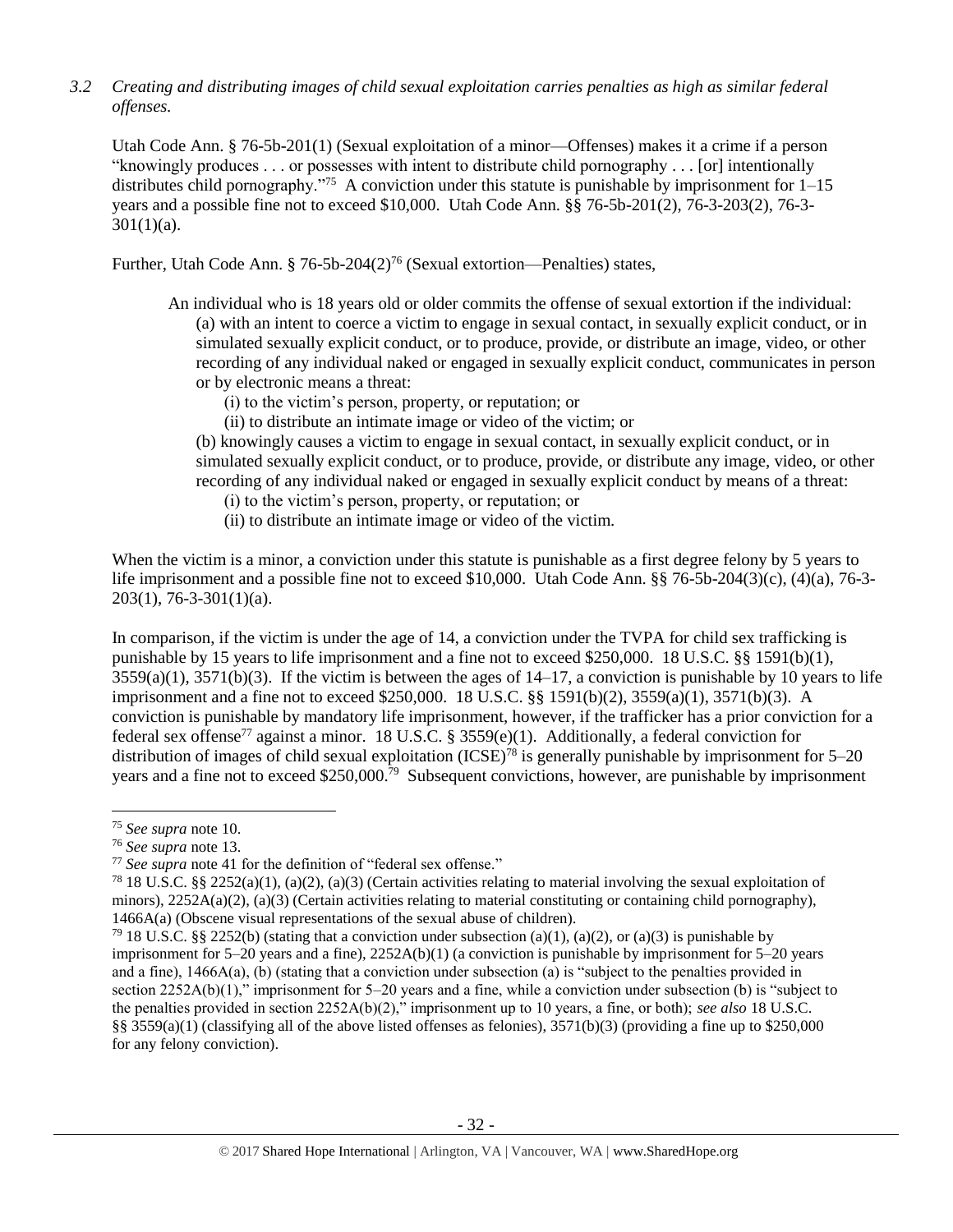up to 40 years and a fine not to exceed \$250,000.80

*3.3 Using the Internet or electronic communications to lure, entice, recruit or sell commercial sex acts with a minor is a separate crime or results in an enhanced penalty for traffickers.*

Although Utah Code Ann. § 76-4-401(2) (Enticing a minor—Elements—Penalties) is not expressly commercial in nature, it states,

(a) A person commits enticement of a minor when the person knowingly uses the Internet or text messaging to solicit, seduce, lure, or entice a minor, or to attempt to solicit, seduce, lure, or entice a minor, or another person that the actor believes to be a minor to engage in any sexual activity which is a violation of state criminal law.

(b) A person commits enticement of a minor when the person knowingly uses the Internet or text messaging to:

(i) initiate contact with a minor or a person the actor believes to be a minor; and (ii) subsequently to the action under Subsection  $(2)(b)(i)$ , by any electronic or written means, solicits, seduces, lures, or entices, or attempts to solicit, seduce, lure, or entice the minor or a person the actor believes to be the minor to engage in any sexual activity which is a violation of state criminal law.

Penalties for convictions under Utah Code Ann. § 76-4-401(2) are determined by the severity of the crime the defendant enticed or attempted to entice. Utah Code Ann. § 76-4-401(4). Generally, a conviction is a felony one degree lower than the felony intended to be committed (e.g., a defendant who enticed a minor with the intent to commit a second degree felony will be convicted of a third degree felony, etc.). Utah Code Ann. § 76- 4-401(4). However, in instances of enticement of a first degree felony when the defendant has a prior conviction under this statute, the defendant will be guilty of a first degree felony punishable by imprisonment for 3 years to life. Utah Code Ann. § 76-4-401(4).

Further, Utah Code Ann. § 76-5b-204 $(2)(a)^{81}$  (Sexual extortion—Penalties) states,

- An individual who is 18 years old or older commits the offense of sexual extortion if the individual: (a) with an intent to coerce a victim to engage in sexual contact, in sexually explicit conduct, or in simulated sexually explicit conduct . . . communicates in person or by electronic means a threat: (i) to the victim's person, property, or reputation; or
	- (ii) to distribute an intimate image or video of the victim  $\dots$ .

When the victim is a minor, a conviction under this statute is punishable as a first degree felony by 5 years to life imprisonment and a possible fine not to exceed \$10,000. Utah Code Ann. §§ 76-5b-204(3)(c), (4)(a), 76-3- 203(1), 76-3-301(1)(a).

l

 $80\,18$  U.S.C. §§ 2252(b) (stating if a person has a prior conviction under subsection (a)(1), (a)(2), or (a)(3) or a list of other statutes, a conviction is punishable by a fine and imprisonment for  $15-40$  years),  $2252A(b)(1)$  (stating if a person has a prior conviction under subsection (a)(2), (a)(3), or a list of other statutes, a conviction is punishable by a fine and imprisonment for  $15-40$  years),  $1466A(a)$ , (b) (stating that the penalty scheme for section  $2252A(b)$ applies); *see also* 18 U.S.C. §§ 3559(a)(1) (classifying all of the above listed offenses as felonies), 3571(b)(3) (providing a fine up to \$250,000 for any felony conviction).

<sup>81</sup> *See supra* note [13.](#page-5-1)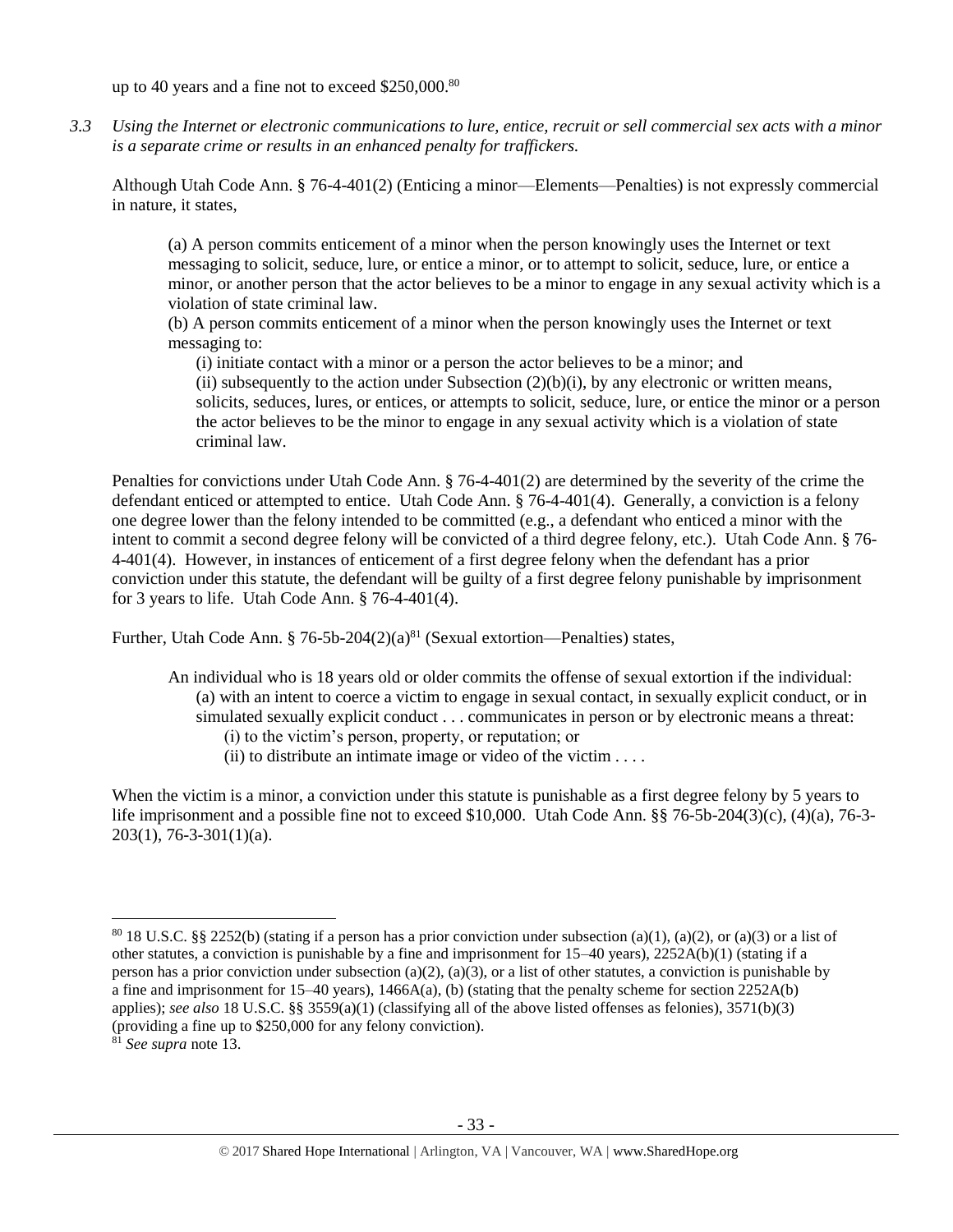# *3.4 Financial penalties for traffickers, including asset forfeiture, are sufficiently high.*

Financial penalties for traffickers include fines, asset forfeiture, and victim restitution. Specifically, traffickers convicted under Utah Code Ann. § 76-5-308.5 (Human trafficking of a child—Penalties), § 76-5-310 (Aggravated human trafficking and aggravated human smuggling—Penalties), § 76-10-1306 (Aggravated exploitation of prostitution), § 76-5b-201 (Sexual exploitation of a minor—Offenses), § 76-5-404.1(4) (Sexual abuse of a child—Aggravated sexual abuse of a child), § 76-5-302 (Aggravated kidnapping), § 76-10-1603(1) (Unlawful acts), § 76-5b-204 (Sexual extortion—Penalties), or § 76-10-1903(1)(a)–(c) (Money laundering) are subject to a possible fine not to exceed  $$10,000$ .<sup>82</sup> Utah Code Ann. § 76-3-301(1)(a).

A trafficker convicted under Utah Code Ann. § 76-10-1903(1)(d) (Money laundering), a third degree felony, is subject to a possible fine not to exceed \$5,000. Utah Code Ann. §§ 76-10-1904(2), 76-3-301(1)(b). A trafficker convicted under Utah Code Ann. § 76-10-1304 $(1)^{83}$  (Aiding prostitution), a Class A misdemeanor, is subject to a possible fine not to exceed \$2,500. Utah Code Ann. §§ 76-10-1304(2), 76-3-301(1)(c).

In addition to the fines listed above, traffickers can be subjected to Utah's general forfeiture law, Utah Code Ann. § 24-1-101 through § 24-4-118. These forfeiture provisions cover property "used to facilitate the commission of a federal or state criminal offense and any proceeds of criminal activity." Utah Code Ann.  $\S 24-4-102(1)^{84}$  (Property subject to forfeiture). The property subject to forfeiture under Utah Code Ann. § 24-4-102(1) includes:

(a) real property, including things growing on, affixed to, and found in land; and (b) tangible and intangible personal property, including money, rights, privileges, interests, claims, and securities of any kind.

A court may also order traffickers to pay restitution. Utah Code Ann. § 77-38a-301<sup>85</sup> (Restitution—Convicted defendant may be required to pay), authorizes the court to order "a defendant who enters into a plea disposition or is convicted to make restitution." Convicted defendants, including traffickers, whose criminal activity results in pecuniary damages are subject to mandatory restitution. Utah Code Ann.  $\S 77-38a-302(1)^{86}$  (Restitution criteria), states in part,

When a defendant enters into a plea disposition or is convicted of criminal activity that has resulted in pecuniary damages, in addition to any other sentence or term of a plea in abeyance it may impose, the court shall order that the defendant make restitution to victims<sup>87</sup> of crime as provided in this chapter, or for conduct for which the defendant has agreed to make restitution as part of a plea disposition . . . .

 $\overline{a}$ 

<sup>&</sup>lt;sup>82</sup> These statutes are either first or second degree felonies and, pursuant to Utah Code Ann.  $\S$  76-3-301(a), are subject to a possible fine not to exceed \$10,000. Utah Code. Ann. § 76-5-308.5. Utah Code Ann. §§ 76-5- 310(4)(a), 76-10-1306(3), 76-5b-201(2), 76-5-404.1(5), 76-5-302(3), 76-10-1603.5(1), 76-10-1904(1).

<sup>83</sup> *See supra* note [70.](#page-28-0)

<sup>84</sup> *See supra* note [27.](#page-12-0)

<sup>85</sup> *See supra* note [48.](#page-21-0)

<sup>86</sup> *See supra* note [50.](#page-21-1)

 $87$  "Victim" is defined as "any person whom the court determines has suffered pecuniary damages as a result of the defendant's criminal activities" and it "may not include a codefendant or accomplice." Utah Code Ann. § 77-38a-102(14).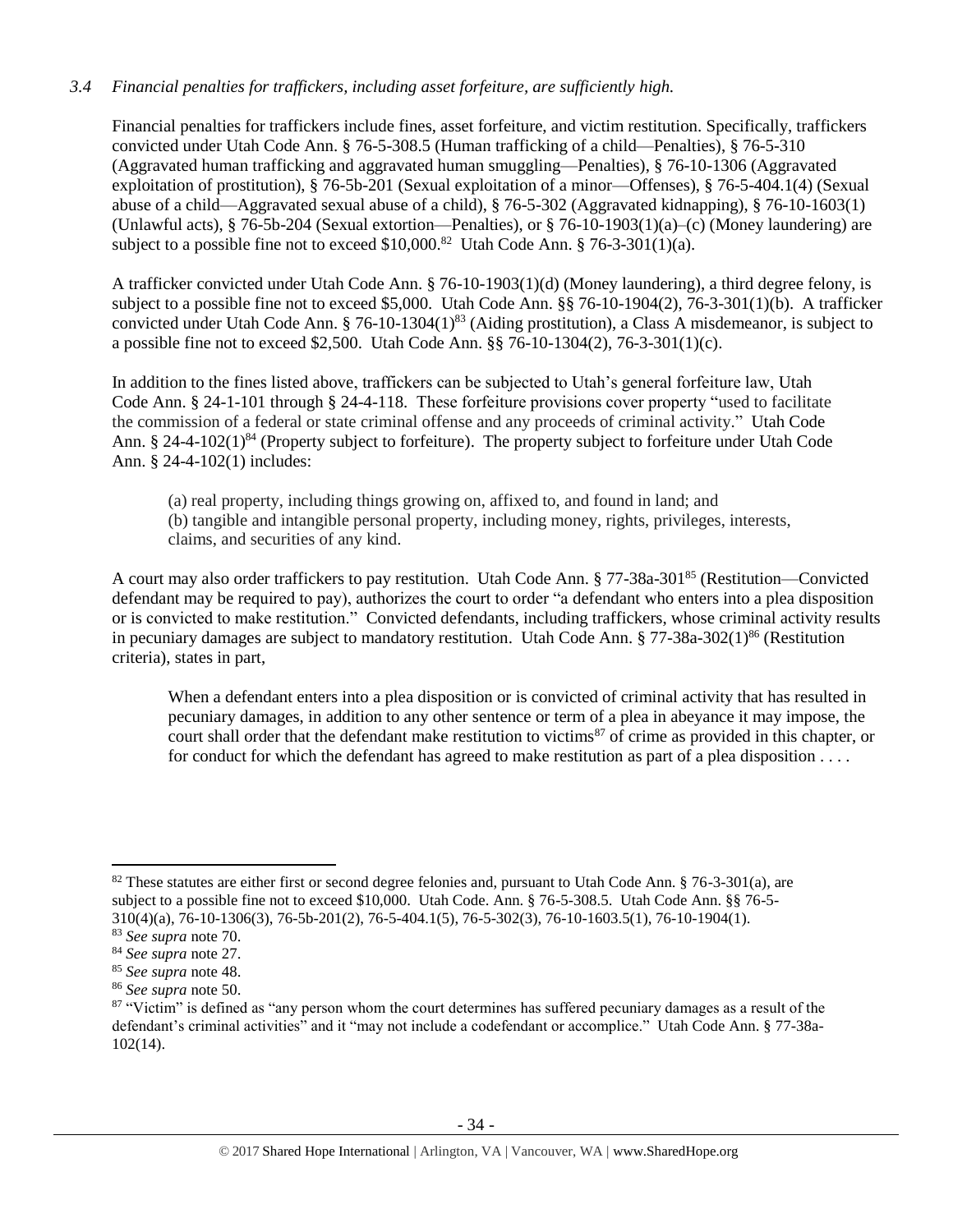In determining restitution, the court shall determine "court-ordered restitution,"<sup>88</sup> and "complete restitution"<sup>89</sup> using the criteria provided in subsection (5). Utah Code Ann. § 77-38a-302(1), (2).

Pursuant to Utah Code Ann. § 77-38a-302(5)(b),

In determining the monetary sum and other conditions for complete restitution, the court shall consider all relevant facts, including:

(i) the cost of the damage or loss if the offense resulted in damage to or loss or destruction of property of a victim of the offense;

(ii) the cost of necessary medical and related professional services and devices relating to physical or mental health care, including nonmedical care and treatment rendered in accordance with a method of healing recognized by the law of the place of treatment;

(iii) the cost of necessary physical and occupational therapy and rehabilitation;

(iv) the income lost by the victim as a result of the offense if the offense;

. . . .

In determining court-ordered restitution, pursuant to Utah Code Ann. § 77-38a-302(5)(c), the court must consider the factors listed above in Utah Code Ann. § 77-38a-302(5)(b), as well as the following factors:

(i) the financial resources of the defendant and the burden that payment of restitution will impose, with regard to the other obligations of the defendant;

(ii) the ability of the defendant to pay restitution on an installment basis or on other conditions to be fixed by the court;

(iii) the rehabilitative effect on the defendant of the payment of restitution and the method of payment; and

(iv) other circumstances which the court determines may make restitution inappropriate.

If a trafficker disobeys an order to make restitution, and the "victim . . . elects to pursue collection of the order by civil process, the victim shall be entitled to recover collection and attorney's fees." Utah Code Ann. § 77- 38a-401(3).

In addition, any property that is part of the "net proceeds"<sup>90</sup> of a trafficker's conviction under Utah Code Ann. § 76-10-1903 (Money laundering), may also be seized and forfeited.

# *3.5 Convicted traffickers are required to register as sex offenders.*

Traffickers convicted under Utah's human trafficking of a child law are required to register as child abuse offenders. Utah Code Ann. § 77-43-102(2)<sup>91</sup> (Definitions) defines "child abuse offender" as,

. . . any person who:

(a) has been convicted in this state of a felony violation of: (i) Subsection  $76-5-109(2)(a)$  or (b), child abuse;

l

<sup>88</sup> Utah Code Ann. § 77-38a-302(2)(b) defines "court-ordered restitution" as "the restitution the court having criminal jurisdiction orders the defendant to pay as a part of the criminal sentence."

<sup>89</sup> Utah Code Ann. § 77-38a-302(2)(a) defines "complete restitution" as the "restitution necessary to compensate a victim for all losses caused by the defendant."

 $90$  For purposes of Utah Code Ann. § 76-10-1603.5(5) "net proceeds" is defined as "property acquired as a result of the violation minus the direct costs of acquiring the property."

<sup>91</sup> *See supra* note [58.](#page-23-0)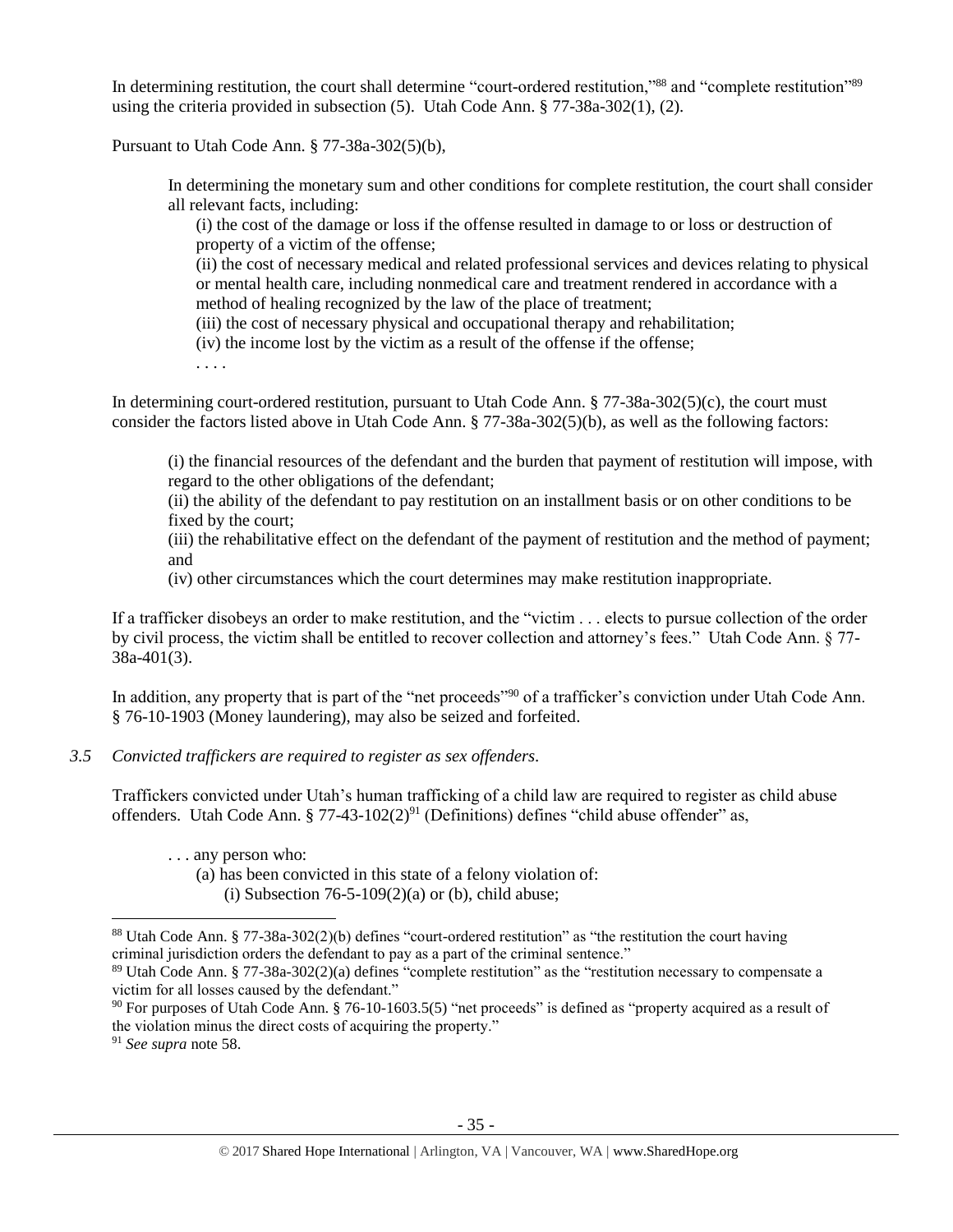(ii) Section 76-5-308.5, human trafficking of a child; or

(iii) attempting, soliciting, or conspiring to commit any felony offense listed in Subsections (2)(a)(i) or (ii);

. . . .

(f) is adjudicated delinquent based on one or more offenses listed in Subsection  $(2)(a)$  and who has been committed to the division for secure confinement for that offense and remains in the division's custody 30 days before the person's 21st birthday.

Under Utah Code Ann. § 77-43-105(3)(a), (c)<sup>92</sup> (Registration of offenders—Offender responsibilities),

(a) Except as provided in Subsection (3)(b), (c), and (4), an offender shall, for the duration of the sentence and for 10 years after termination of sentence or custody of the division, register every year during the month of the offender's date of birth, during the month that is the sixth month after the offender's birth month, and also within three business days of every change of the offender's primary residence, any secondary residences, place of employment, vehicle information, or educational information required to be submitted under Subsection (6).

(c) (i) An offender convicted as an adult of any first degree felony offense listed in Subsection 77-43-  $102(2)(a)$  shall, for the offender's lifetime, register every year .... (ii) This registration requirement is not subject to exemptions and may not be terminated or altered during the offender's lifetime.

Further, Utah law requires sex and kidnap offenders to register. Utah Code Ann. §§ 77-41-105, 77-41-  $102(11).^{93}$  Utah Code Ann. § 77-41-102(17)(a)<sup>94</sup> (Definitions) defines "sex offender" in part as

# [A]ny person:

. . . .

(a) convicted in this state of:

(i) a felony or class A misdemeanor violation of Section 76-4-401, enticing a minor;

. . . . (iv) Section 76-5-401.1, sexual abuse of a minor;

. . . .

. . . .

(xiii) Section 76-5-404.1, sexual abuse of a child or aggravated sexual abuse of a child;

(xvi) Section 76-5b-201, sexual exploitation of a minor;

(xvii) Section 76-5b-204, sexual extortion or aggravated sexual extortion;

(xxii) Section 76-9-702.5, lewdness involving a child;

. . . .

. . . .

(xxiv) Section 76-10-1306, aggravated exploitation of prostitution; or (xxv) attempting, soliciting, or conspiring to commit any felony offense listed in Subsection (16)(a);

<sup>92</sup> *See supra* note [59.](#page-23-1)

<sup>93</sup> *See supra* note [60.](#page-23-2)

<sup>94</sup> *See supra* note [61.](#page-23-3)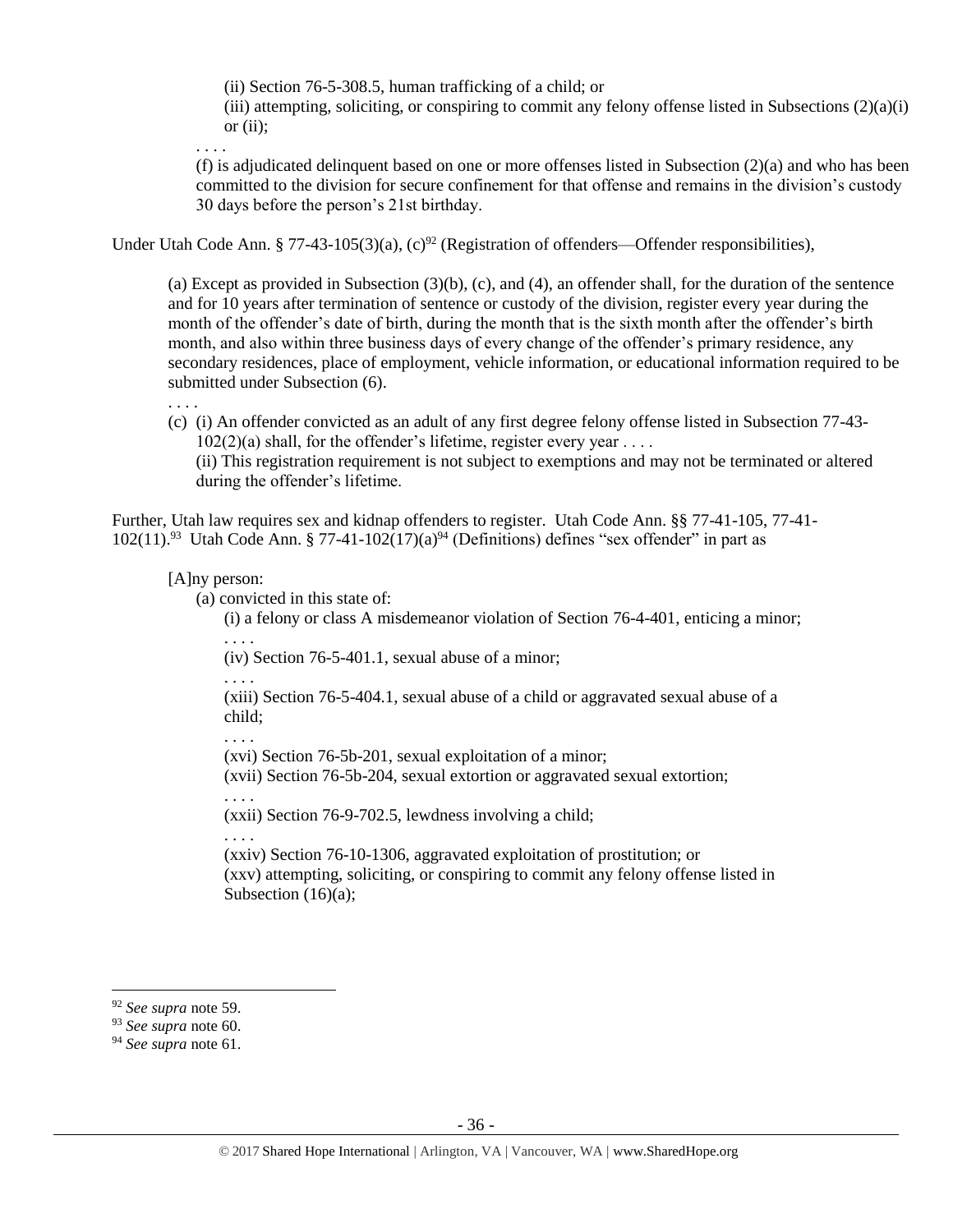Traffickers convicted of certain trafficking crimes are also required to register as a "kidnap offender." Utah Code Ann. § 77-41-105(1) (Registration of offenders—Offenders responsibilities). Utah Code Ann. § 77-41-102(9) defines "kidnap offender" in part as

[A]ny person other than the natural parent of the child who:

(a) has been convicted in this state of a violation of:

(i) Subsection  $76-5-301(1)$ (c) or (d), kidnapping;

(ii) Section 76-5-301.1, child kidnapping;

(iii) Section 76-5-302, aggravated kidnapping;

(iv) Section 76-5-310, aggravated human trafficking, on or after May 10, 2011; or

(v) attempting, soliciting, or conspiring to commit any felony offense listed in

Subsections  $(9)(a)(i)$  through (iv);

. . . .

Under Utah Code Ann. § 77-41-105(3)(a), offenders must register for "the duration of the [ir] sentence and for 10 years after termination of [their] sentence." However, Utah Code Ann. § 77-41-105(3)(c)(i) requires certain offenders to register for life; pursuant to Utah Code Ann. § 77-41-106<sup>95</sup> (Registerable offenses), lifetime registration will be required for those convicted of following:

(1) any offense listed in Subsection 77-41-102(9) or (17) [Definitions of "kidnap offender" and "sex offender"] if, at the time of the conviction, the offender has previously been convicted of an offense listed in Subsection 77-41-102(9) or (17) or has previously been required to register as a sex offender for an offense committed as a juvenile;

(2) a conviction for any of the following offenses, including attempting, soliciting, or conspiring to commit any felony of:

(a) Section 76-5-301.1, child kidnapping, except if the offender is a natural parent of the victim;

(c) Section 76-5-402.1, rape of a child;

. . . .

. . . .

(e) Section 76-5-402.3, object rape of a child;

(f) Section 76-5-403.1, sodomy on a child;

(g) Subsection 76-5-404.1(4), aggravated sexual abuse of a child; or

(h) Section 76-5-405, aggravated sexual assault;

(3) Section 76-4-401, a felony violation of enticing a minor over the Internet;

(4) Section 76-5-302, aggravated kidnapping, except if the offender is a natural parent of the victim;

(5) Section 76-5-403, forcible sodomy;

(6) Section 76-5-404.1, sexual abuse of a child;

(7) Section 76-5b-201, sexual exploitation of a minor;

(8) Subsection 76-5b-204(4), aggravated sexual extortion; or

(9) Section 76-10-1306, aggravated exploitation of prostitution, on or after May 10, 2011.

However, pursuant to Utah Code Ann. § 77-41-112 (Removal from registry—Requirements—Procedure), some offenders can be removed from the Sex Offender and Kidnap Offender Registry 5 years after the completion of their sentence, provided they were convicted under Utah Code Ann. § 76-5-301 (Kidnapping), § 76-5-304 (Unlawful detention), or § 76-5-401 (Unlawful sexual activity with a minor) and were not more than 10 years older than the victim at the time of the offense, or they were convicted under Utah Code Ann. § 76-5-401.2 (unlawful sexual conduct with a 16 or 17 year old) and was not more than 15 years older than the victim. Utah

l

<sup>95</sup> *See supra* note [63.](#page-25-0)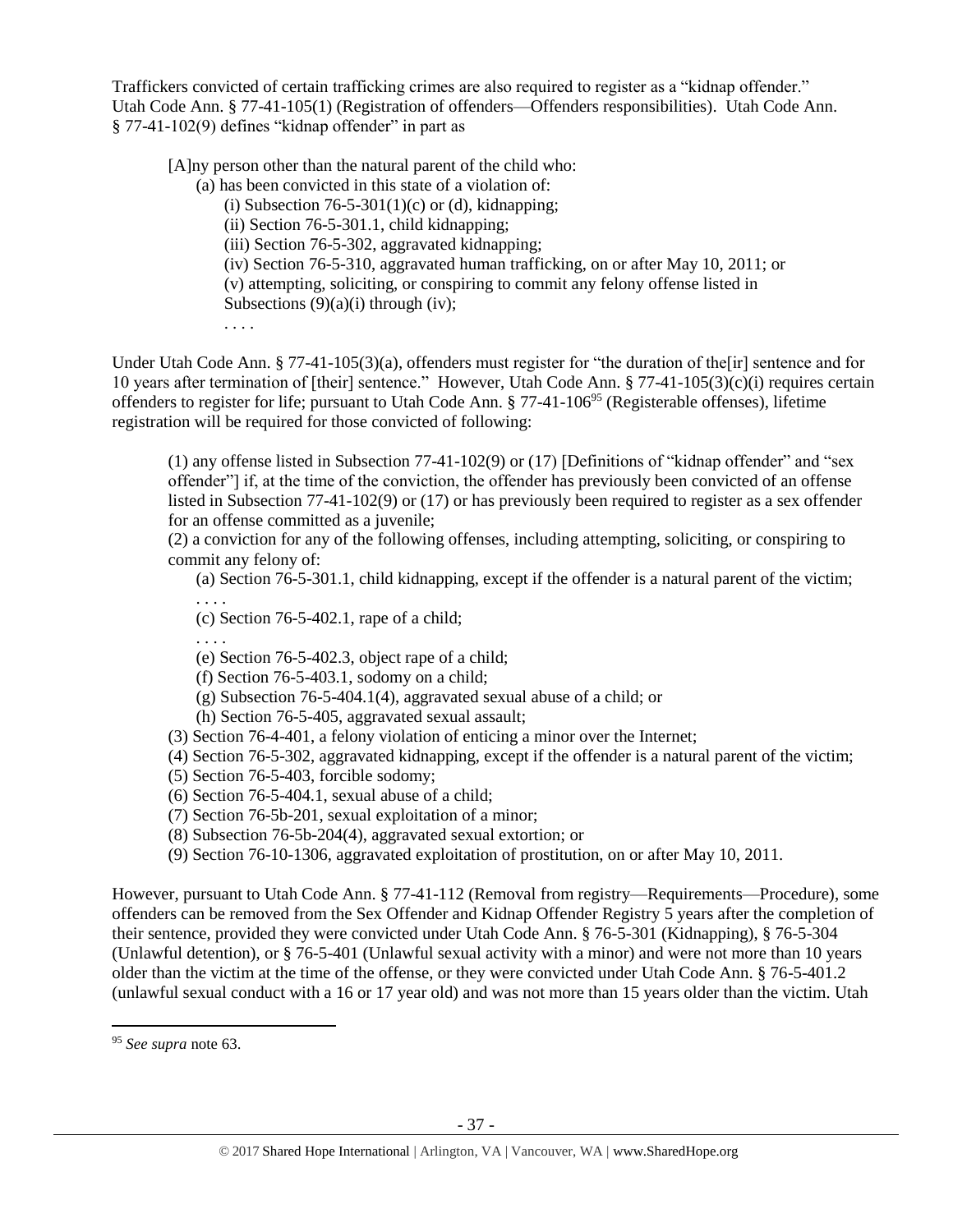Code Ann.  $\S 77-41-112(1)(a)(iv)$ . Additionally, to qualify for removal under Utah Code Ann.  $\S 77-41-112(c)$ (d), it must be demonstrated that "the offense is the only conviction for which the offender is required to register; and the offender has not been convicted, subsequently to the offense for which the offender was placed on the register, of a violation listed in: (i) Subsection 77-41-102(9), which defines a kidnap offender; or (ii) Subsection 77-41-102(17), which defines a sex offender. Lastly, if a petition for removal from the registry is denied, pursuant to Utah Code Ann. § 77-41-112(7)(e), the offender is prohibited from submitting another petition for three years.

*3.6 Laws relating to termination of parental rights include sex trafficking or commercial sexual exploitation of children (CSEC) offenses as grounds for termination in order to prevent traffickers from exploiting their parental rights as a form of control.*

Utah's statutes relating to the termination of parental rights expressly permit the termination of parental rights for convictions under Utah Code Ann. § 76-5-308.5 (Human trafficking of a child—Penalties) or § 76-5-310 (Aggravated human trafficking and aggravated human smuggling—Penalties). <sup>96</sup> Utah Code Ann. § 78A-6-507 (Grounds for termination of parental rights—Findings regarding reasonable efforts) and Utah Code Ann. § 62A-4a-203.5 (Mandatory petition for termination of parental rights) provide the potential grounds that may be used to petition for termination of parental rights of a convicted trafficker.

Utah Code Ann. § 78A-6-507(1)(b), (c) provides that the court may terminate parental rights if it finds "that the parent has neglected or abused the child" or "that the parent is unfit or incompetent." For purposes of Utah's Juvenile Court Act of 1996, both commercial sexual exploitation and human trafficking are expressly identified as types of child abuse. Specifically, Utah Code Ann. § 78A-6-105(1)(a)<sup>97</sup> (Definitions) defines "abuse" as

- (i) (A) nonaccidental harm<sup>98</sup> of a child;
	- (B) threatened harm of a child;
	- (C) sexual exploitation;
	- (D) sexual abuse; or

 $\overline{\phantom{a}}$ 

<span id="page-37-1"></span><span id="page-37-0"></span>(E) human trafficking of a child in violation of Section 76-5-308.5 . . .

(ii) committed manslaughter of another child of that parent;

(iv) committed a felony assault or abuse that has resulted in serious physical injury to another child of that parent, or to the other parent of that child.

<sup>97</sup> The text of Utah Code Ann. § 78A-6-105 cited here and elsewhere in this report includes amendments made by the enactment of House Bill 239 during the 2017 General Session of the Utah Legislature (effective August 1, 2017).

<sup>98</sup> Utah Code Ann. § 78A-6-105(24) (Definitions) defines "harm" as

(a) physical or developmental injury or damage;

(b) emotional damage that results in a serious impairment of the child's growth, development, behavior, or

psychological functioning;

(c) sexual abuse; or

(d) sexual exploitation.

<sup>96</sup> Utah Code Ann. § 62A-4a-203.5(2)(b) (Mandatory petition for termination of parental rights) requires the Division of Child and Family Services to file a petition seeking the termination of parental rights when a child's parent has, among other things,

<sup>(</sup>iii) aided, abetted, attempted, conspired, or solicited to commit murder, child abuse homicide, or manslaughter against another child of that parent; or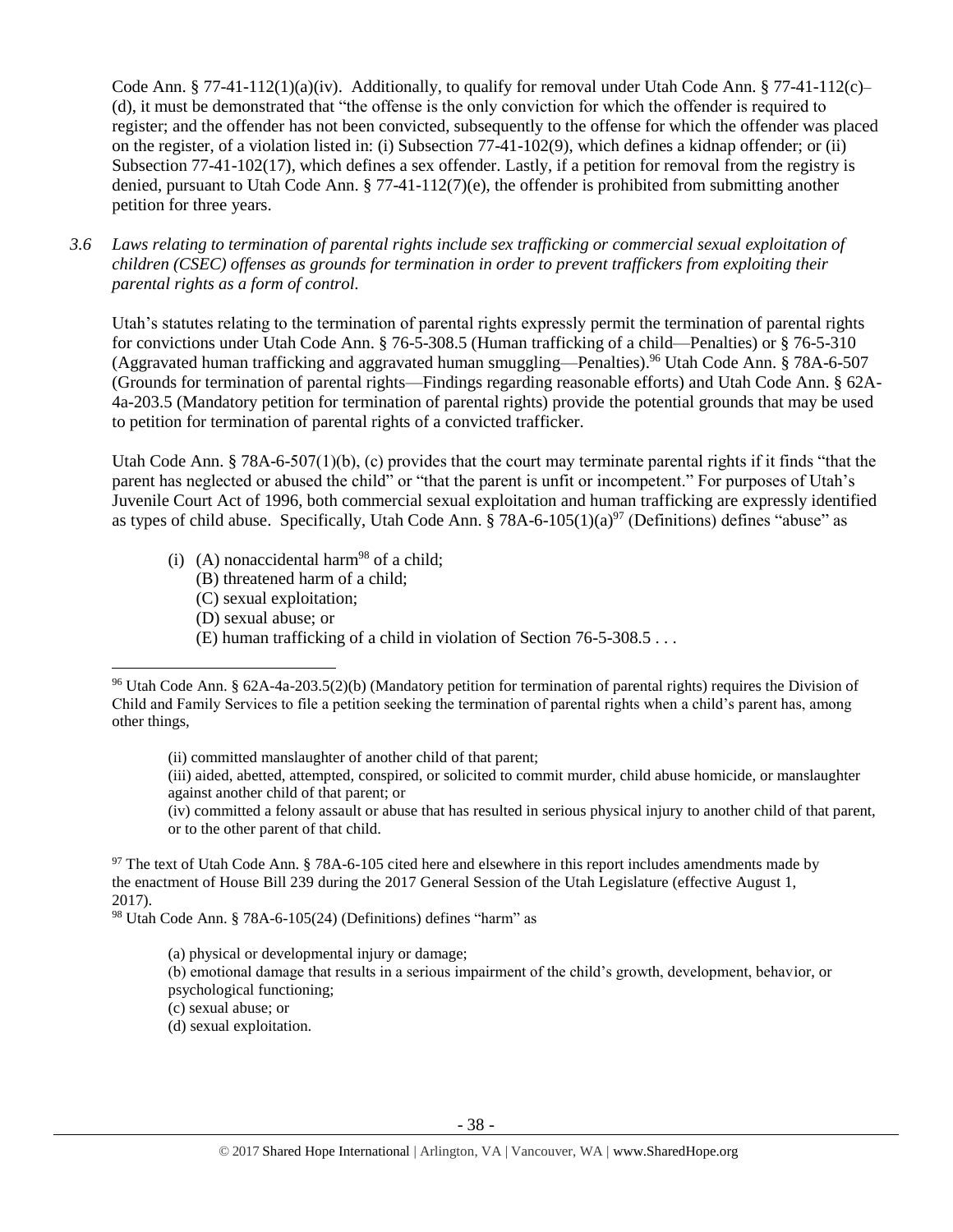. . . .

Utah Code Ann. § 78A-6-105(48) defines "sexual exploitation" as knowingly:

(a) employing, using, persuading, inducing, enticing, or coercing any child to:

(i) pose in the nude for the purpose of sexual arousal of any person; or

(ii) engage in any sexual or simulated sexual conduct for the purpose of photographing, filming, recording, or displaying in any way sexual or simulated sexual conduct;

(b) displaying, distributing, possessing for the purpose of distribution, or selling material depicting a child:

(i) in the nude, for the purpose of sexual arousal of any person; or

(ii) engaging in sexual or simulated sexual conduct; or

(c) engaging in any conduct that would constitute an offense under Section 76-5b-201, Sexual Exploitation of a Minor, regardless of whether the person who engages in the conduct is actually charged with, or convicted of, the offense.

A person commits an offense under Utah Code Ann. § 76-5-308.5(2) (Human trafficking of a child – penalties) when, "[T]he actor recruits, harbors, transports obtains, patronizes, or solicits a child for sexual exploitation or forced labor."

Additionally, Utah Code Ann. § 78A-6-508(2) (Evidence of grounds for termination) lists circumstances that a court must examine in order to determine whether a parent is unfit or neglected a child, including, "conduct toward a child of a physically, emotionally, or sexually cruel or abusive in nature", "whether the parent is incarcerated as a result of conviction of a felony, and the sentence is of such length that the child will be deprived of a normal home for more than one year", and "whether the parent has exposed the child to pornography or material harmful to a minor, as defined in Section 76-10-1201." Utah Code Ann. § 78A-6- 508(2)(b), (e), (g). Furthermore, Utah Code Ann. § 78A-6-508(6)(a) provides that "sexual abuse, sexual exploitation, injury, or death of a sibling of the child, or of any child, due to known or substantiated abuse or neglect by the parent or parents" is "prima facie evidence of unfitness."

Lastly, under Utah Code Ann. § 78A-6-302(3)(a) (Court-ordered protective custody of a child following petition filing–grounds), the court is mandated to "consider the division's safety and risk assessments described in Section 62A-4a-203<sup>99</sup> to determine whether a child should be removed from the custody of the child's parent or guardian or should otherwise be taken into protective custody." Furthermore, under Utah Code Ann. § 78A-6-302(3)(b), "The division shall make a diligent effort to provide the safety and risk assessment described in Section 62A-4a-203 to the court, guardian ad litem, and counsel for the parent or guardian, as soon as practicable before the shelter hearing described in Section 78A-6-306."

- (c) a child's particular vulnerabilities;
- (d) interventions required to protect a child; and
- (e) likelihood of future harm to a child.

<sup>99</sup> The safety and risk assessment pursuant to Utah Code Ann. § 62A-4a-203.1 includes an assessment of the,

<sup>(</sup>a) threat to the child's safety;

<sup>(</sup>b) protective capabilities of a parent or guardian, including the parent or guardian's readiness, willingness,

and ability to plan for the child's safety;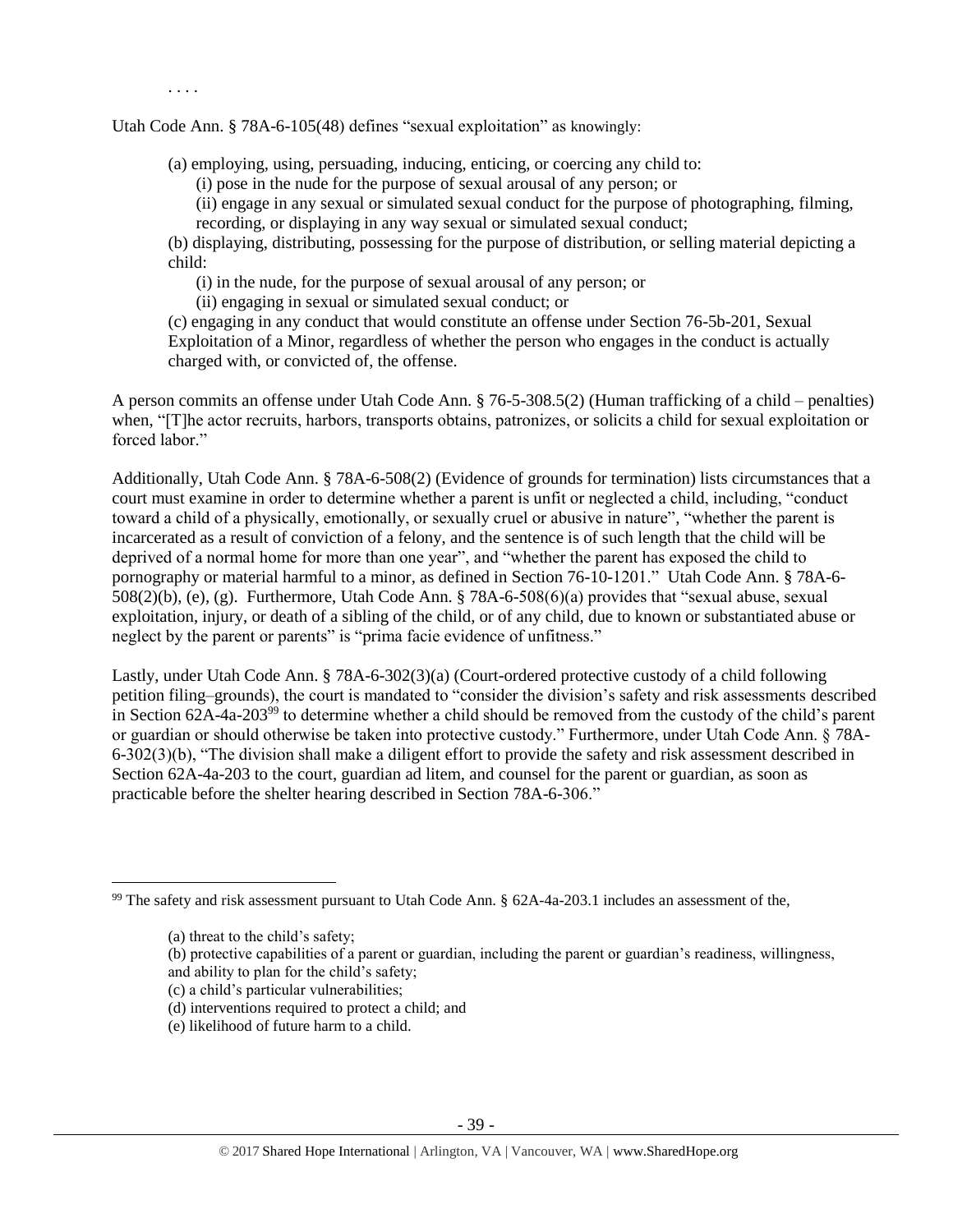#### **FRAMEWORK ISSUE 4: CRIMINAL PROVISIONS FOR FACILITATORS**

## *Legal Components:*

- *4.1 The acts of assisting, enabling, or financially benefitting from child sex trafficking are included as criminal offenses in the state sex trafficking statute.*
- *4.2 Financial penalties, including asset forfeiture laws, are in place for those who benefit financially from or aid and assist in committing domestic minor sex trafficking.*
- *4.3 Promoting and selling child sex tourism is illegal.*
- *4.4 Promoting and selling images of child sexual exploitation carries penalties as high as similar federal offenses. \_\_\_\_\_\_\_\_\_\_\_\_\_\_\_\_\_\_\_\_\_\_\_\_\_\_\_\_\_\_\_\_\_\_\_\_\_\_\_\_\_\_\_\_\_\_\_\_\_\_\_\_\_\_\_\_\_\_\_\_\_\_\_\_\_\_\_\_\_\_\_\_\_\_\_\_\_\_\_\_\_\_\_\_\_\_\_\_\_\_\_\_\_\_*

# *Legal Analysis:*

4.1 *The acts of assisting, enabling, or financially benefitting from child sex trafficking are included as criminal offenses in the state sex trafficking statute*. 100

Multiple provisions with Utah's human trafficking law could apply to facilitators. A facilitator who "recruits, harbors, transports, obtains, patronizes, or solicits a child for sexual exploitation . . ." could be held liable under Utah Code Ann. § 76-5-308.5 (Human trafficking of a child—Penalties), a violation of which is a first degree felony, punishable by 5 years to life imprisonment and a possible fine not to exceed \$10,000. Utah Code Ann. §§ 76-3-203(1), 76-3-301(1)(a).

A facilitator who "recruits, harbors, transports, obtains, patronizes, or solicits a person through the use of force, fraud, or coercion" could also be held accountable under Utah Code Ann. § 76-5-308<sup>101</sup> (Human trafficking—Human Smuggling). Utah Code § 76-5-309(4) (Human trafficking and human smuggling— Penalties) addresses facilitators' conduct, stating,

[u]nder circumstances not amounting to aggravated sexual abuse of a child, a violation of Subsection (4)(h), a person who benefits, receives, or exchanges anything of value from knowing participation in: (a) human trafficking for forced labor or for forced sexual exploitation in violation of Section 76-5-308 is guilty of a second degree felony  $\dots$ .

A violation of Utah Code § 76-5-309 is a second degree felony punishable by imprisonment for 1–15 years and a possible fine not to exceed \$10,000. Utah Code Ann. §§ 76-5-309(4)(a), 76-3-203(2), 76-3-  $301(1)(a)$ .

Also, under Utah Code Ann. § 76-10-1306 (Aggravated exploitation of prostitution) a facilitator who commits the act of exploiting prostitution will be guilty of aggravated exploitation if "the person procured transported, or persuaded . . . is a child." Aggravated exploitation of prostitution involving a child is a first degree felony punishable by 5 years to life imprisonment and a possible fine not to exceed \$10,000. Utah Code Ann. §§ 76-10-1306(3), 76-3-203(1), 76-3-301(1)(a). Further, Utah Code Ann. § 76-10-  $1306(4)^{102}$  states, "[u]pon conviction for a violation of [76-10-1306], the court shall order the maximum fine amount and may not waive or suspend the fine."

<sup>100</sup> *See supra* Components 1.1 and 1.2 for a discussion of the relevant statutory provisions discussed in this component.

<sup>101</sup> *See supra* not[e 3.](#page-1-0)

<sup>102</sup> *See supra* not[e 6.](#page-3-3)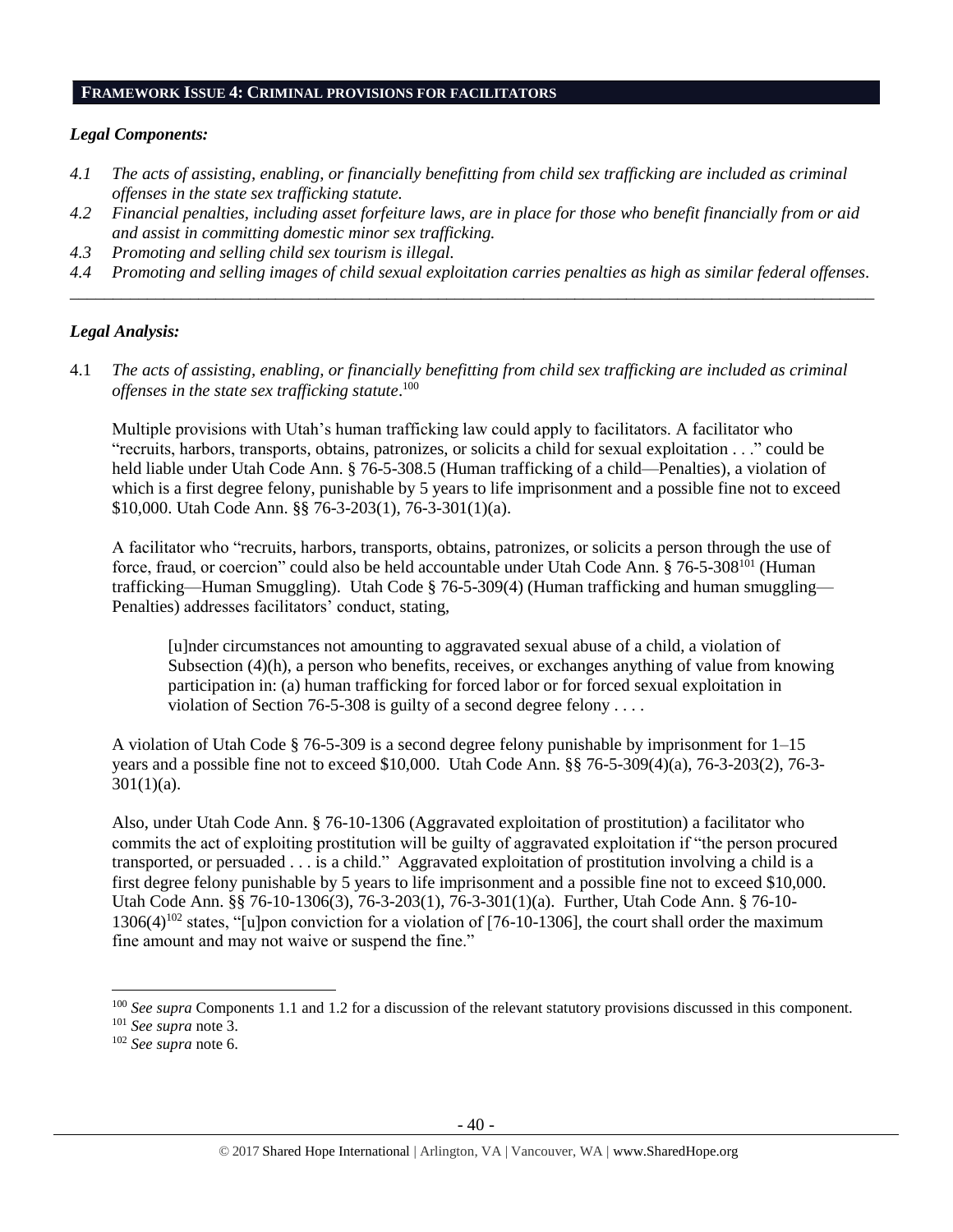Further, a facilitator may face penalties under Utah Code Ann.  $\S$  76-10-1304(1)<sup>103</sup> (Aiding prostitution), which states,

A person is guilty of aiding prostitution if the person:

- (a) (i) solicits a person to patronize a prostitute;
	- (ii) procures or attempts to procure a prostitute for a patron; or

(iii) leases, operates, or otherwise permits a place controlled by the actor, alone or in association with another, to be used for prostitution or the promotion of prostitution; or (iv) provides any service or commits any act that enables another person to commit a violation of this Subsection  $(1)(a)$  or facilitates another person's ability to commit any violation of this Subsection (1)(a); or

(b) solicits, receives, or agrees to receive any benefit for committing any of the acts prohibited by Subsection  $(1)(a)$ .

Additionally, a facilitator may be prosecuted under Utah Code Ann. § 76-5b-204(4)(g)<sup>104</sup> (Sexual extortion— Penalties), which states,

An individual commits aggravated sexual extortion when, in conjunction with the offense described in Subsection  $(2)$ ,  $^{105}$  any of the following circumstances have been charged and admitted or found true in the action for the offense:

(g) the individual encouraged, aided, allowed, or benefitted from acts of prostitution or sexual acts by the victim with any other individual, or sexual performance by the victim before any other individual, human trafficking, or human smuggling . . . .

When the victim is a minor, aggravated sexual extortion is punishable as a first degree felony by 5 years to life imprisonment and a possible fine not to exceed \$10,000. Utah Code Ann. §§ 76-5b-204(3)(c), 76-3-203(1), 76-  $3-301(1)(a)$ .

Lastly, facilitators may face prosecution under Utah Code Ann. § 76-10-1903(1) (Money laundering), which states,

A person commits the offense of money laundering who:

 $\overline{\phantom{a}}$ 

. . . .

An individual who is 18 years old or older commits the offense of sexual extortion if the individual:

- (i) to the victim's person, property, or reputation; or
- (ii) to distribute an intimate image or video of the victim; or
- (b) knowingly causes a victim to engage in sexual contact, in sexually explicit conduct, or in simulated sexually explicit conduct . . . by means of a threat:
	- (i) to the victim's person, property, or reputation; or
	- (ii) to distribute an intimate image or video of the victim.

<sup>103</sup> *See supra* not[e 70.](#page-28-0)

<sup>104</sup> *See supra* not[e 13.](#page-5-1)

<sup>105</sup> Utah Code Ann. § 76-5b-204(2) states,

<sup>(</sup>a) with an intent to coerce a victim to engage in sexual contact, in sexually explicit conduct, or in simulated sexually explicit conduct . . . communicates in person or by electronic means a threat: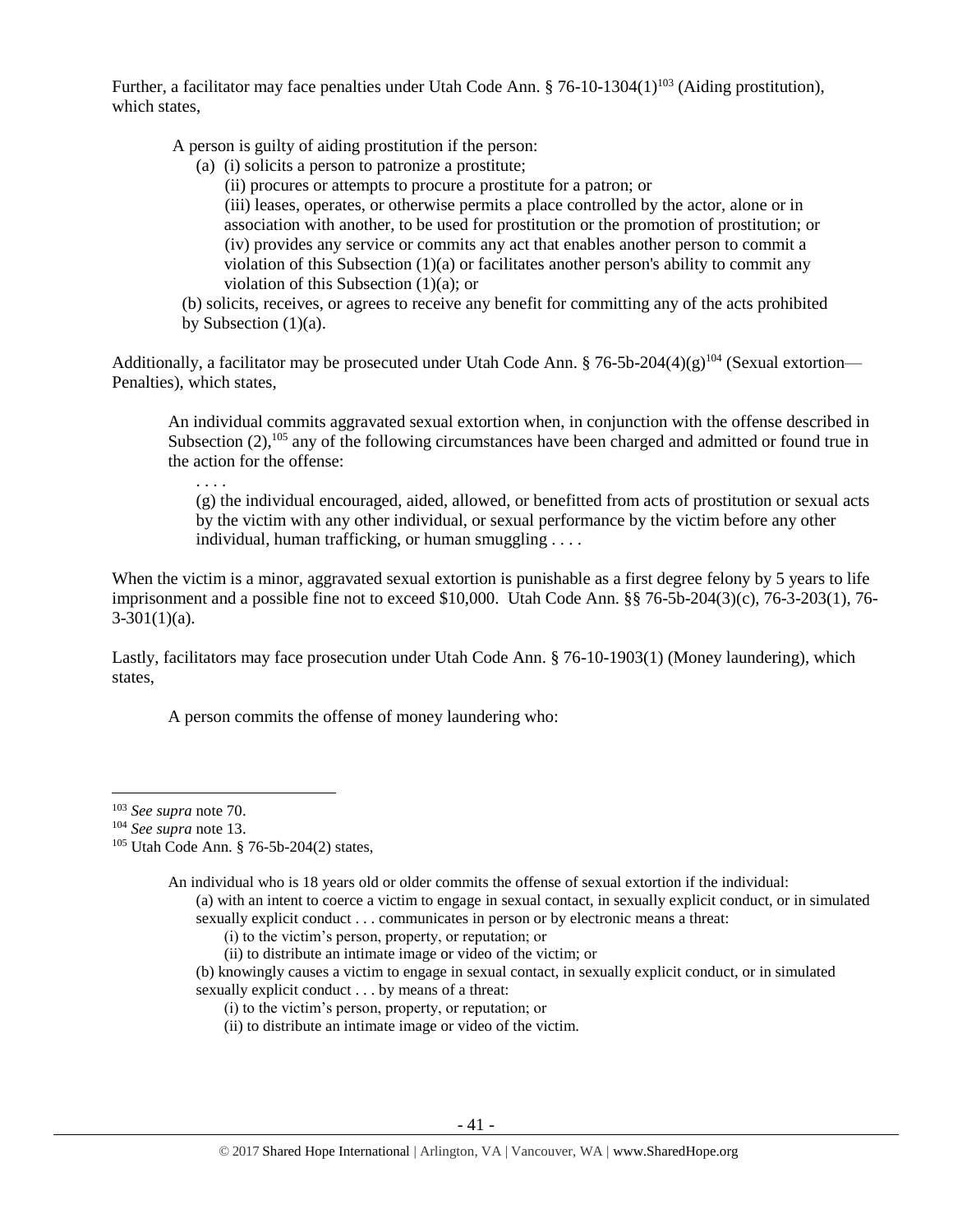(a) transports, receives, or acquires the property which is in fact proceeds of the specified unlawful activity, knowing that the property involved represents the proceeds of some form of unlawful activity;

(b) makes proceeds of unlawful activity available to another by transaction, transportation, or other means, knowing that the proceeds are intended to be used for the purpose of continuing or furthering the commission of specified unlawful activity;

(c) conducts a transaction knowing the property involved in the transaction represents the proceeds of some form of unlawful activity with the intent:

(i) to promote the unlawful activity;

(ii) to conceal or disguise the nature, location, source, ownership, or control of the property; or

(iii) to avoid a transaction reporting requirement under this chapter or under federal law; or (d) knowingly accepts or receives property which is represented to be proceeds of unlawful activity.<sup>106</sup>

A conviction under Utah Code Ann. § 76-10-1903(1)(a), (b), or (c) is a second degree felony punishable by imprisonment for 1–15 years and a possible fine not to exceed \$10,000, while a conviction under Utah Code Ann. § 76-10-1903(1)(d) (Knowingly accepting or receiving property) is a third degree felony punishable by imprisonment up to 5 years and a possible fine not to exceed \$5,000. Utah Code Ann. §§ 76-10-1904, 76-3-  $203(2)$ , (3), 76-3-301(1)(a), (b).

4.2 *Financial penalties, including asset forfeiture laws, are in place for those who benefit financially from or aid and assist in committing domestic minor sex trafficking.*

Convicted facilitators are subject to fines ranging from \$1,000 to \$10,000. Specifically, facilitators convicted under Utah Code Ann. § 76-5-309(4)(a) (Human trafficking and human smuggling—Penalties), § 76-10-1306 (Aggravated exploitation of prostitution), § 76-5b-201 (Sexual exploitation of a minor—Offenses), § 76-5b-204, or § 76-10-1903(1)(a)–(c) (Money laundering) are subject to a possible fine not to exceed \$10,000.<sup>107</sup> Utah Code Ann. § 76-3-301(a).

Facilitators can be subjected to Utah's general forfeiture law, Utah Code Ann. § 24-1-101 through § 24-4- 118. Pursuant to Utah Code Ann. § 24-4-102(1)<sup>108</sup> (Property subject to forfeiture), property "used to facilitate the commission of a federal or state criminal offense and any proceeds of criminal activity" will be subject to forfeiture. Property subject to forfeiture under Utah Code Ann. § 24-4-102(1) includes:

(a) real property, including things growing on, affixed to, and found in land; and (b) tangible and intangible personal property, including money, rights, privileges, interests, claims, and securities of any kind.

In addition to asset forfeiture, facilitators convicted under Utah Code Ann.  $\S$  76-10-1304(1)<sup>109</sup> (Aiding prostitution) are guilty of a Class A misdemeanor, which is punishable by imprisonment for up to 1 year

<sup>106</sup> "Specified unlawful activity" includes "any unlawful activity defined as an unlawful activity in Section 76-10- 1602," which includes violations of Utah Code Ann. § 76-5b-201 (Sexual exploitation of a minor—Offenses), § 76- 10-1304 (Aiding prostitution), § 76-10-1305 (Exploiting prostitution), and § 76-10-1306 (Aggravated exploitation of prostitution). Utah Code Ann. § 76-10-1902(12).

 $107$  These statutes are either first or second degree felonies and, pursuant to Utah Code Ann. § 76-3-301(a), are subject to a possible fine not to exceed \$10,000. Utah Code Ann. §§ 76-10-1306(3), 76-5b-201(2), 76-10-1603.5(1), 76-10-1904(1).

<sup>108</sup> *See supra* not[e 27.](#page-12-0)

<sup>109</sup> *See supra* not[e 70.](#page-28-0)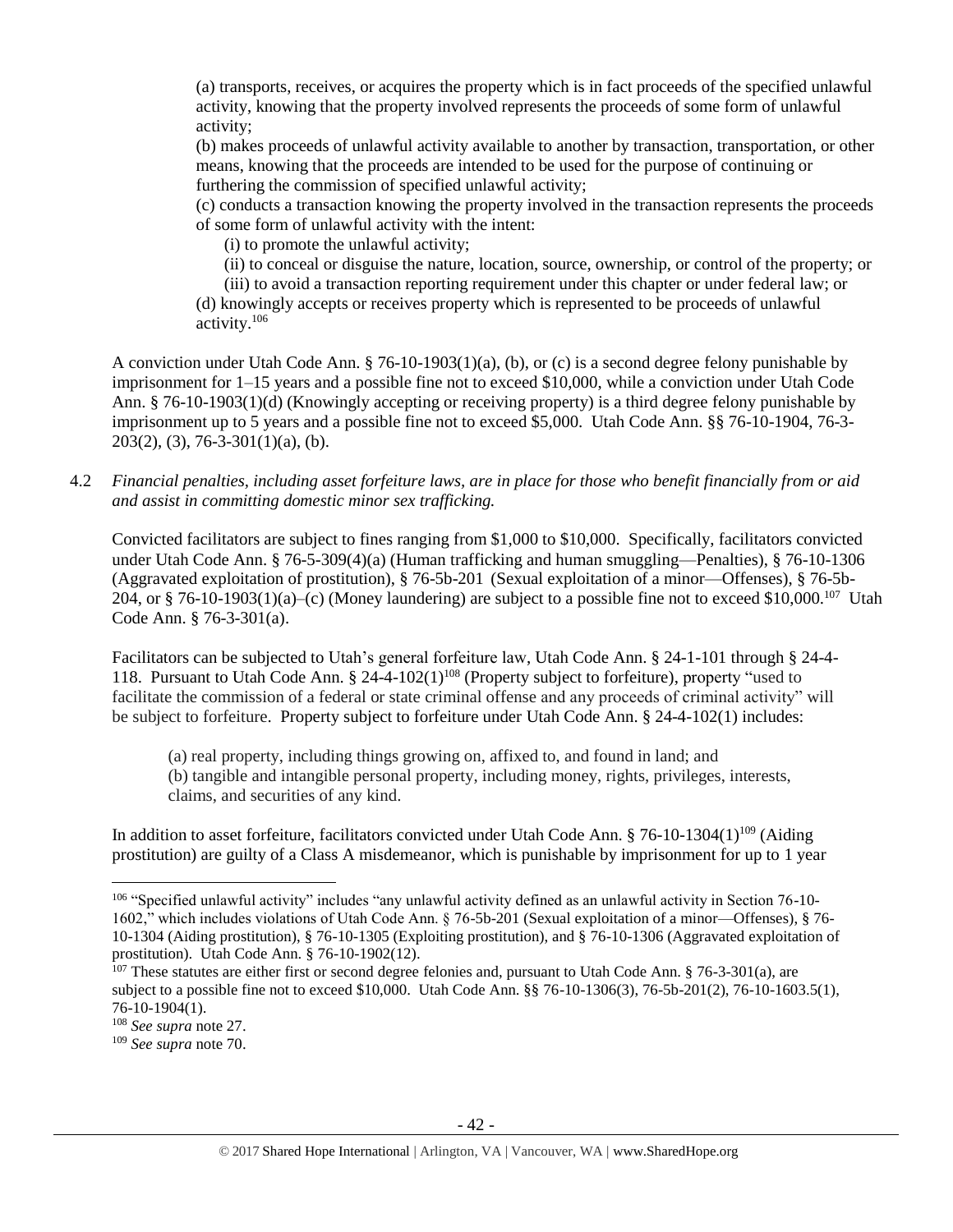and a possible fine not to exceed \$2,500. Utah Code Ann. §§ 76-10-1304(2), 76-3-204(1), 76-3-  $301(1)(c)$ . "However, a person who is convicted a second time, and on all subsequent convictions, under this section or under a local ordinance adopted in compliance with Section 76-10-1307 is guilty of a third degree felony" punishable by imprisonment up to 5 years and a possible fine not to exceed \$5,000. Utah Code Ann. §§ 76-10-1304(2), 76-3-203(3), 76-3-301(1)(b).

A facilitator convicted under Utah Code Ann. § 76-10-1903(1)(d) (Money laundering), a third degree felony, is subject to a possible fine not to exceed \$5,000. Utah Code Ann. §§ 76-10-1904(2); 76-3-301(1)(b).

In addition to possible fines, a court may order facilitators to pay restitution. Utah Code Ann. § 77-38a- $301^{110}$  (Restitution—Convicted defendant may be required to pay) authorizes the court to order "a defendant" who enters into a plea disposition or is convicted to make restitution." Convicted defendants, including facilitators, whose criminal activity results in pecuniary damages are subject to mandatory restitution. Utah Code Ann. § 77-38a-302(1)<sup>111</sup> (Restitution criteria), states in part, "When a defendant enters into a plea disposition or is convicted of criminal activity that has resulted in pecuniary damages, in addition to any other sentence or term of a plea in abeyance it may impose, the court shall order that the defendant make restitution to victims<sup>112</sup> of crime as provided in this chapter, or for conduct for which the defendant has agreed to make restitution as part of a plea disposition . . . ." In determining restitution, the court shall determine "court-ordered restitution,"<sup>113</sup> and "complete restitution"<sup>114</sup> using the criteria provided in subsection (5). Utah Code Ann. § 77- 38a-302(1), (2).

Pursuant to Utah Code Ann. § 77-38a-302(5)(b),

In determining the monetary sum and other conditions for complete restitution, the court shall consider all relevant facts, including:

(i) the cost of the damage or loss if the offense resulted in damage to or loss or destruction of property of a victim of the offense;

(ii) the cost of necessary medical and related professional services and devices relating to physical or mental health care, including nonmedical care and treatment rendered in accordance with a method of healing recognized by the law of the place of treatment;

(iii) the cost of necessary physical and occupational therapy and rehabilitation;

(iv) the income lost by the victim as a result of the offense if the offense resulted in bodily injury to a victim as a result of the offense;

. . . .

In determining court-ordered restitution, pursuant to Utah Code Ann. § 77-38a-302(5)(c), the court must consider the factors listed above in Utah Code Ann. § 77-38a-302(5)(b), as well as the following factors:

(i) the financial resources of the defendant and the burden that payment of restitution will impose, with regard to the other obligations of the defendant;

<sup>110</sup> *See supra* not[e 48.](#page-21-0)

<sup>111</sup> *See supra* not[e 50.](#page-21-1)

<sup>112</sup> "Victim" is defined as "any person whom the court determines has suffered pecuniary damages as a result of the defendant's criminal activities" and it "may not include a codefendant or accomplice." Utah Code Ann. § 77-38a-102(14).

<sup>113</sup> Utah Code Ann. § 77-38a-302(2)(b) defines "court-ordered restitution" as "the restitution the court having criminal jurisdiction orders the defendant to pay as a part of the criminal sentence."

<sup>114</sup> Utah Code Ann. § 77-38a-302(2)(a) defines "complete restitution" as the "restitution necessary to compensate a victim for all losses caused by the defendant."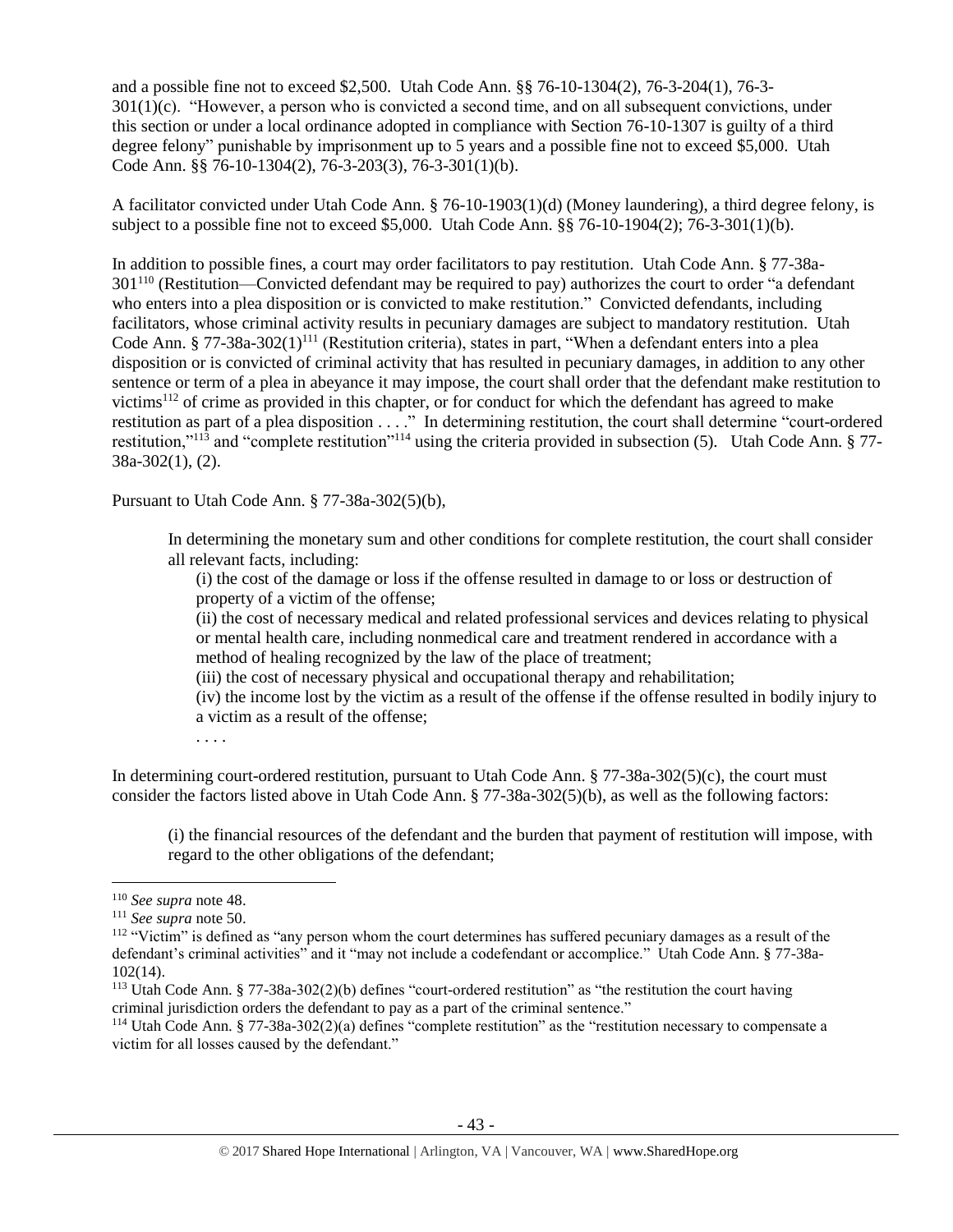(ii) the ability of the defendant to pay restitution on an installment basis or on other conditions to be fixed by the court;

(iii) the rehabilitative effect on the defendant of the payment of restitution and the method of payment; and

(iv) other circumstances which the court determines may make restitution inappropriate.

If a facilitator disobeys an order to make restitution, and the "victim . . . elects to pursue collection of the order by civil process, the victim shall be entitled to recover collection and attorney's fees." Utah Code Ann. § 77- 38a-401(3).

4.3 *Promoting and selling child sex tourism is illegal*.

There is no specific provision in Utah law criminalizing the promotion or selling of child sex tourism.

- 4.3.1 Recommendation: Enact a law that prohibits the selling or offering to sell travel services that include or facilitate travel for the purpose of engaging in commercial sexual exploitation of a minor or prostitution of a minor, if occurring in Utah.
- 4.4 *Promoting and selling images of child sexual exploitation carries penalties as high as similar federal offenses*.

Utah Code Ann. § 76-5b-201(1) (Sexual exploitation of a minor—Offenses) states, "A person is guilty of sexual exploitation of a minor: (a) when the person: (i) knowingly produces, possesses, or possesses with intent to distribute child pornography; or (ii) intentionally distributes or views child pornography."<sup>115</sup> A conviction under this statute is a second degree felony punishable by imprisonment for 1–15 years and a possible fine not to exceed \$10,000. Utah Code Ann. §§ 76-5b-201(2), 76-3-203(2), 76-3-301(1)(a).

l

<sup>115</sup> *See supra* not[e 10.](#page-4-1)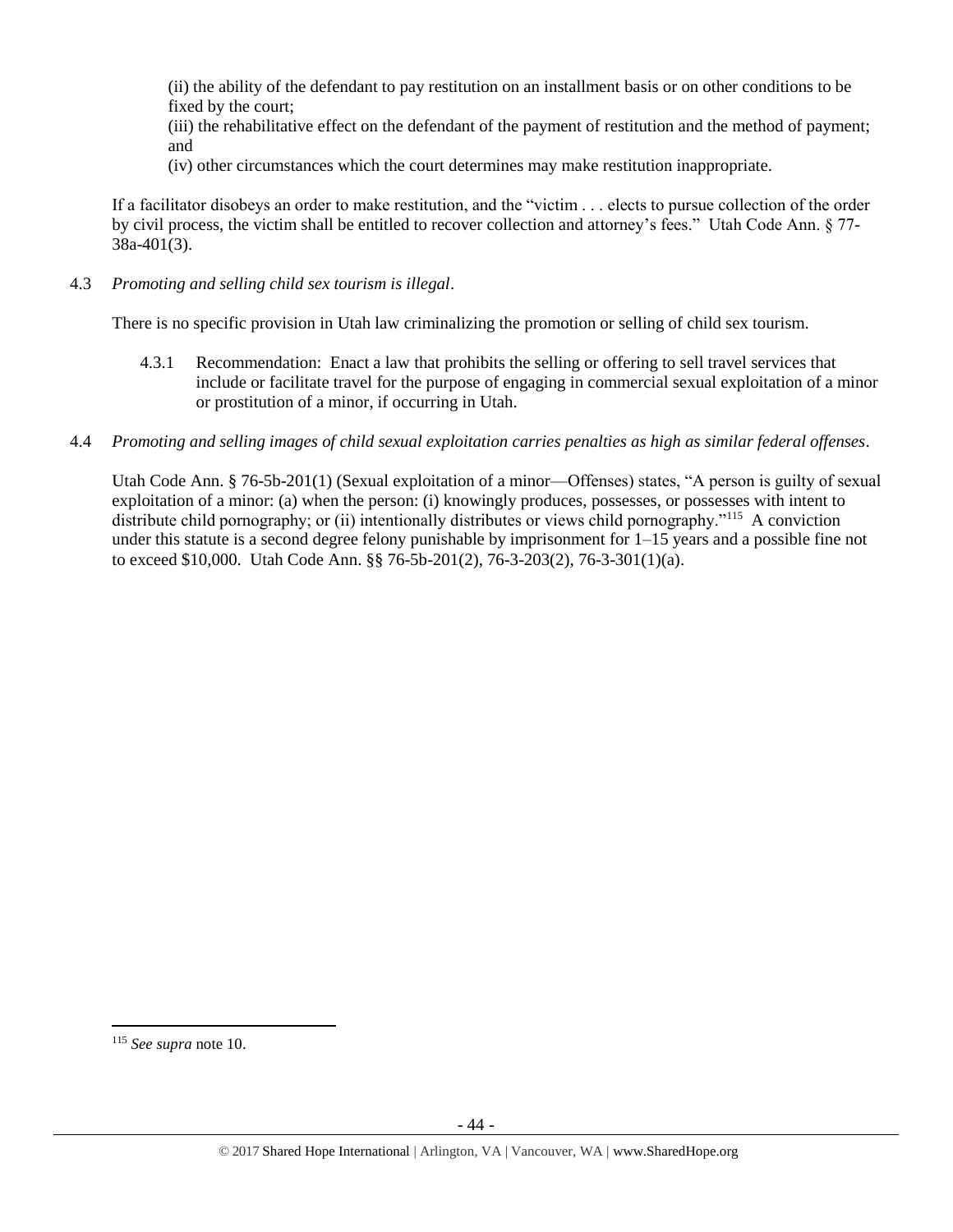#### **FRAMEWORK ISSUE 5: PROTECTIVE PROVISIONS FOR THE CHILD VICTIMS**

# *Legal Components:*

- *5.1 Victims under the core child sex trafficking offense include all commercially sexually exploited children.*
- *5.2 The state sex trafficking statute expressly prohibits a defendant from asserting a defense based upon the willingness of a minor under 18 to engage in the commercial sex act.*
- *5.3 State law prohibits the criminalization of minors under 18 for prostitution offenses.*
- *5.4 State law provides a non-punitive avenue to specialized services through one or more points of entry.*
- *5.5 Child sex trafficking is identified as a type of abuse and neglect within child protection statutes.*
- *5.6 The definition of "caregiver" or another related term in the child welfare statutes is not a barrier to a sex trafficked child accessing the protection of child welfare.*
- *5.7 Crime victims' compensation is specifically available to a child victim of sex trafficking or commercial sexual exploitation (CSEC).*
- *5.8 Victim-friendly procedures and protections are provided in the trial process for minors under 18.*
- *5.9 Child sex trafficking victims may vacate delinquency adjudications and expunge related records for prostitution and other offenses arising from trafficking victimization, without a waiting period.*
- *5.10 Victim restitution and civil remedies for victims of domestic minor sex trafficking or commercial sexual exploitation of children (CSEC) are authorized by law.*
- *5.11 Statutes of limitations for civil and criminal actions for child sex trafficking or commercial sexual exploitation of children (CSEC) offenses are eliminated or lengthened to allow prosecutors and victims a realistic opportunity to pursue criminal action and legal remedies.*

*\_\_\_\_\_\_\_\_\_\_\_\_\_\_\_\_\_\_\_\_\_\_\_\_\_\_\_\_\_\_\_\_\_\_\_\_\_\_\_\_\_\_\_\_\_\_\_\_\_\_\_\_\_\_\_\_\_\_\_\_\_\_\_\_\_\_\_\_\_\_\_\_\_\_\_\_\_\_\_\_\_\_\_\_\_\_\_\_\_\_\_\_\_*

# *Legal Analysis:*

 $\overline{\phantom{a}}$ 

*5.1 Victims under the core child sex trafficking offense include all commercially sexually exploited children. 116*

Utah's core sex trafficking statute, Utah Code Ann. § 76-5-308.5 (Human trafficking of a child—Penalties) includes all commercially sexually exploited children. Under Utah Code Ann. § 76-5-308.5, when the victim is a minor, the means of force, fraud, or coercion are not required.<sup>117</sup> Additionally, the child human trafficking law applies to buyers; thus, buying commercial sex with a person who is under the age of eighteen constitutes human trafficking.<sup>118</sup> Utah Code Ann. § 76-5-308.5. Finally, the offense of human trafficking under Utah Code Ann. § 76-5-308.5 does not require that a trafficker or controlling third party be identified. Resultantly, Utah's child human trafficking offense includes any child who is bought for sex, regardless of whether force, fraud, or coercion is used, regardless of whether a buyer exploited the youth without a trafficker's involvement, and regardless of whether the victim identifies a trafficker. Utah Code Ann. § 76-5-308.5.

<sup>116</sup> *See generally* **SHARED HOPE INTERNATIONAL**, "Eliminating the Third Party Control Barrier to Identifying Juvenile Sex Trafficking Victims," JuST Response Policy Paper (2015), [http://sharedhope.org/wp](http://sharedhope.org/wp-content/uploads/2015/08/Policy-Paper_Eliminating-Third-Party-Control_Final1.pdf)[content/uploads/2015/08/Policy-Paper\\_Eliminating-Third-Party-Control\\_Final1.pdf](http://sharedhope.org/wp-content/uploads/2015/08/Policy-Paper_Eliminating-Third-Party-Control_Final1.pdf) (discussing need to include all commercially sexually exploited children within sex trafficking definitions and corresponding need to include buyer conduct in core sex trafficking offenses regardless of whether victim is under control of a third party and explaining negative impact on victims and victim-identification when buyers are excluded as sex trafficking offenders). <sup>117</sup> *See supra* discussion in Component 1.1.

<sup>118</sup> *See supra* discussion of buyer applicability in Component 2.1.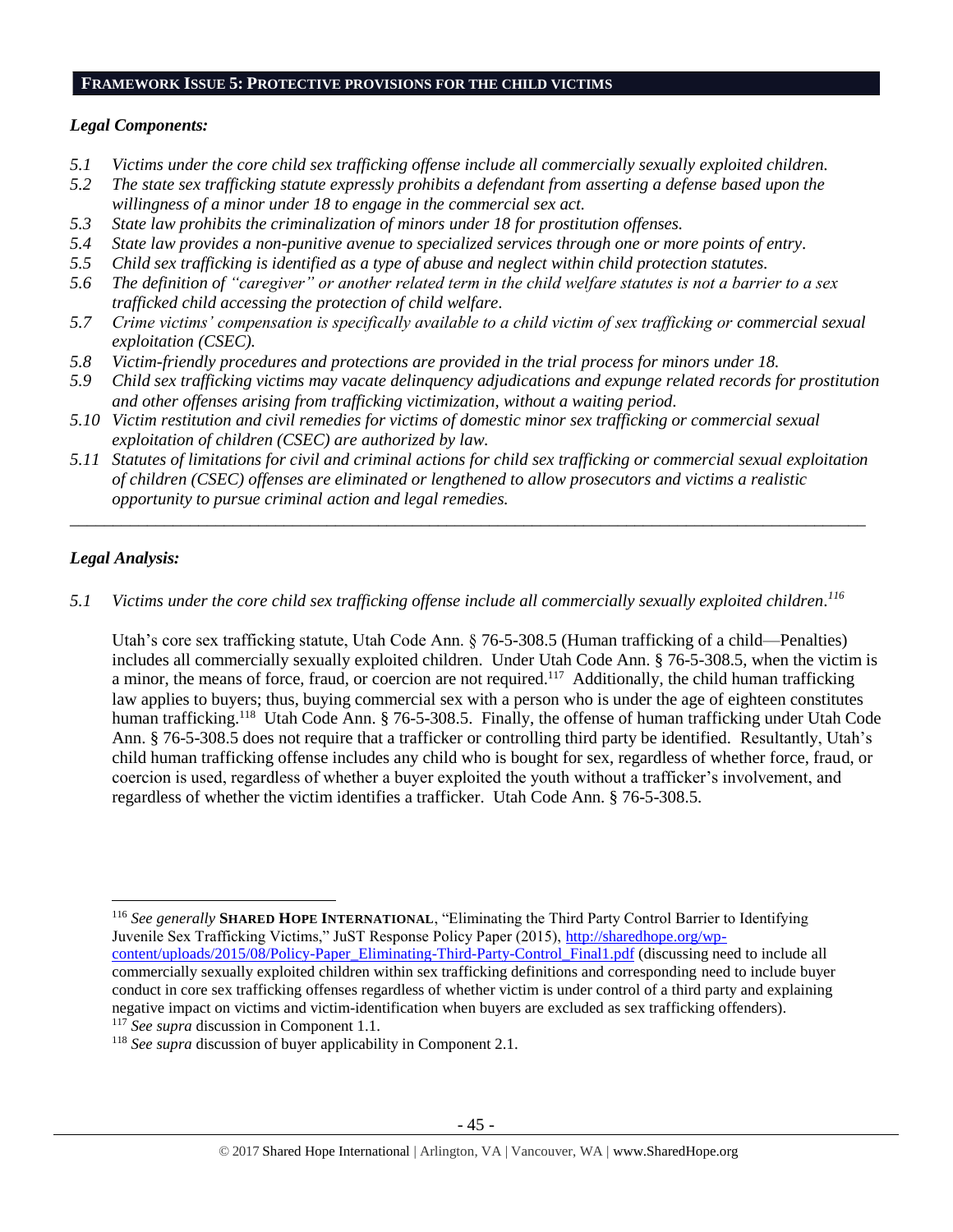*5.2 The state sex trafficking statute expressly prohibits a defendant from asserting a defense based upon the willingness of a minor under 18 to engage in the commercial sex act.* 

Utah Code Ann. § 76-5-308.5 (Human trafficking of a child—Penalties), § 76-05-310 (Aggravated human trafficking and aggravated human smuggling—Penalties), and  $\S$  76-10-1306(1)(b) and (3) (Aggravated exploitation of prostitution) are silent regarding the availability of a defense based on the minor's willingness to engage in the commercial sex act.

While not directly related to the victim's consent for Utah Code Ann. § 76-5-308.5 (Human trafficking of a child—Penalties), § 76-5-309 (Human trafficking and human smuggling—Penalties), and § 76-5-310 (Aggravated human trafficking and aggravated human smuggling—Penalties), it is a defense under Utah Code Ann. § 76-5-305(2) (Defenses), when the victim is under 18, that the defendant "was acting under the reasonable belief that the custodian, guardian, legal guardian, custodial parent, or person acting in loco parentis to the victim would, if present, have consented to the actor's conduct."

In contrast, Utah Code Ann. § 76-5b-102(c) (Legislative determinations—Purpose of this chapter) expresses, as part of the Utah Legislature's determination and purpose of Utah's Sexual Exploitation Act,<sup>119</sup> that "a minor cannot intelligently and knowingly consent to sexual exploitation."

- 5.2.1 Recommendation: Amend Utah Code Ann. § 76-5-305 (Defenses) to clarify that consent is not a defense to Utah Code Ann. § 76-5-308.5 (Human trafficking of a child—Penalties). Amend Utah Code Ann. § 76-10-1306(1)(b) and (3) (Aggravated exploitation of prostitution) to clearly prohibit the use of the defense of consent when the victim is a minor under 18 years of age.
- *5.3 State law prohibits the criminalization of minors under 18 for prostitution offenses. 120*

Utah Code Ann. § 76-10-1302 (Prostitution) is age-neutral and does not prohibit the criminalization of minors for prostitution-related offenses, but the law does create an alternative to prosecution following the arrest of a minor for prostitution or sexual solicitation offenses. Utah Code Ann.  $\S$  76-10-1302(1)<sup>121</sup> states,

An individual is guilty of prostitution when the individual:

(a) engages, offers, or agrees to engage in any sexual activity<sup>122</sup> with another individual for a fee, or the functional equivalent of a fee;

 $\overline{\phantom{a}}$ 

- (a) acts of masturbation, sexual intercourse, or any sexual act involving the genitals of one person and the mouth or anus of another person; or
- (b) touching the genitals, female breast, or anus of one person with any other body part of another person with the intent to sexually arouse or gratify either person.

The text of Utah Code Ann. § 76-10-1301 cited here and elsewhere in this report includes amendments made by the enactment of Senate Bill 230 during the 2017 General Session of the Utah Legislature (effective May 9, 2017).

<sup>119</sup> Utah Code Ann. § 76-5b-201 *et seq*.

<sup>&</sup>lt;sup>120</sup> For more information regarding recent federal legislation impacting this component see:

http://go.sharedhope.org/stateimpactmemo.

 $121$  The text of Utah Code Ann. § 76-10-1302 cited here and elsewhere in this report includes amendments made by the enactment of Senate Bill 230 during the 2017 General Session of the Utah Legislature (effective May 9, 2017). <sup>122</sup> For purposes of this statute, Utah Code Ann. § 76-10-1301(5) (Definitions) states,

<sup>&</sup>quot;Sexual activity" means, regardless of the gender of either participant: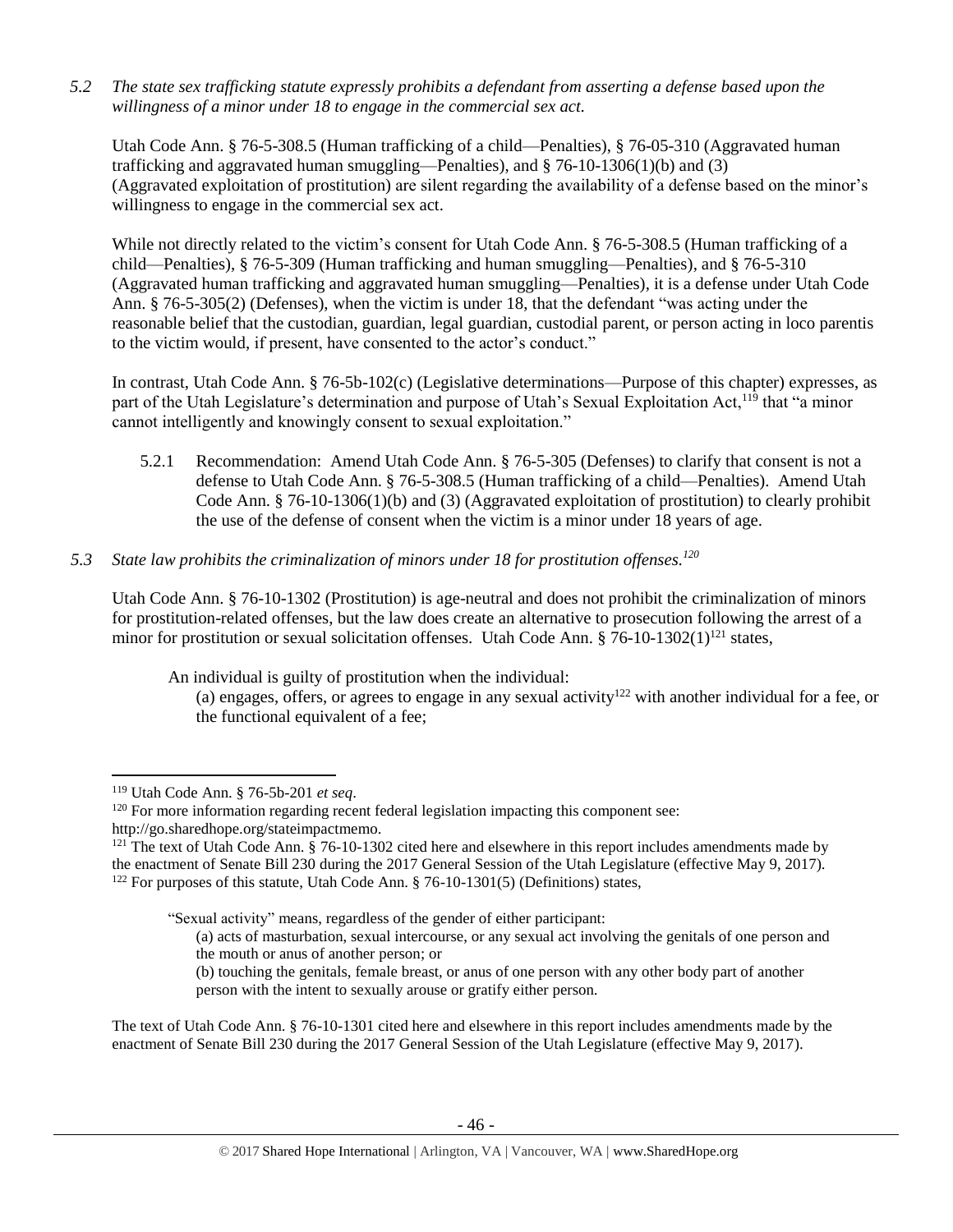(b) takes steps in arranging a meeting through any form of advertising, agreeing to meet, and meeting at an arranged place<sup>123</sup> for the purpose of sexual activity in exchange for a fee or the functional equivalent of a fee; or

(c) loiters in or within view of any public place for the purpose of being hired to engage in sexual activity.

However, pursuant to Utah Code Ann. § 76-10-1302(3)(b)–(c), a law enforcement officer is afforded several avenues to refer a child engaged in prostitution or commercial sexual solicitation to the care, services, and protection of the Division of Child and Family Services under Utah Code Ann. § 62A-4a-103. Utah Code Ann.  $§ 76-10-1302(3)(b)-(c) states,$ 

(b) Upon encountering a child engaged in prostitution or sexual solicitation, a law enforcement officer shall:

- (i) conduct an investigation;
- (ii) refer the child to the division;
- (iii) if an arrest is made, bring the child to a receiving center, if available; and
- (iv) contact the child's parent or guardian, if practicable.
- (c) When law enforcement has referred the child to the division under Subsection  $(3)(b)(ii)$ : (i) the division shall provide services to the child under Title 62A, Chapter 4a, Child and Family Services; and

(ii) the child may not be subjected to delinquency proceedings under Title 6A, Chapter 7, Juvenile Services, and Section 78A-6-601 through 78A-6-704.

Thus, while a child may be arrested for prostitution-related offenses, the child will not face prosecution for such offenses and, instead, will receive protective services pursuant to Utah Code Ann. § 76-10-1302(3)(c)(i)–(ii).

*5.4 State law provides a non-punitive avenue to specialized services through one or more points of entry.*

# **System response to child engaged in commercial sex act**

While minors may be arrested for prostitution offenses under Utah Code Ann. § 76-10-1302(3)(b)(iii), they are not subject to delinquency proceedings and, instead, will be referred to the Division of Child and Family Services (DCFS) by a law enforcement officer.<sup>124</sup> Provision of services in lieu of delinquency proceedings is

 $123$  For purposes of this statute, "place of prostitution" is defined as "a place or business where prostitution or promotion of prostitution is arranged, regularly carried on, or attempted by one or more persons under the control, management, or supervision of another." Utah Code Ann. § 76-10-1301(3).

 $124$  If a minor is charged with and adjudicated for another offense related to his or her victimization, Utah Code Ann. § 78A-6-123(1) (Case planning and appropriate responses) provides,

For a minor adjudicated and placed on probation or into the custody of the Division of Juvenile Justice Services under Section 78A-6-117, a case plan shall be created and shall be:

<sup>. . . .</sup> (b) individualized to the minor;

<sup>(</sup>c) informed by the results of a validated risk and needs assessment; and

<sup>(</sup>d) tailored to the minor's offense and history.

The text of Utah Code Ann. § 78A-6-123 cited here and elsewhere in this report includes amendments made by the enactment of House Bill 239 during the 2017 General Session of the Utah Legislature (effective August 1, 2017).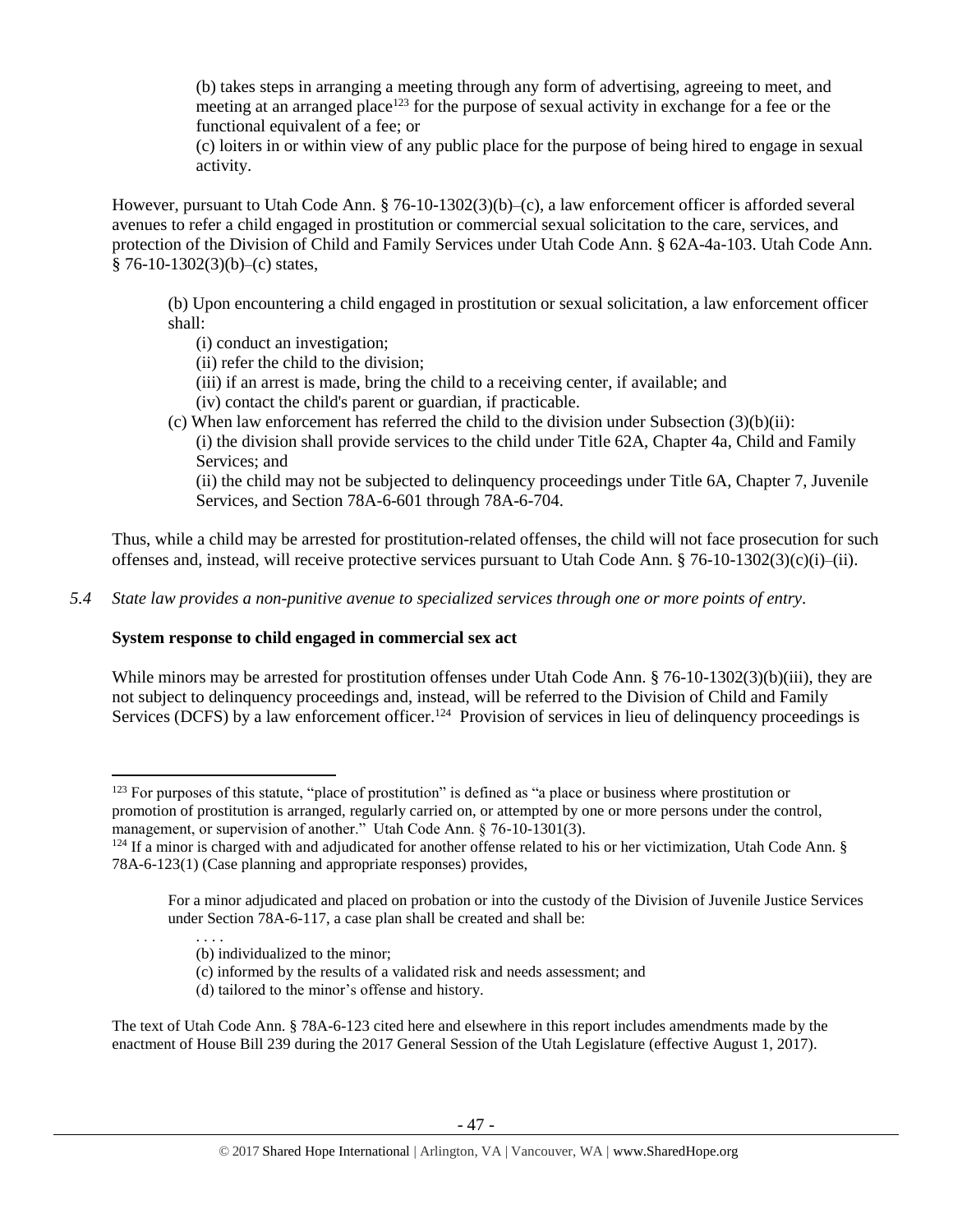mandatory for all minors identified as a child engaged in prostitution or sexual solicitation. Specifically, Utah Code Ann. § 76-10-1302(3)(b), (c) provides,

(b) Upon encountering a child engaged in prostitution or sexual solicitation, a law enforcement officer shall:

(i) conduct an investigation;

(ii) refer the child to the division;

(iii) if an arrest is made, bring the child to a receiving center, if available; and

(iv) contact the child's parent or guardian, if practicable.

(c) When law enforcement has referred the child to the division under Subsection  $(3)(b)(ii)$ : (i) the division shall provide services to the child under Title 62A, Chapter 4a, Child and Family Services; and

(ii) the child may not be subjected to delinquency proceedings under Title 62A, Chapter 7, Juvenile Justice Services, and Section 78A-6-601 through Section 78A-6-704.

Pursuant to Utah Code Ann. §  $62A-4a-105(1)^{125}$  (Division responsibilities),

The division shall:

<span id="page-47-0"></span>. . . .

. . . .

. . . . (b) provide the following services:

> (x) services for minors who are victims of human trafficking or human smuggling as described in Sections 76-5-308 through 76-5-310 or who have engaged in prostitution or sexual solicitation as defined in Section 76-10-1302 . . . .

. . . .

Further, Utah Code Ann. § 62A-4a-203.1 (Safety and Risk Assessments) states that child welfare caseworkers are required to use "evidence-informed and evidence-based safety and risks assessments to guide decisions concerning a child throughout a child protection investigation or proceeding." In particular, under Utah Code Ann. § 62A-4a-203.1(2), the assessment must include the following,

(a) threat to a child's safety;

(b) protective capabilities of a parent or guardian, including the parent or guardian's readiness, willingness, and ability to plan for the child's safety;

- (c) a child's particular vulnerabilities;
- (d) interventions required to protect a child; and
- (e) likelihood of future harm to a child.

# **Summary**

 $\overline{\phantom{a}}$ 

Law enforcement must refer commercially sexually exploited children to DCFS for specialized services, and the child will not face delinquency proceedings for prostitution offenses.

<sup>&</sup>lt;sup>125</sup> The text of Utah Code Ann. § 62A-4a-105 cited here and elsewhere in this report includes amendments made by the enactment of House Bill 239 during the 2017 General Session of the Utah Legislature (effective August 1, 2017).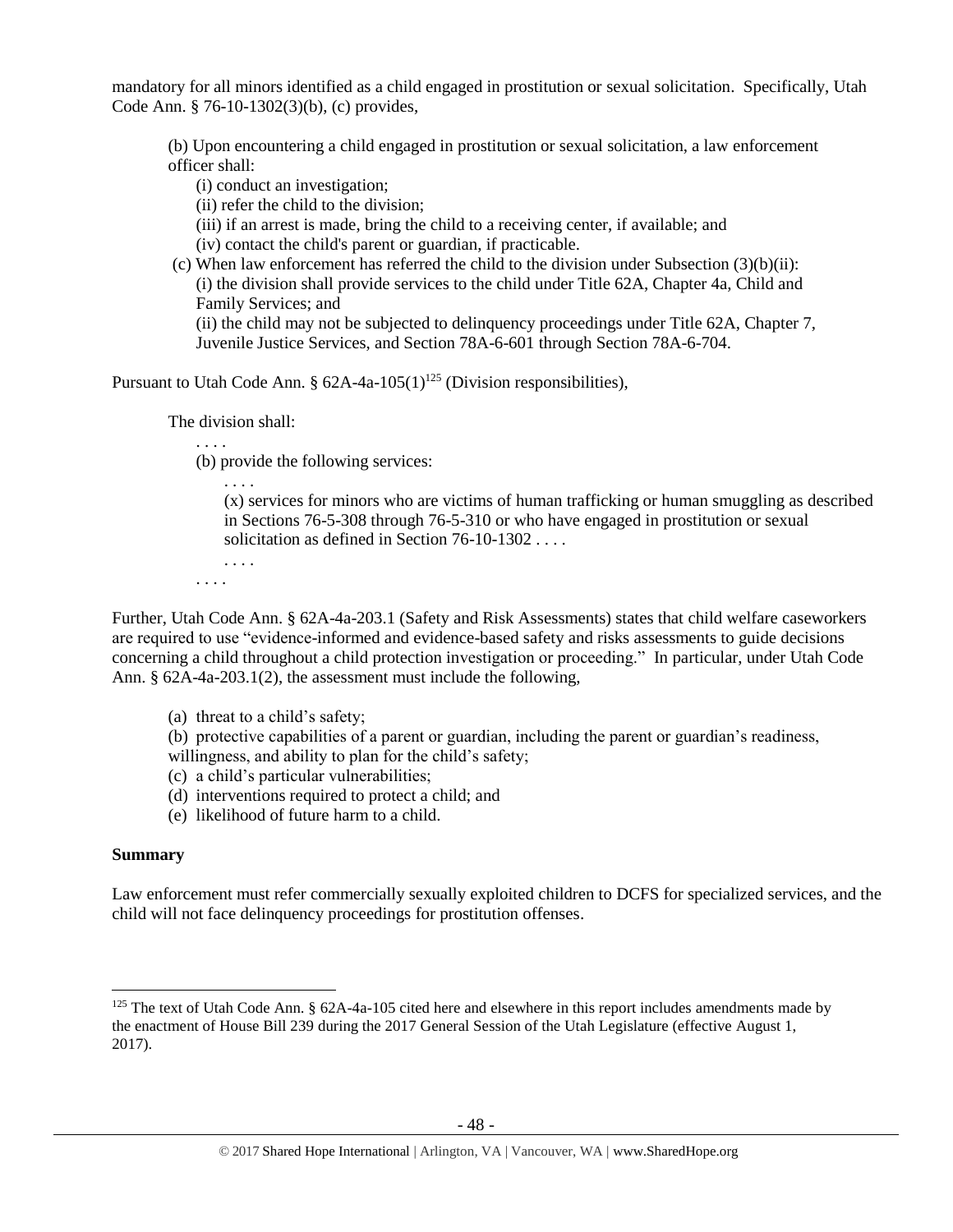*5.5 Child sex trafficking is identified as a type of abuse and neglect within child protection statutes. 126*

For purposes of Utah's Juvenile Court Act of 1996, and for Utah's "Child and Family Services" chapter, which refers back to the Juvenile Court Act definition, commercial sexual exploitation and sex trafficking are expressly identified as a type of abuse.<sup>127</sup>

Specifically, Utah Code Ann. § 78A-6-105(1)(a)(i) (Definitions) defines "abuse" as

"Abuse" means:

 $\overline{\phantom{a}}$ 

- (i) (A) nonaccidental harm<sup>128</sup> of a child;
	- (B) threatened harm of a child;
	- (C) sexual exploitation;
	- (D) sexual abuse; or
	- (E) human trafficking of a child in violation of Section 76-5-308.5 . . .

Utah Code Ann. § 78A-6-105(48), defines "sexual exploitation" as knowingly:

(a) employing, using, persuading, inducing, enticing, or coercing any child to:

(i) pose in the nude for the purpose of sexual arousal of any person; or

(ii) engage in any sexual or simulated sexual conduct for the purpose of photographing, filming, recording, or displaying in any way sexual or simulated sexual conduct;

(b) displaying, distributing, possessing for the purpose of distribution, or selling material depicting a child:

(i) in the nude, for the purpose of sexual arousal of any person; or

(ii) engaging in sexual or simulated sexual conduct; or

(c) engaging in any conduct that would constitute an offense under Section 76-5b-201 [Sexual exploitation of a minor—Offenses], regardless of whether the person who engages in the conduct is actually charged with, or convicted of, the offense.

Additionally, human trafficking of a child occurs under Utah Code Ann. § 76-5-308.5(2) when, "the actor recruits, harbors, transports, obtains, patronizes, or solicits a child for sexual exploitation or forced labor." Furthermore, "human trafficking of a child for sexual exploitation" includes all forms of commercial sexual activity with a child, including sexual explicit performance, prostitution, participation in the production of pornography, performance in a strip club, an exotic dancing or display." Utah Code Ann. § 76-5-308.5(2)(b).

# *5.6 The definition of "caregiver" or another related term in the child welfare statutes is not a barrier to a sex trafficked child accessing the protection of child welfare.*

Utah's child protective statutes do not use the term "caregiver." Although, Utah's child protective statutes frequently refer to a child's parent, guardian, or custodian, these terms are not defined in Utah Code Ann. § 78A-6-105 (Definitions) of the Juvenile Court Act of 1996 or § 62A-4a-101 (Definitions) of the Utah Human Services Code. However, jurisdictional statutes appear to provide the Division broad authority to provide

<sup>&</sup>lt;sup>126</sup> For more information regarding recent federal legislation impacting this component see: http://go.sharedhope.org/stateimpactmemo.

<sup>&</sup>lt;sup>127</sup> Utah Code Ann. § 78A-6-105(13) (Definitions) provides that a "Dependent child" includes a child who is homeless or without proper care through no fault of the child's parent, guardian, or custodian. *See supra* note [97.](#page-37-0) <sup>128</sup> *See supra* not[e 98.](#page-37-1)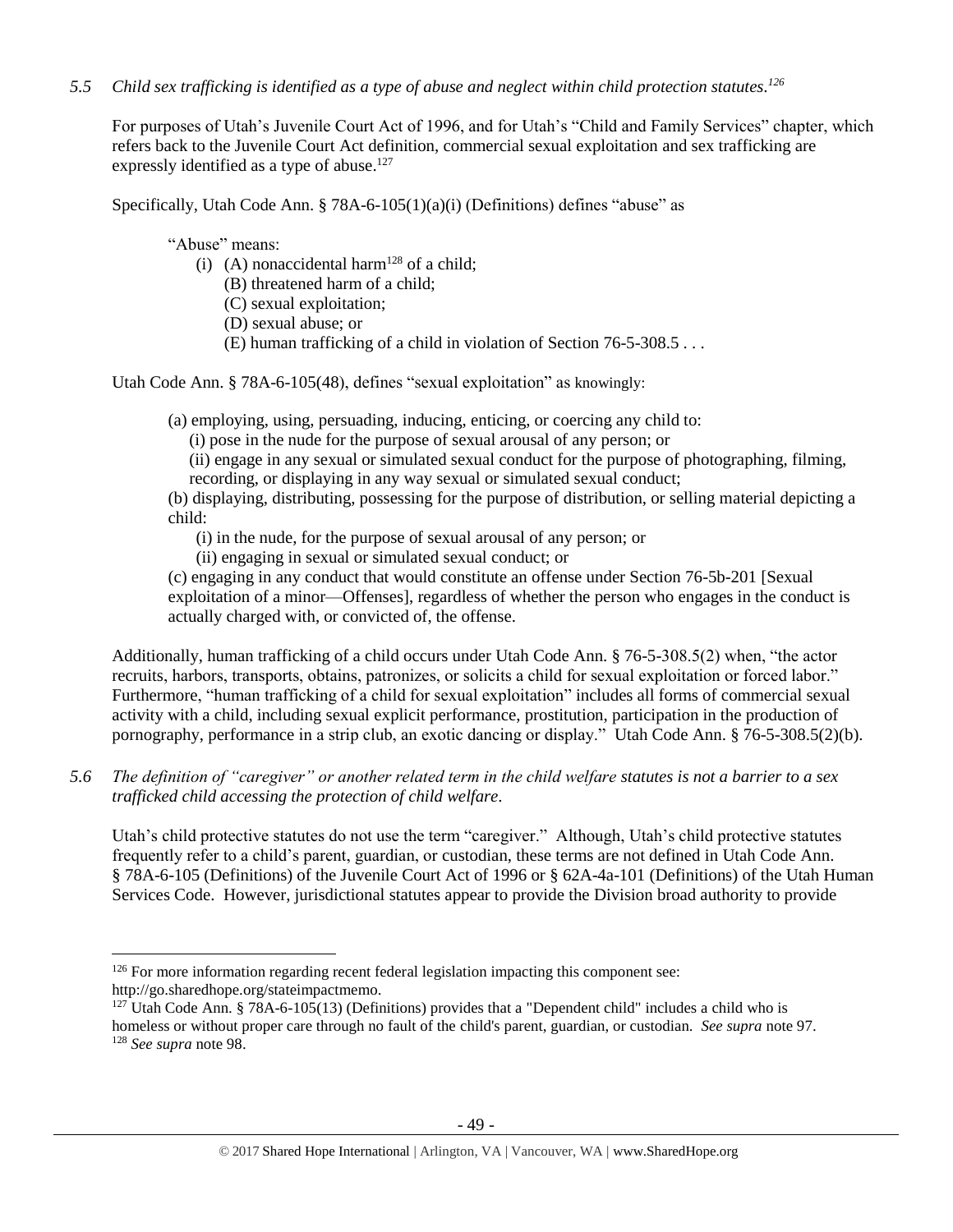services to minor victims of sex trafficking and commercial sexual exploitation.<sup>129</sup> Pursuant to Utah Code Ann. § 62A-4a-105(1)<sup>130</sup> (Division responsibilities),

The division shall:

. . . .

(b) provide the following services:

. . . .

(ix) services for minors who are victims of human trafficking or human smuggling as described in Sections 76-5-308 through 76-5-310 or who have engaged in prostitution or sexual solicitation as defined in Section 76-10-1302; and

(x) training for staff and providers involved in the administration and delivery of services offered by the division in accordance with this chapter . . . .

Therefore, child victims of commercial sexual exploitation are eligible to receive child welfare protection and services irrespective of the perpetrator of the abuse.

*5.7 Crime victims' compensation is specifically available to a child victim of sex trafficking or commercial sexual exploitation of children (CSEC).*

The Utah Crime Victim Reparations and Assistance Board may award reparations to victims of criminally injurious conduct that occurred in Utah, or, if the claimant is a Utah resident, for criminally injurious conduct<sup>131</sup> that occurred outside of Utah if the location where the conduct occurred "does not provide a crime victims' compensation program." Utah Code Ann.  $\S$ § 63M-7-509(1)(a), (2), 63M-7-506(1)(h). For purposes of awarding victim reparations, a "victim" includes "a person who suffers bodily or psychological injury or death as a direct result of criminally injurious conduct or of the production of pornography in violation of Section 76- 5b-201 [Sexual exploitation of a minor—Offenses] if the person is a minor." Utah Code Ann. § 63M-7- 502(35)(a).

The requirement under Utah Code Ann. § 63M-7-502(9)(a)(iii) that the criminal conduct must "cause[], or pose[] a substantial threat of causing, bodily injury or death" to the victim, could prevent some domestic minor sex trafficking victims from being eligible to receive a reparations award.

Additionally, under Utah Code Ann. § 63M-7-509(4), (5)(a) (Grounds for eligibility), to be eligible to receive a reparations award, a victim must report the criminally injurious conduct to "law enforcement, or other federal or state investigative agencies," and "cooperate with the appropriate law enforcement agencies and prosecuting attorneys in their efforts to apprehend or convict the perpetrator of the alleged offense."

. . . .

 $\overline{a}$ 

<sup>&</sup>lt;sup>129</sup> Utah Code Ann. § 78A-6-105(13) (Definitions) provides that a "Dependent child" includes a child who is homeless or without proper care through no fault of the child's parent, guardian, or custodian. *See supra* note [97.](#page-37-0) <sup>130</sup> *See supra* not[e 125.](#page-47-0)

<sup>&</sup>lt;sup>131</sup> Pursuant Utah Code Ann. § 63M-7-502(9)(a) (Definitions), "criminally injurious conduct" is defined as conduct that:

<sup>(</sup>i) is or would be subject to prosecution in this state under section 76-1-201;

<sup>(</sup>ii) occurs or is attempted;

<sup>(</sup>iii) causes or poses a substantial threat of causing bodily injury or death;

<sup>(</sup>iv) is punishable by fine, imprisonment, or death if the person engaging in the conduct possessed the capacity to commit the conduct; and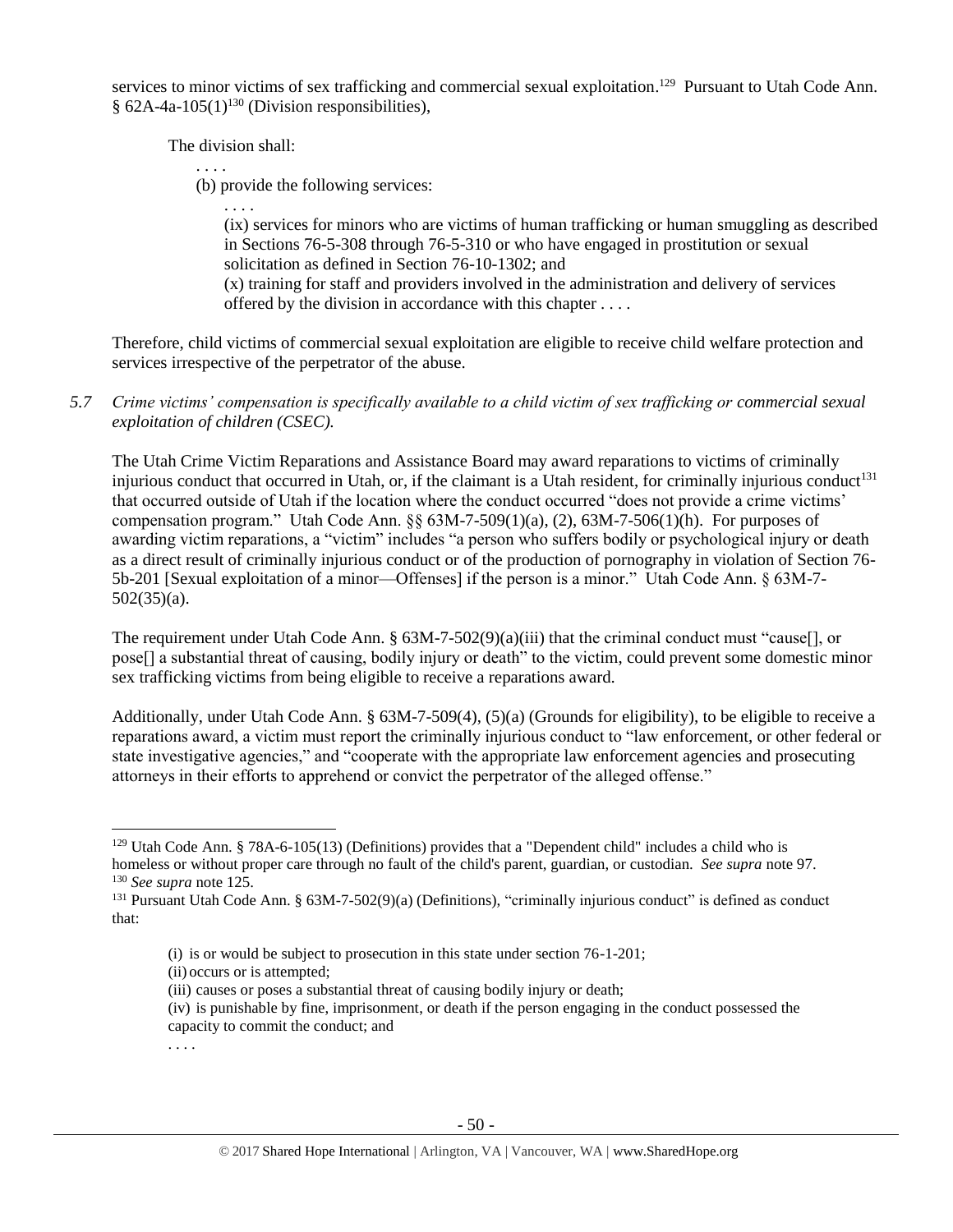Even when a domestic minor sex trafficking victim qualifies as a victim under Utah Code Ann. § 63M-7- 502(35)(a), (b) and meets the eligibility requirements of Utah Code Ann. § 63M-7-509, several other requirements in Utah Code Ann. § 63M-7-510 (Ineligible persons—Fraudulent claims—Penalties) and Utah Code Ann. § 63M-7-512(1) (Reparations reduction) could present difficulties for domestic minor sex trafficking victims. Utah Code Ann. § 63M-7-510(1)(f) provides that "any convicted offender serving a sentence of imprisonment in any prison or jail or residing in any other correctional facility" is ineligible to receive a reparations award. Consequently, to the extent a domestic minor sex trafficking victim has been sentenced for a crime in connection with his or her exploitation, that victim may be ineligible to receive a reparations award. Similarly, under Utah Code Ann. § 63M-7-512(1), even an eligible victim's reparations award can be reduced or denied if:

(a) the economic loss upon which the claim is based has been or could be recouped from other persons, including collateral sources;

(b) the reparations officer considers the claim unreasonable because of the misconduct of the claimant or of a victim through whom the claimant claims;

. . . .

No provision of Utah's laws regarding reparation awards provides guidance as to when the reparations officer may consider a victim's claim "unreasonable" or exempt commercially sexually exploited child victims from the eligibility requirements or the award reduction factors. Moreover, under Utah Code Ann. § 63M-7- 511.5(1)(a) (Limitations of awards), most reparations awards cannot exceed \$25,000. In contrast, "claims involving homicide, attempted homicide, aggravated assault, or DUI offenses," provide victim reparation awards up to \$50,000. Utah Code Ann. § 63M-7-511.5(1)(b).

- 5.7.1 Recommendation: Amend Utah Code Ann. § 63M-7-509 (Grounds for eligibility) to specify that victims of Utah Code Ann. § 76-5-308.5 (Human trafficking of a child—Penalties) and § 76-5-310 (Aggravated human trafficking and human smuggling—Penalties) are eligible victims. Amend Utah Code Ann. § 63M-7-510 (Ineligible persons—Fraudulent claims—Penalties) and § 63M-7- 512(1) (Reparations reduction) to expressly exempt commercially sexually exploited children from the listed ineligibility and award reduction factors with a good cause exception from the requirement to cooperate with law enforcement.
- *5.8 Victim-friendly procedures and protections are provided in the trial process for minors under 18.*

Utah Code Ann. § 77-37-3 (Bill of rights) affords victims and witnesses in criminal justice proceedings several rights, including the following:

(a) Victims and witnesses have a right to be informed as to the level of protection from intimidation and harm available to them, and from what sources, as they participate in criminal justice proceedings as designated by Section 76-8-508, regarding witness tampering, and Section 76-8-509, regarding threats against a victim. Law enforcement, prosecution, and corrections personnel have the duty to timely provide this information in a form which is useful to the victim. . . . .

(d) Victims and witnesses should have a secure waiting area that does not require them to be in close proximity to defendants or the family and friends of defendants.

(e) Victims may seek restitution or reparations . . . .

(f) Victims and witnesses have a right to have any personal property returned . . . . Criminal justice agencies shall expeditiously return the property . . . .

. . . .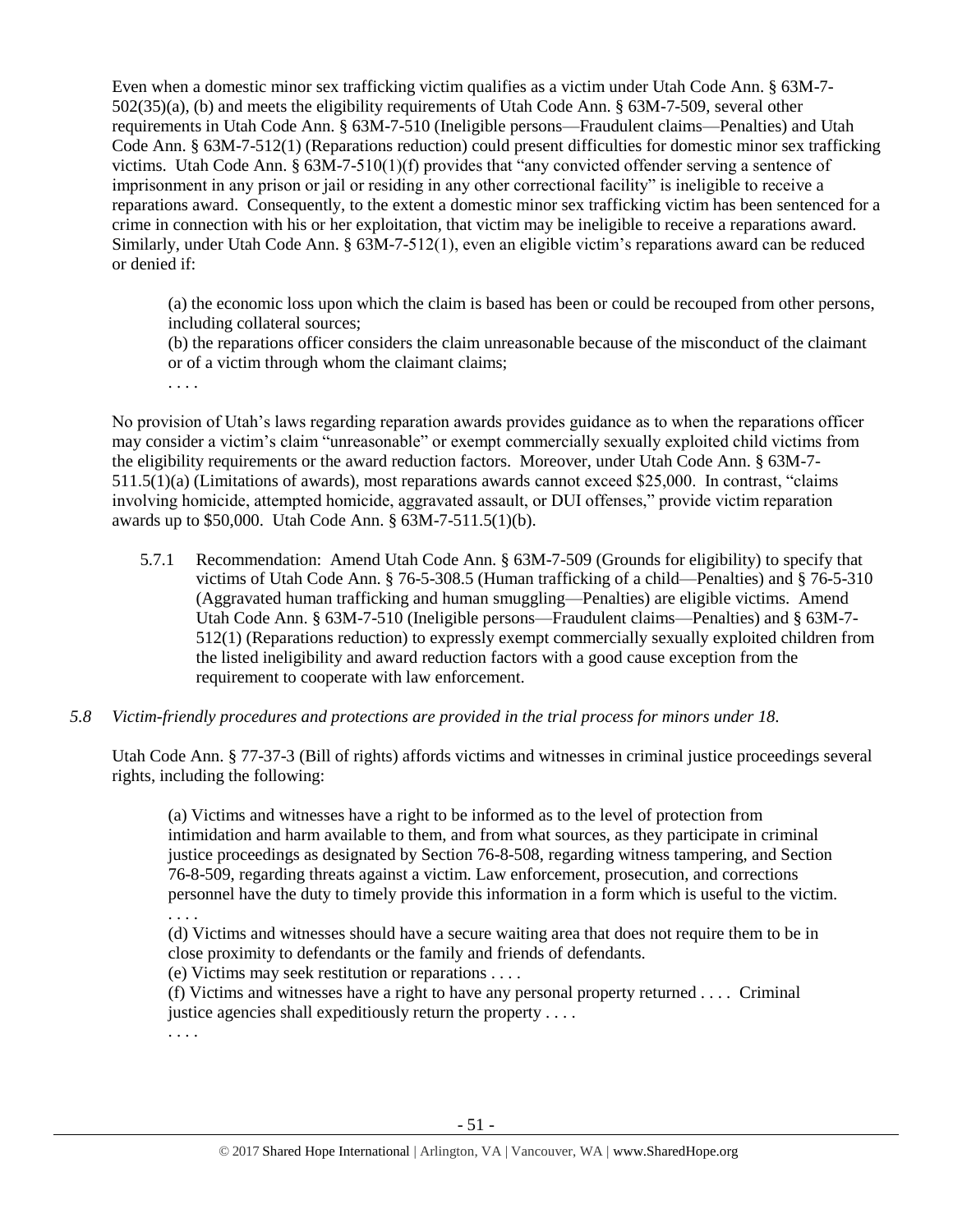(h) Victims and witnesses, particularly children, should have a speedy disposition of the entire criminal justice process. All involved public agencies shall establish policies and procedures to encourage speedy disposition of criminal cases.

. . . .

Additionally, Utah Code Ann. § 77-37-4 (Additional rights—Children) affords additional rights to child<sup>132</sup> victims<sup>133</sup> and witnesses, specifically stating,

(1) Children have the right to protection from physical and emotional abuse during their involvement with the criminal justice process.

(2) Children are not responsible for inappropriate behavior adults commit against them and have the right not to be questioned, in any manner, nor to have allegations made implying this responsibility. Those who interview children have the responsibility to consider the interests of the child in this regard. (3) Child victims and witnesses have the right to have interviews relating to criminal procedure kept to a minimum. All agencies shall coordinate interviews and ensure that they are conducted by persons sensitive to the needs of children.

(4) Child victims have the right to be informed of available community resources that might assist them and how to gain access to those resources. Law enforcement and prosecutors have the duty to ensure that child victims are informed of community resources, including counseling prior to the court proceeding, and have those services available throughout the criminal justice process.

(5) Child victims have the right, once an investigation has been initiated by law enforcement or the Division of Child and Family Services, to have their investigative interviews that are conducted at a Children's Justice Center, including both video and audio recordings, protected. Except as provided . . . [within Utah Code Ann. § 77-37-4 (5)(b), (c)], interviews may not be distributed, released, or displayed to anyone without a court order.

. . . .

 $\overline{a}$ 

Additionally, Utah Code Ann. § 77-38-8(13) provides that when a defendant is charged with a felony offense involving kidnapping, human trafficking or human smuggling, sexual offenses, or aggravated exploitation of prostitution, the court may issue a no contact order as specified. A violation of this no contact order is a third degree felony.

(a) When a defendant is charged with a felony crime under Sections 76-5-301 through 76-5-310 regarding kidnapping, human trafficking, and human smuggling; Sections 76-5-401 through 76-5-413 regarding sexual offenses; or Section 76-10-1306 regarding aggravated exploitation of prostitution, the court may, during any court hearing where the defendant is present, issue a pretrial criminal no contact order:

. . . . (b) Violation of a pretrial criminal no contact order issued pursuant to this section is a third degree felony. Utah Code Ann. § 77-38-8(13)(a)–(b).

Furthermore, "in any criminal proceeding or juvenile court proceeding," the court may appoint an advisor to witnesses under the age of 14 to assist the witness "in understanding questions asked by counsel." Utah Code

<sup>&</sup>lt;sup>132</sup> Utah Code Ann. § 77-37-2(1) defines "child" as "a person who is younger than 18 years of age, unless otherwise specified in statute. The rights to information as extended in this chapter also apply to the parents, custodian, or legal guardians of children."

<sup>&</sup>lt;sup>133</sup> Utah Code Ann. § 77-37-2(3) defines "victim" as "a person against whom a crime has allegedly been committed, or against whom an act has allegedly been committed by a juvenile or incompetent adult, which would have been a crime if committed by a competent adult."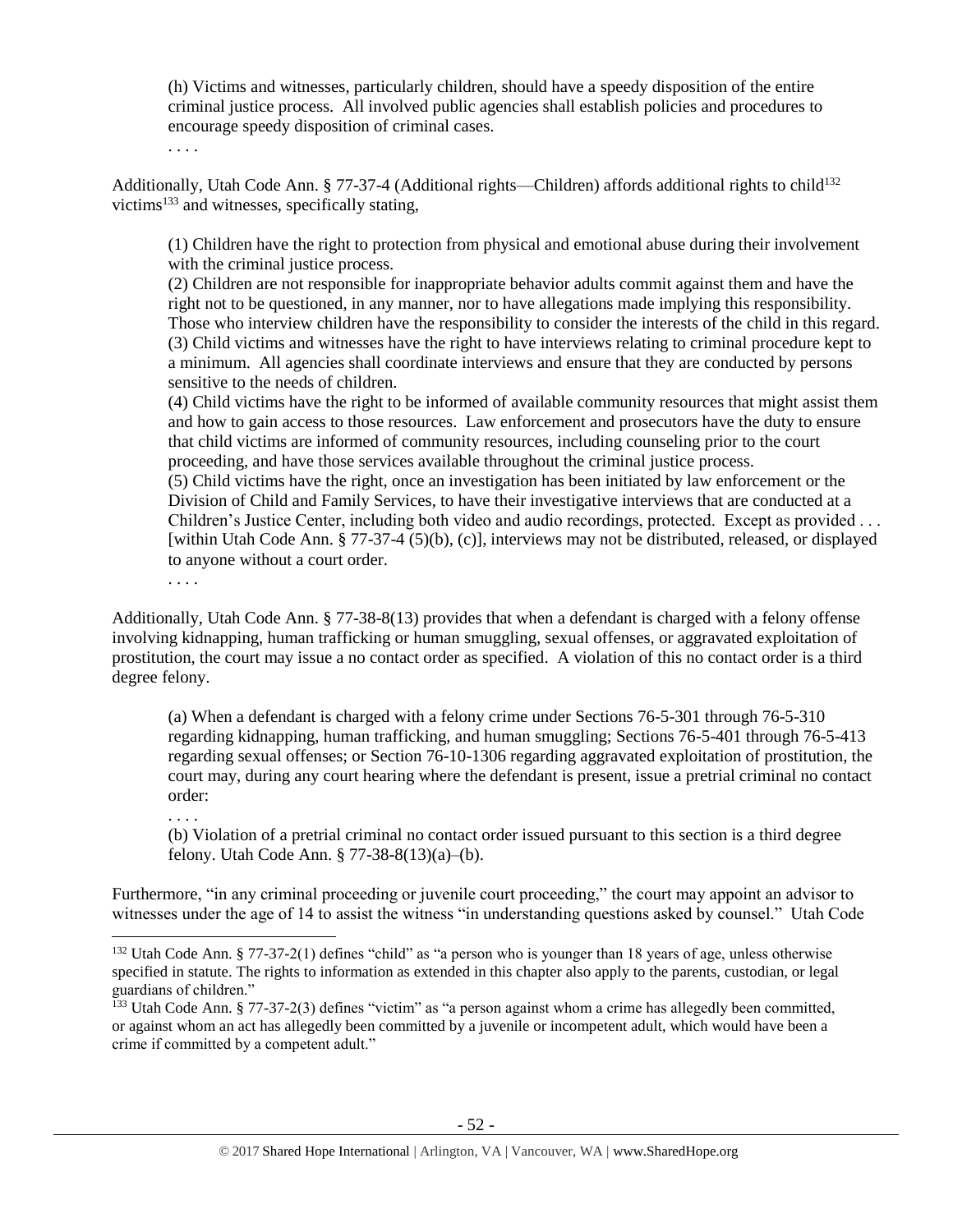Ann. § 77-38-8(1), (2)(a). Utah Code Ann. § 77-38-8(1) also states that the person examining or crossexamining the child witness shall use "age-appropriate language."

Utah law does not, however, expressly authorize the court to appoint a guardian ad litem for a child victim or witness in a criminal proceeding. However, for purposes of the Juvenile Court Act of 1996,<sup>134</sup> the court "may appoint an attorney guardian ad litem to represent the best interest of a minor involved in any case before the court." Utah Code Ann. § 78A-6-902(1)(a)(i).

Children who are under the age of 14 and are victim witnesses in criminal prosecutions involving sexual or physical abuse may be allowed to give testimony outside the courtroom. Utah R. Crim. P. 15.5(a), (b). In cases of child abuse or a sexual offense against a child, Utah R. Crim. P. 15.5(a) (Out of court statement and testimony of child victims or child witnesses of sexual or physical abuse—Conditions of admissibility) allows out of court oral statements of victims or witnesses under the age of 14 that were "recorded prior to the filing of an information or indictment" to be admitted as evidence in court if certain requirements are met.<sup>135</sup>

Additionally, in cases involving child abuse or a sexual offense against a child (e.g., Utah Code Ann. § 76-5- 404.1(4) (Sexual abuse of a child—Aggravated sexual abuse of a child)), but not involving Utah Code Ann. § 76-5-308.5 (Human trafficking of a child—Penalties) or Utah's other CSEC laws,<sup>136</sup> the court may order the testimony of a child under "14 years of age to be taken in a room other than the court room, and be televised by closed circuit equipment to be viewed by the jury in the court room." Utah R. Crim. P. Rule 15.5(b). Pursuant to Utah R. Crim. P. 15.5(b)(1), when a child under 14 years of age provides testimony via closed-circuit television,

(1) Only the judge, attorneys for each party and the testifying child (if any), persons needed to operate the recording equipment and a counselor or therapist whose presence contributes to the welfare and emotional well-being of the child may be in the room during the child's testimony. A defendant who consents to be hidden from the child's view may also be present unless the court determines that the child will suffer serious emotional or mental strain if required to testify in the defendant's presence, or that the child's testimony will be inherently unreliable if required to testify in the defendant's presence. If the court makes that determination, or if the defendant consents:

 $\overline{\phantom{a}}$ 

<sup>136</sup> *See supra* Component 1.2 for Utah's statutes.

<sup>134</sup> Utah Code Ann. § 78A-6-101 *et seq*.

 $135$  Pursuant to Utah R. Crim. P. 15.5(a), a child's recorded out of court oral statement may be admissible in court if

<sup>(1)</sup> the child is available to testify and to be cross-examined at trial, either in person or as provided by law, or the child is unavailable to testify at trial, but the defendant had a previous opportunity to cross-examine the child concerning the recorded statement, such that the defendant's rights of confrontation are not violated;

<sup>(2)</sup> no attorney for either party is in the child's presence when the statement is recorded;

<sup>(3)</sup> the recording is visual and aural and is recorded on film, videotape or other electronic means;

<sup>(4)</sup> the recording is accurate and has not been altered;

<sup>(5)</sup> each voice in the recording is identified;

<sup>(6)</sup> the person conducting the interview of the child in the recording is present at the proceeding and is available to testify and be cross-examined by either party;

<sup>(7)</sup> the defendant and his attorney are provided an opportunity to view the recording before it is shown to the court or jury; and

<sup>(8)</sup> the court views the recording before it is shown to the jury and determines that it is sufficiently reliable and trustworthy and that the interest of justice will best be served by admission of the statement into evidence.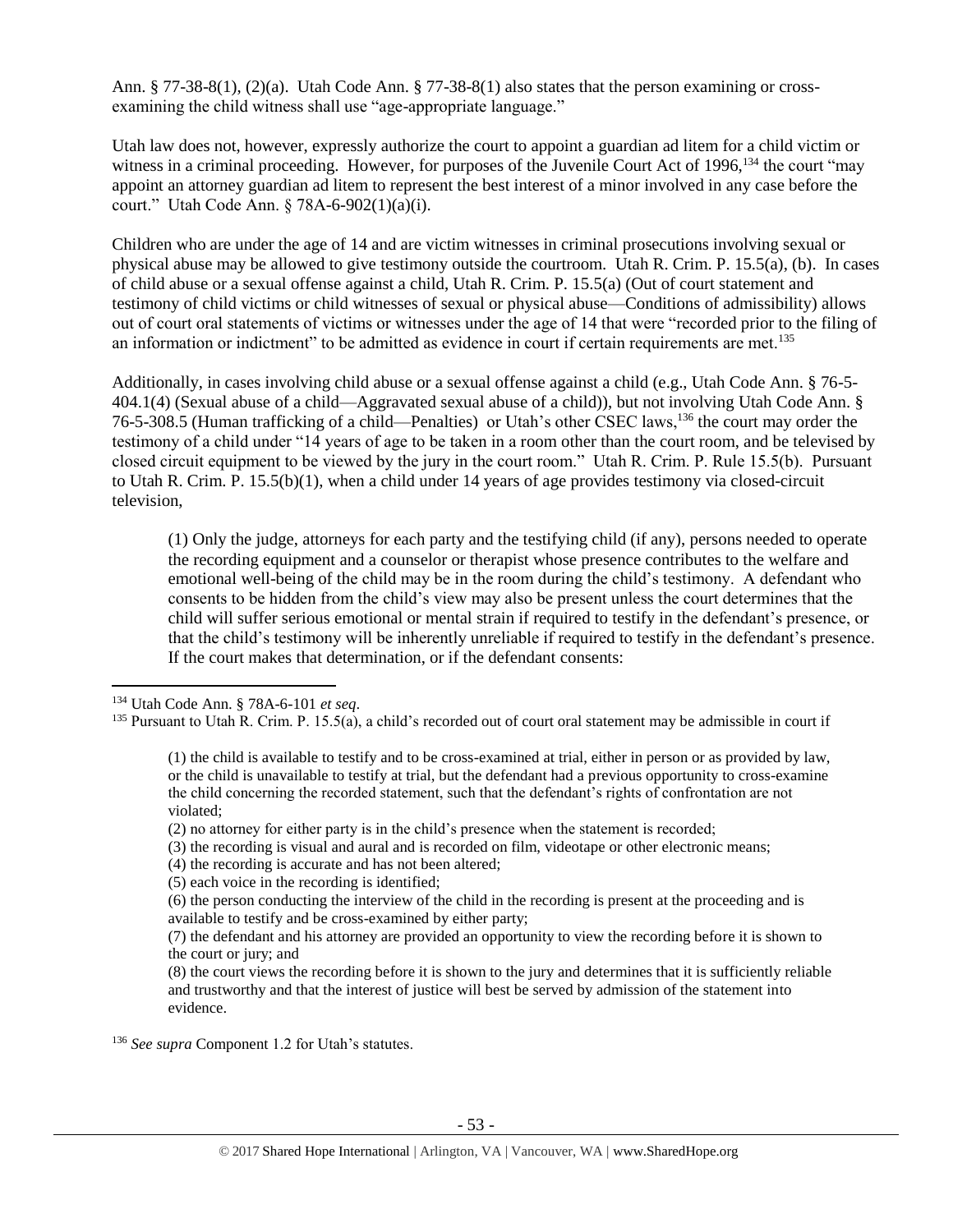(A) the defendant may not be present during the child's testimony;

(B) the court shall ensure that the child cannot hear or see the defendant;

(C) the court shall advise the child prior to his testimony that the defendant is present at the trial and may listen to the child's testimony;

(D) the defendant shall be permitted to observe and hear the child's testimony, and the court shall ensure that the defendant has a means of two-way telephonic communication with his attorney during the child's testimony; and

(E) the conditions of a normal court proceeding shall be approximated as nearly as possible.

While not limited in application to child victims, Utah R. Evid. 412(a), (b) (Admissibility of alleged victim's sexual behavior or alleged sexual predisposition) applies in "any criminal proceeding involving alleged sexual misconduct" and prohibits the admission of evidence "offered to prove that any alleged victim engaged in other sexual behavior" or "offered to prove any alleged victim's sexual predisposition," except,

The following evidence is admissible, if otherwise admissible under these rules:

(1) evidence of specific instances of sexual behavior by the alleged victim offered to prove that a person other than the accused was the source of the semen, injury, or other physical evidence; (2) evidence of specific instances of sexual behavior by the alleged victim with respect to the person accused of the sexual misconduct offered:

- (A) by the accused to prove consent; or
- (B) by the prosecution; and
- (3) evidence the exclusion of which would violate the constitutional rights of the defendant.

# *5.9 Child sex trafficking victims may vacate delinquency adjudications and expunge related records for prostitution and other offenses arising from trafficking victimization, without a waiting period.*

Utah law does not provide a mechanism for minors to vacate delinquency adjudications related to trafficking victimization, and juvenile records may only be expunged after a waiting period.

Pursuant to Utah Code Ann. § 78A-6-1105(1)(a) (Expungement of juvenile court record—Petition—Procedure), a person adjudicated under the Juvenile Court Act of 1996 may:

petition the court for the expungement of the person's juvenile court record and any related records in the custody of a state agency, if:

(i) the person has reached the age of 18 years of age; and

(ii) one year has elapsed from the date of termination of the continuing jurisdiction of the juvenile court, or if the person was committed to a secure youth corrections facility, one year from the date of the person's unconditional release from the custody of the Division of Juvenile Justice Services.

However, the court may waive either of these requirements when it deems it appropriate. Utah Code Ann. § 78A-6-1105(1)(b). A hearing is held upon request and, pursuant to Utah Code Ann. § 78A-6-1105(2)(c),

The court may order sealed all petitioner's records under the control of juvenile court of any of petitioner's records under the control of any other agency or official pertaining to the petitioner's adjudicated juvenile court cases, including relevant related records contained in the Management Information System created by Section 62A-4a-1003 [Management information system— Requirements—Contents—Purpose—Access] and the Licensing Information System created by Section 62A-4a-1005 [Supported finding of a severe type of child abuse or neglect], if the court finds that: (i) the petitioner has not, since the termination of the court's jurisdiction or the petitioner's unconditional release from the Division of Juvenile Justice Services, been convicted of a: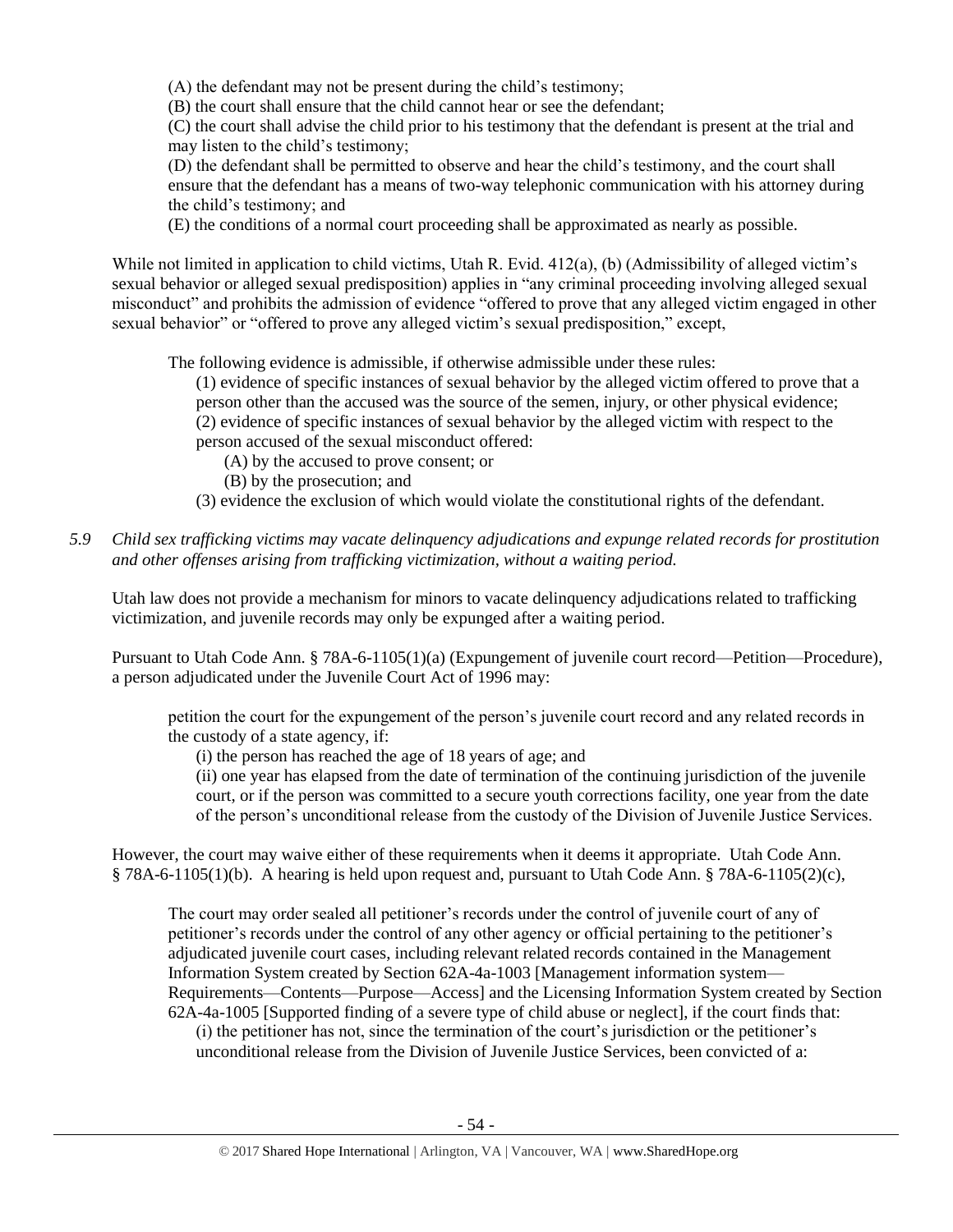(A) felony; or

(B) misdemeanor involving moral turpitude;

(ii) no proceeding involving a felony or misdemeanor is pending or being instituted against the petitioner; and

(iii) a judgment for restitution entered by the court on the conviction for which the expungement is sought has been satisfied.

If however, the petitioner's juvenile court records consist "solely of nonjudicial adjustments as provided in Section 78A-6-602 [Petition—Preliminary inquiry—Nonjudicial adjustments—Formal referral—Citation— Failure to appear]," the juvenile may only petition the court for expungement after turning 18 years old and only if they have "completed the conditions of the nonjudicial adjustments" in which case the court shall, without a hearing, order the records relating to the petitioner's nonjudicial adjustments to be sealed. Utah Code Ann. § 78A-6-1105(6).

Once the court orders the person's records sealed, the person's case will "be considered never to have occurred and the petitioner may properly reply accordingly upon any inquiry in the matter. Inspection of the records may thereafter only be permitted by the court upon petition by the person who is the subject of the records, and only to persons named in the petition." Utah Code Ann. § 78A-6-1105(4).

Regarding vacatur, victims of human trafficking may vacate convictions, but not adjudications, under Utah Code Ann. § 78B-9-104 $(1)^{137}$  (Grounds for relief—Retroactivity of rule), which provides,

Unless precluded by Section 78B-9-106 [Preclusion of relief—Exception]<sup>138</sup> or 78B-9-107 [Statute of limitations for postconviction relief], a person who has been convicted and sentenced for a criminal offense may file an action in the district court of original jurisdiction for post-conviction relief to vacate or modify the conviction or sentence upon the following grounds:

(g) the petitioner committed any of the following offenses while subject to force, fraud, or coercion, as defined in Section 76-5-308 [Human trafficking]:

(1) A person is not eligible for relief under this chapter upon any ground that:

- (a) may still be raised on direct appeal or by a post-trial motion;
- (b) was raised or addressed at trial or on appeal;
- (c) could have been but was not raised at trial or on appeal;
- (d) was raised or addressed in any previous request for post-conviction relief or could have been, but was not, raised in a previous request for post-conviction relief; or
- (e) is barred by the limitation period established in Section 78B-9-107.
- $(3)$   $(a)$  . . . .

. . . .

. . . .

 $\overline{\phantom{a}}$ 

(b) Notwithstanding Subsections (1)(c) and (1)(d), a person may be eligible for relief on a basis that the ground could have been but was not raised at trial, on appeal, or in a previous request for postconviction relief, if the failure to raise that ground was due to force, fraud, or coercion as defined in Section 76-5-308.

. . . .

The text of Utah Code Ann. § 78B-9-106 cited here and elsewhere in this report includes amendments made by the enactment of House Bill 274 during the 2017 General Session of the Utah Legislature (effective May 9, 2017).

<sup>&</sup>lt;sup>137</sup> The text of Utah Code Ann. § 78B-9-104 cited here and elsewhere in this report includes amendments made by the enactment of House Bill 274 during the 2017 General Session of the Utah Legislature (effective May 9, 2017). <sup>138</sup> Pursuant to Utah Code Ann. § 78B-9-106,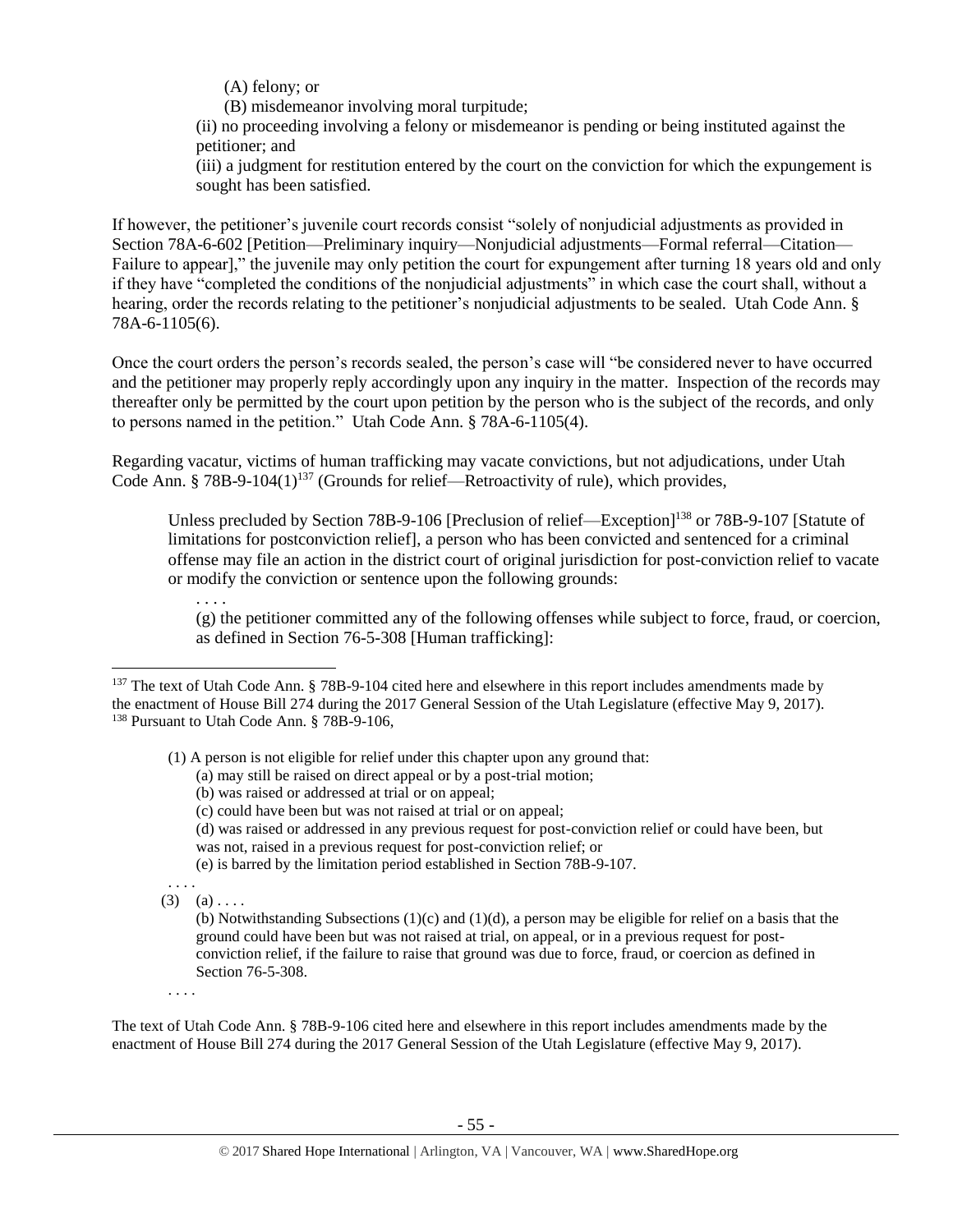(i) Section 58-37-8, possession of a controlled substance;

- (ii) Section 76-10-1304, aiding prostitution;
- (iii) Section 76-6-206, criminal trespass;
- (iv) Section 76-6-413, theft;
- (v) Section 76-6-502, possession of forged writing or device for writing;
- (vi) Section 76-6-602 through 76-6-608, retail theft;
- (vii) Subsection 76-6-1105(2)(a)(i), unlawful possession of another's identification document;
- (viii) Section 76-9-702, lewdness;
- (ix) Section 76-10-1302, prostitution; or
- (x) Section 76-10-1313, sexual solicitation.

Actions for vacatur must be "filed within one year after the cause of action has accrued." Utah Code Ann. § 78B-9-107(1) (Statute of limitations for postconviction relief). The limitations period is tolled "for any period during which the petitioner was prevented from filing a petition . . . due to force, fraud, or coercion as defined in Section 76-5-308." Utah Code Ann. § 78B-9-107(3).<sup>139</sup> If the action for vacatur is granted, related records will automatically be expunged. Utah Code Ann. §  $78B-9-108(2)^{140}$  (Effect of granting relief—Notice).

Because Utah Code Ann. § 78B-9-104, § 78B-9-107, and § 78B-9-108 apply specifically to convictions, however, relief does not clearly extend to delinquency adjudications. Accordingly, child sex trafficking victims are unable to vacate delinquency adjudications and expunge related records under these laws.

- 5.9.1 Recommendation: Enact a law that allows child sex trafficking victims to vacate delinquency adjudications and expunge related records for prostitution and other offenses arising from trafficking victimization, without a waiting period.
- *5.10 Victim restitution and civil remedies for victims of domestic minor sex trafficking or commercial sexual exploitation of children (CSEC) are authorized by law.*

Victims of crimes in Utah may be eligible to receive restitution from their offender pursuant to Utah's Crime Victims Restitution Act. Specifically, Utah Code Ann. § 77-38a-301<sup>141</sup> (Restitution—Convicted defendant may be required to pay) authorizes the court to order "a defendant who enters into a plea disposition or is convicted to make restitution." Convicted offenders who caused pecuniary damages are subject to mandatory restitution. Utah Code Ann. § 77-38a-302(1)<sup>142</sup> (Restitution criteria), states in part, "When a defendant enters into a plea disposition or is convicted of criminal activity that has resulted in pecuniary damages, in addition to any other sentence or term of a plea in abeyance it may impose, the court shall order that the defendant make restitution to victims<sup>143</sup> of crime as provided in this chapter, or for conduct for which the defendant has agreed to make restitution as part of a plea disposition . . . ." In determining restitution, the court shall determine "court-ordered

<sup>&</sup>lt;sup>139</sup> The text of Utah Code Ann. § 78B-9-107 cited here and elsewhere in this report includes amendments made by the enactment of House Bill 274 during the 2017 General Session of the Utah Legislature (effective May 9, 2017). <sup>140</sup> The text of Utah Code Ann. § 78B-9-108 cited here and elsewhere in this report includes amendments made by the enactment of House Bill 274 during the 2017 General Session of the Utah Legislature (effective May 9, 2017).

<sup>141</sup> *See supra* not[e 48.](#page-21-0)

<sup>142</sup> *See supra* not[e 50.](#page-21-1)

<sup>&</sup>lt;sup>143</sup> "Victim" is defined as "any person whom the court determines has suffered pecuniary damages as a result of the defendant's criminal activities" and it "may not include a codefendant or accomplice." Utah Code Ann. § 77-38a-102(14).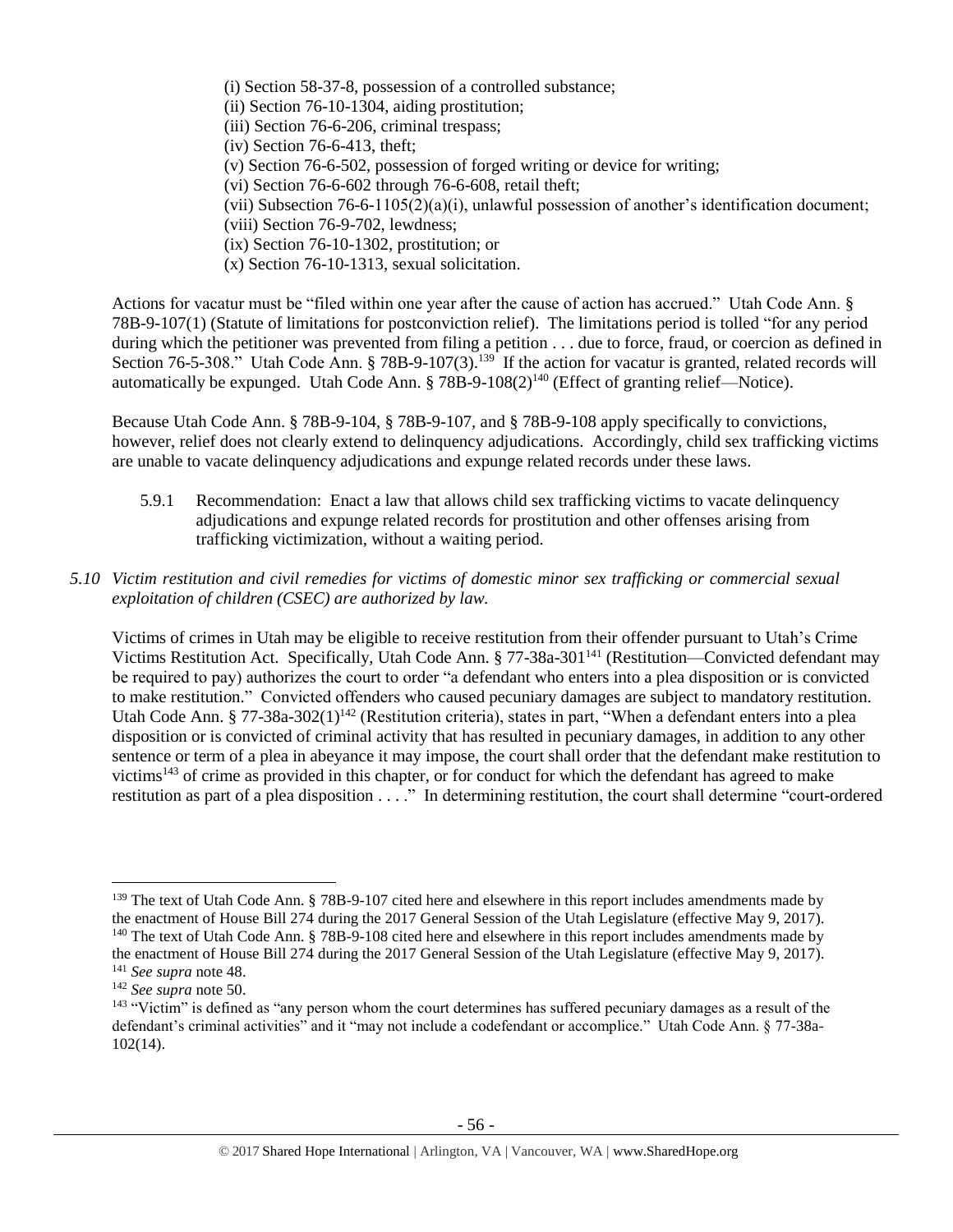restitution,"<sup>144</sup> and "complete restitution"<sup>145</sup> using the criteria provided in subsection (5). Utah Code Ann. § 77-38a-302(1), (2).

Restitution is also provided under Utah Code Ann. § 24-3-103(1)(a), which states,

When the prosecuting attorney determines that property no longer needs to be held as evidence, the prosecuting attorney may:

(a) petition the court to apply any property that is money towards restitution, fines, fees, or monetary judgments owed by the owner of the property;

For purposes of the Crime Victims Restitution Act, a "victim" is defined as "any person whom the court determines has suffered pecuniary damages as a result of the defendant's criminal activities," who is not "a codefendant or accomplice." Utah Code Ann. § 77-38a-102(14). Pursuant to Utah Code Ann. § 77-38a-102(6), a victim's pecuniary damages include

all demonstrable economic injury, whether or not yet incurred, which a person could recover in a civil action arising out of the facts or events constituting the defendant's criminal activities and includes the fair market value of property taken, destroyed, broken, or otherwise harmed, and losses including lost earnings and medical expenses, but excludes punitive or exemplary damages and pain and suffering.

Pursuant to Utah Code Ann. § 77-38a-302(5)(b), the court considers a number of factors in determining the amount of complete restitution, several of which are as follows:

(i) the cost of the damage or loss if the offense resulted in damage to or loss or destruction of property of a victim of the offense;

(ii) the cost of necessary medical and related professional services and devices relating to physical or mental health care, including nonmedical care and treatment rendered in accordance with a method of healing recognized by the law of the place of treatment;

(iii) the cost of necessary physical and occupational therapy and rehabilitation;

(iv) the income lost by the victim as a result of the offense if the offense resulted in bodily injury to a victim as a result of the offense;

. . . .

l

In determining court-ordered restitution, pursuant to Utah Code Ann. § 77-38a-302(5)(c), the court shall consider the factors listed in Utah Code Ann. § 77-38a-302(5)(b), as well as the following factors:

(i) the financial resources of the defendant and the burden that payment of restitution will impose, with regard to the other obligations of the defendant;

(ii) the ability of the defendant to pay restitution on an installment basis or on other conditions to be fixed by the court;

(iii) the rehabilitative effect on the defendant of the payment of restitution and the method of payment; and

(iv) other circumstances which the court determines may make restitution inappropriate.

<sup>144</sup> Utah Code Ann. § 77-38a-302(2)(b) defines "court-ordered restitution" as "the restitution the court having criminal jurisdiction orders the defendant to pay as a part of the criminal sentence."

<sup>145</sup> Utah Code Ann. § 77-38a-302(2)(a) defines "complete restitution" as the "restitution necessary to compensate a victim for all losses caused by the defendant."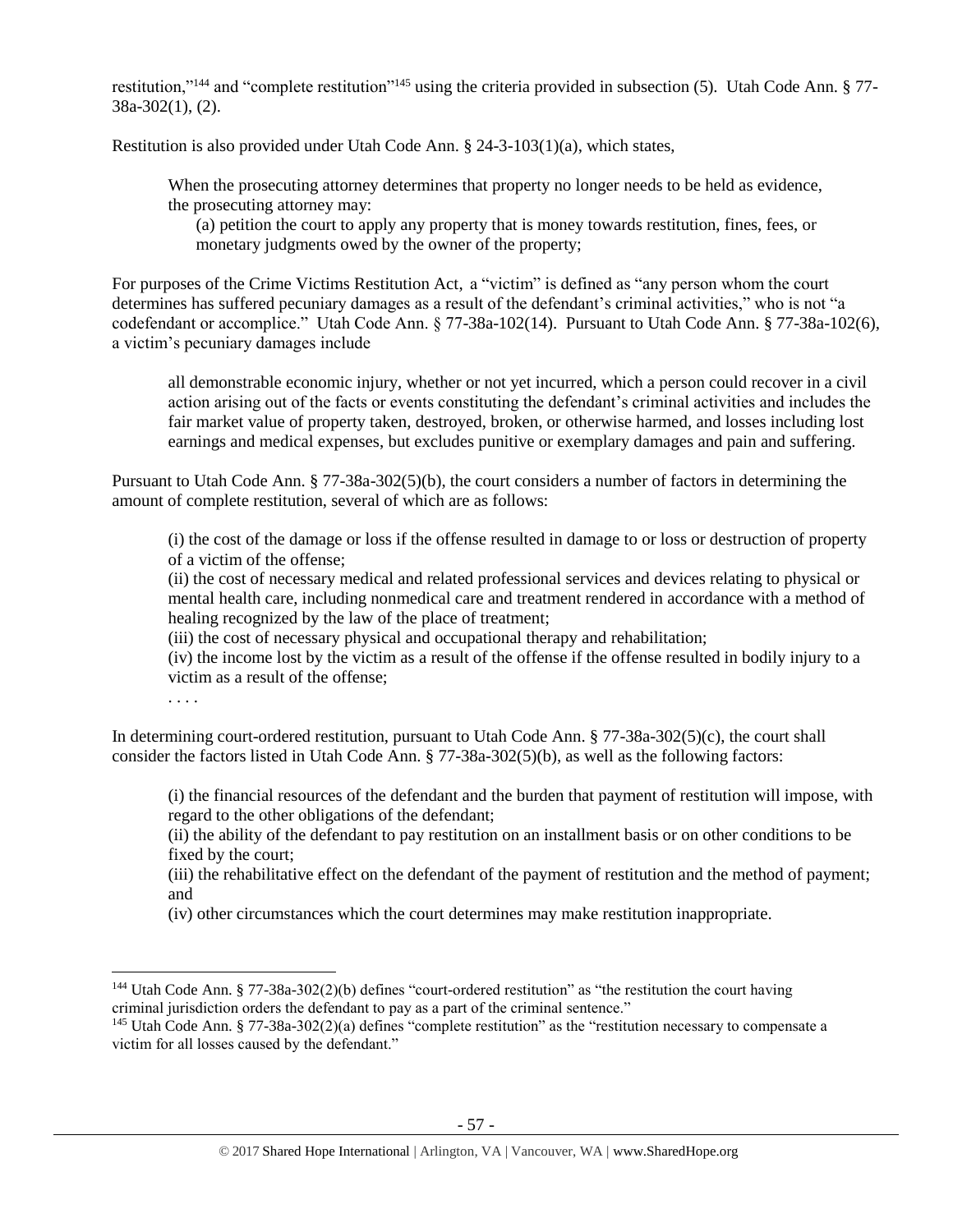Further, child sex trafficking victims may file civil actions under Utah Code Ann. § 77-38-15(1)<sup>146</sup> (Civil action against human traffickers and human smugglers), which states,

<span id="page-57-0"></span>A victim of a person that commits the offense of human trafficking or human smuggling under Section 76-5-308, human trafficking of a child under Section 76-5-308, or aggravated human trafficking or aggravated smuggling under Section 76-5-310, may bring a civil action against that person.

Damages are awarded in accordance with Utah Code Ann. § 77-38-15 as follows:

- . . . .
- (2) (a) The court may award actual damages, compensatory damages, punitive damages, injunctive relief, or any other appropriate relief.

(b) The court may award treble damages on proof of actual damages if the court finds that the person's acts were willful and malicious.

(3) In an action under this section, the court shall award a prevailing victim reasonable attorney fees and costs.

(6) The court shall offset damages awarded to the victim under this section by any restitution paid to the victim under Title 77, Chapter 38a, Crime Victims Restitution Act.

. . . .

. . . .

. . . .

(9) This section does not preclude any other remedy available to the victim under the laws of this state or under federal law.

Victims who are injured under Utah Code Ann. § 76-10-1603<sup>147</sup> (Unlawful acts) are also afforded the right to "sue . . . and recover twice the damages [that the victim] sustains." Utah Code Ann. § 76-10-1605(1).

However, evidence that the defendant has been ordered to pay or has paid restitution based on a criminal court ruling is inadmissible in any civil action based on the same facts or events. Utah Code Ann. § 77-38a-403(1).

*5.11 Statutes of limitations for civil and criminal actions for child sex trafficking or commercial sexual exploitation of children (CSEC) offenses are eliminated or lengthened to allow prosecutors and victims a realistic opportunity to pursue criminal action and legal remedies.*

Under Utah Code Ann. § 76-1-301(2) (Offenses for which prosecution may be commenced at any time), the following offenses may be prosecuted at any time:

(n) sexual abuse of a child;

(o) aggravated sexual abuse of a child;

. . . . (r) aggravated human trafficking or aggravated human smuggling in violation of Section 76-5-310; or

(s) aggravated exploitation of prostitution involving a child, under Section 76-10-1306.

However, Utah Code Ann. § 76-5-308.5 (Human trafficking of a child—Penalties) is not listed. Prosecutions of most other felonies must be commenced within 4 years of the commission of the crime. Utah Code Ann. § 76-

 $\overline{\phantom{a}}$ <sup>146</sup> The text of Utah Code Ann. § 77-38-15 cited here and elsewhere in this report includes amendments made by the enactment of House Bill 274 during the 2017 General Session of the Utah Legislature (effective May 9, 2017).

<sup>147</sup> *See supra* Component 3.1 for the substantive provisions of Utah Code Ann. § 76-10-1603.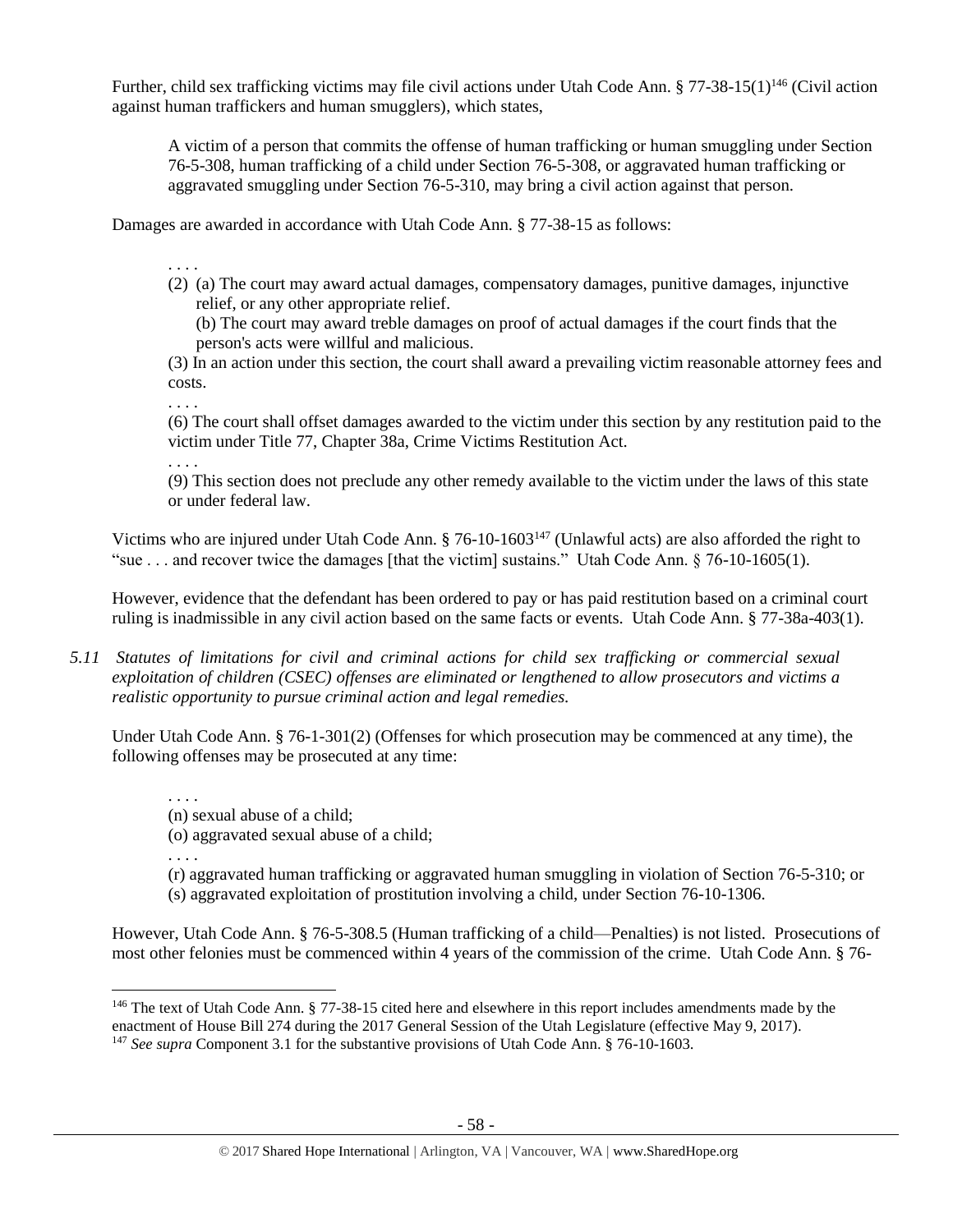1-302(1)(a). Prosecutions for misdemeanors generally must commence within 2 years of the commission of the crime. Utah Code Ann. § 76-1-302(1)(b).

Under Utah Code Ann. § 77-38-15(4)<sup>148</sup> (Civil action against human traffickers and human smugglers), civil actions based on child sex trafficking, aggravated human trafficking, human smuggling and aggravated human smuggling must be brought with 10 years, but that timeframe will be tolled as follows:

- . . . . (4) An action under this section shall be commenced no later than 10 years after the latter of: (a) the day on which the victim was freed from the human trafficking or human smuggling situation;
	- (b) the day on which the victim attains 18 years of age; or

(c) if the victim was unable to bring an action due to a disability, the day on which the victim's disability ends.

(5) The time period described in Subsection (4) is tolled during a period of time when the victim fails to bring an action due to the person:

- (a) inducing the victim to delay filing the action;
- (b) preventing the victim from filing the action; or

(c) threatening and causing duress upon the victim in order to prevent the victim from filing the action.

. . . .

For civil actions arising out of the sexual abuse of a child, Utah Code Ann. § 78B-2-308(3), (6) (Civil actions for sexual abuse of a child) specifies,

- (3) (a) A victim may file a civil action against a perpetrator for intentional or negligent sexual abuse<sup>149</sup> suffered as a child at any time.<sup>150</sup>
	- (b) A victim may file a civil action against a non-perpetrator for intentional or negligent sexual abuse suffered as a child:
		- (i) within four years after the person attains the age of 18 years; or

(ii) if a victim discovers sexual abuse only after attaining the age of 18 years, that person may bring a civil action for such sexual abuse within four years after discovery of the sexual abuse, whichever period expires later.

. . . .

# (6) A civil action may be brought only against a living person who:

- (a) intentionally perpetrated the sexual abuse;
- (b) would be criminally responsible for sexual abuse in accordance with Section 76-2-202; or
- (c) negligently permitted the sexual abuse to occur.

Pursuant to Utah Code Ann. § 78B-2-308(7), "A civil action against a person listed in Subsection (6)(a) or (b) for sexual abuse that was time barred as of July 1, 2016, may be brought within 35 years of the victim's  $18<sup>th</sup>$ birthday, or within 3 years of the effective date of this subsection (7), whichever is longer.

l

<sup>148</sup> *See supra* not[e 146.](#page-57-0)

<sup>&</sup>lt;sup>149</sup> "Sexual Abuse" is defined as "acts or attempted acts of sexual intercourse, sodomy, or molestation directed towards a child." Utah Code Ann.  $\S 78B-2-308(2)(g)$ .

<sup>&</sup>lt;sup>150</sup> A "child" includes any person under the age of 18. Utah Code Ann.  $\S$  78B-2-308(2)(a).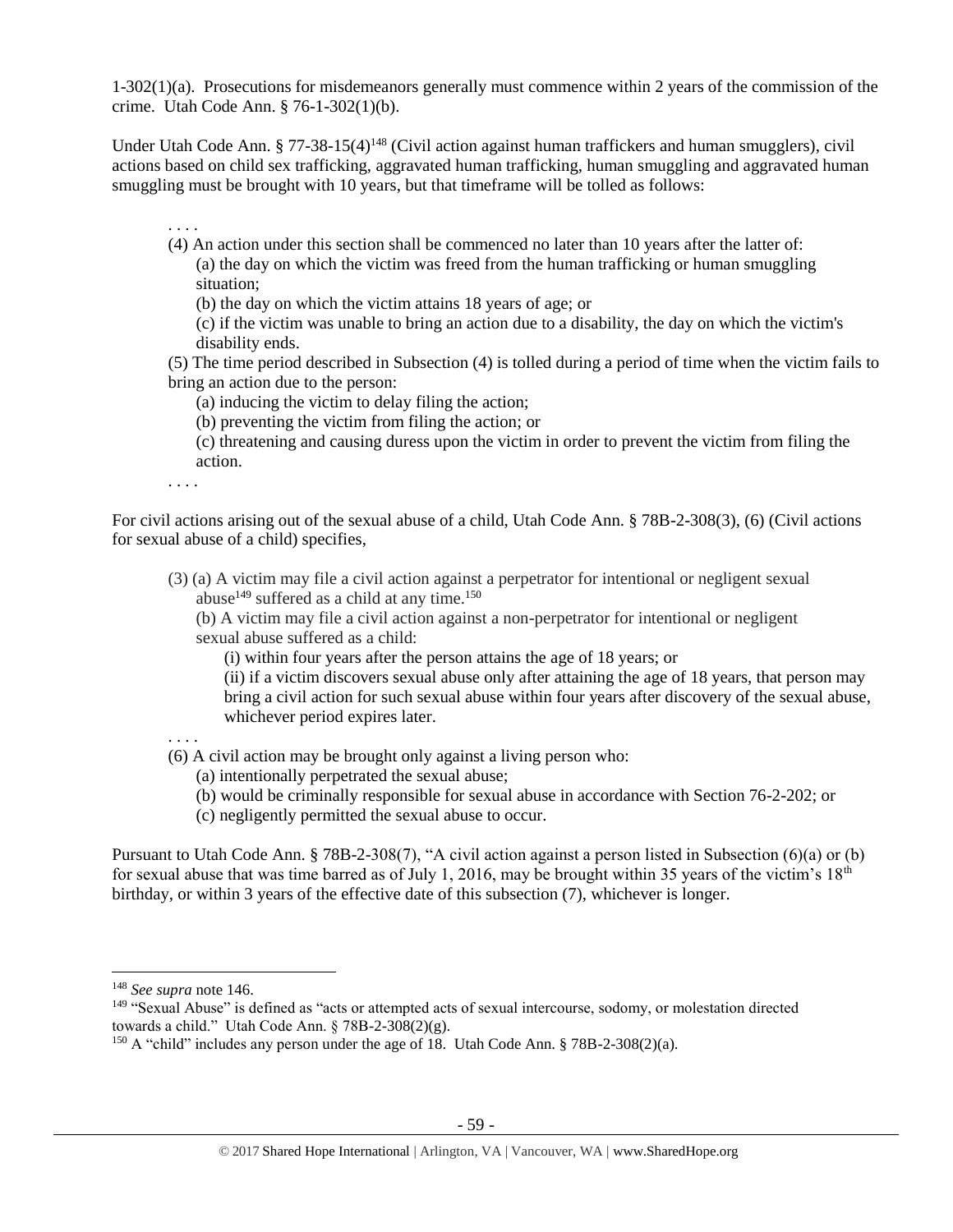However, until the child attains the age of majority, all statutes of limitations for civil causes of actions, "other than for the recovery of real property may not run." Utah Code Ann. § 78B-2-108. A 3 year statute of limitations applies to victims seeking to bring damages claims for violations of Utah Code Ann. § 76-10-1603 (Unlawful acts). Utah Code Ann. § 76-10-1605(9) (Remedies of person injured by a pattern of unlawful activity—Double damages—Costs, including attorney fees—Arbitration—Agency—Burden of proof—Actions by attorney general or county attorney—Dismissal—Statute of limitations—Authorized orders of district court).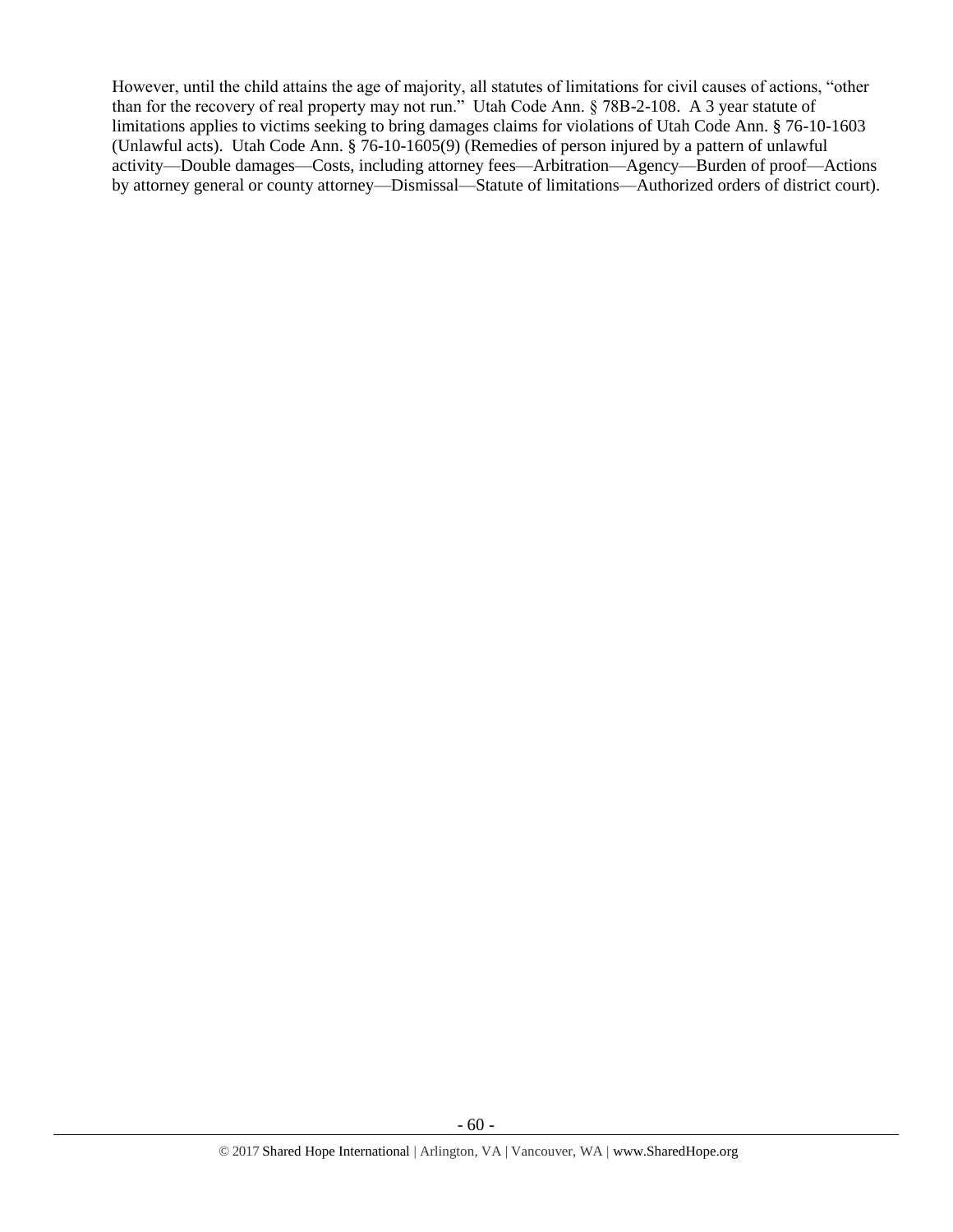## **FRAMEWORK ISSUE 6: CRIMINAL JUSTICE TOOLS FOR INVESTIGATION AND PROSECUTIONS**

## *Legal Components:*

- *6.1 Training on human trafficking and domestic minor sex trafficking for law enforcement is statutorily mandated or authorized.*
- *6.2 Single party consent to audiotaping is permitted in law enforcement investigations.*
- *6.3 Wiretapping is an available tool to investigate domestic minor sex trafficking and commercial sexual exploitation of children (CSEC).*
- *6.4 Using a law enforcement decoy posing as a minor to investigate buying or selling of commercial sex acts is not a defense to soliciting, purchasing, or selling sex with a minor.*

*\_\_\_\_\_\_\_\_\_\_\_\_\_\_\_\_\_\_\_\_\_\_\_\_\_\_\_\_\_\_\_\_\_\_\_\_\_\_\_\_\_\_\_\_\_\_\_\_\_\_\_\_\_\_\_\_\_\_\_\_\_\_\_\_\_\_\_\_\_\_\_\_\_\_\_\_\_\_\_\_\_\_\_\_\_\_\_\_\_\_\_\_\_\_*

- *6.5 Using the Internet or electronic communications to investigate buyers and traffickers is a permissible investigative technique.*
- *6.6 State law requires reporting of missing children and recovered missing children.*

# *Legal Analysis:*

*6.1 Training on human trafficking and domestic minor sex trafficking for law enforcement is statutorily mandated or authorized.*

While Utah's Peace Officer Training and Certification Act<sup>151</sup> requires law enforcement officers in Utah to complete a basic training course and authorizes individual municipalities to adopt higher minimum training standards, nothing expressly authorizes law enforcement in Utah to complete training on human trafficking or domestic minor sex trafficking. Utah Code Ann. §§ 53-6-205(1), 53-6-207.

- 6.1.1 Recommendation: Enact a law mandating or authorizing training or development of training materials for law enforcement officers on domestic minor sex trafficking.
- *6.2 Single party consent to audiotaping is permitted in law enforcement investigations.*

Single-party consent to audiotaping is permissible under Utah Code Ann.  $\S 77-23a-4(7)(a)$ –(b) (Offenses—Criminal and civil—Lawful interception):

(a) A person acting under color of law may intercept a wire, electronic, or oral communication if that person is a party to the communication or one of the parties to the communication has given prior consent to the interception.

(b) A person not acting under color of law may intercept a wire, electronic, or oral communication if that person is a party to the communication or one of the parties to the communication has given prior consent to the interception, unless the communication is intercepted for the purpose of committing any criminal or tortious act in violation of state or federal laws.

l

<sup>151</sup> Utah Code Ann. § 53-6-201 *et seq*.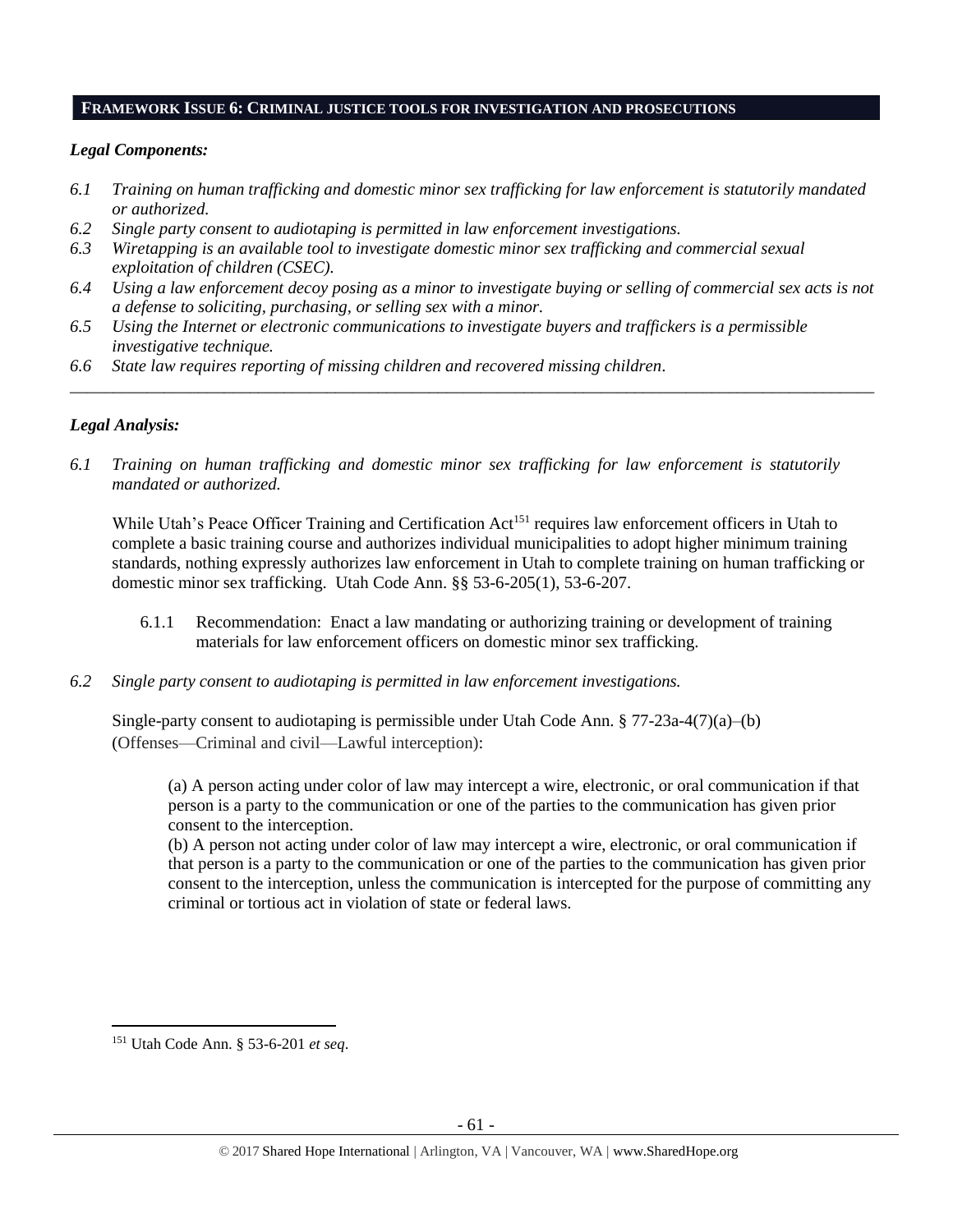*6.3 Wiretapping is an available tool to investigate domestic minor sex trafficking and commercial sexual exploitation of children (CSEC).* 

Pursuant to Utah Code Ann. § 77-23a-8 (Court order to authorize or approve interception–procedure), Utah law allows wiretapping to investigate the commission of several human trafficking and exploitation offenses. Utah Code Ann. § 77-23a-8 permits a judge to authorize the use of wiretapping when "the interception sought may provide or has provided evidence of the commission of" Utah Code Ann. § 76-5-308 (Human trafficking or human smuggling), § 76-5-310 (Aggravated human trafficking or aggravated human smuggling), § 76-10-1305 (Exploiting prostitution), and § 76-10-1306 (Aggravated exploitation of prostitution). However, Utah Code Ann. § 76-5-308.5 (Human trafficking of a child—Penalties) is not one of the offenses for which wiretapping may be authorized under Utah Code Ann. § 77-23a-8.

Resultantly, while cases of domestic minor sex trafficking may fall within the bounds of Utah Code Ann. § 76- 5-308 (Human trafficking or human smuggling), which would permit the use of wiretapping, the offense of child sex trafficking alone does not permit the use of the investigative tool.

*6.4 Using a law enforcement decoy posing as a minor to investigate buying or selling of commercial sex acts is not a defense to soliciting, purchasing, or selling sex with a minor.*

Utah's human trafficking and CSEC laws do not expressly prohibit a defense based on the use of a law enforcement decoy posing as a minor to investigate the offense. Thus, a defendant may be able to assert a defense based on a law enforcement decoy posing as a minor to investigate buyer-applicable offenses through reverse sting operations, which are the most likely situations in which a defendant would try to use such a defense.

- 6.4.1 Recommendation: Amend Utah Code Ann. § 76-5-308.5 (Human trafficking of a child— Penalties), § 76-5-308 (Human trafficking), § 76-5-309 (Human trafficking and human smuggling—Penalties), § 76-5-310 (Aggravated human trafficking and aggravated human smuggling—Penalties), and Utah's CSEC laws to expressly prohibit a defense based on the use of a decoy to investigate minor sex trafficking and CSEC related crimes.
- *6.5 Using the Internet or electronic communications to investigate buyers and traffickers is a permissible investigative technique.*

The use of the Internet or electronic communications to investigate buyers and traffickers appears to be a permissible investigative technique under Utah law. Utah Code Ann. § 76-4-401(2) (Enticing a minor— Elements—Penalties) states,

(a) A person commits enticement of a minor when the person knowingly uses the Internet or text messaging to solicit, seduce, lure, or entice a minor, or to attempt to solicit, seduce, lure, or entice a minor, or another person that the actor believes to be a minor to engage in any sexual activity which is a violation of state criminal law.

(b) A person commits enticement of a minor when the person knowingly uses the Internet or text messaging to:

(i) initiate contact with a minor or a person the actor believes to be a minor; and (ii) subsequently to the action under Subsection  $(2)(b)(i)$ , by any electronic or written means, solicits, seduces, lures, or entices, or attempts to solicit, seduce, lure, or entice the minor or a person the actor believes to be the minor to engage in any sexual activity which is a violation of state criminal law.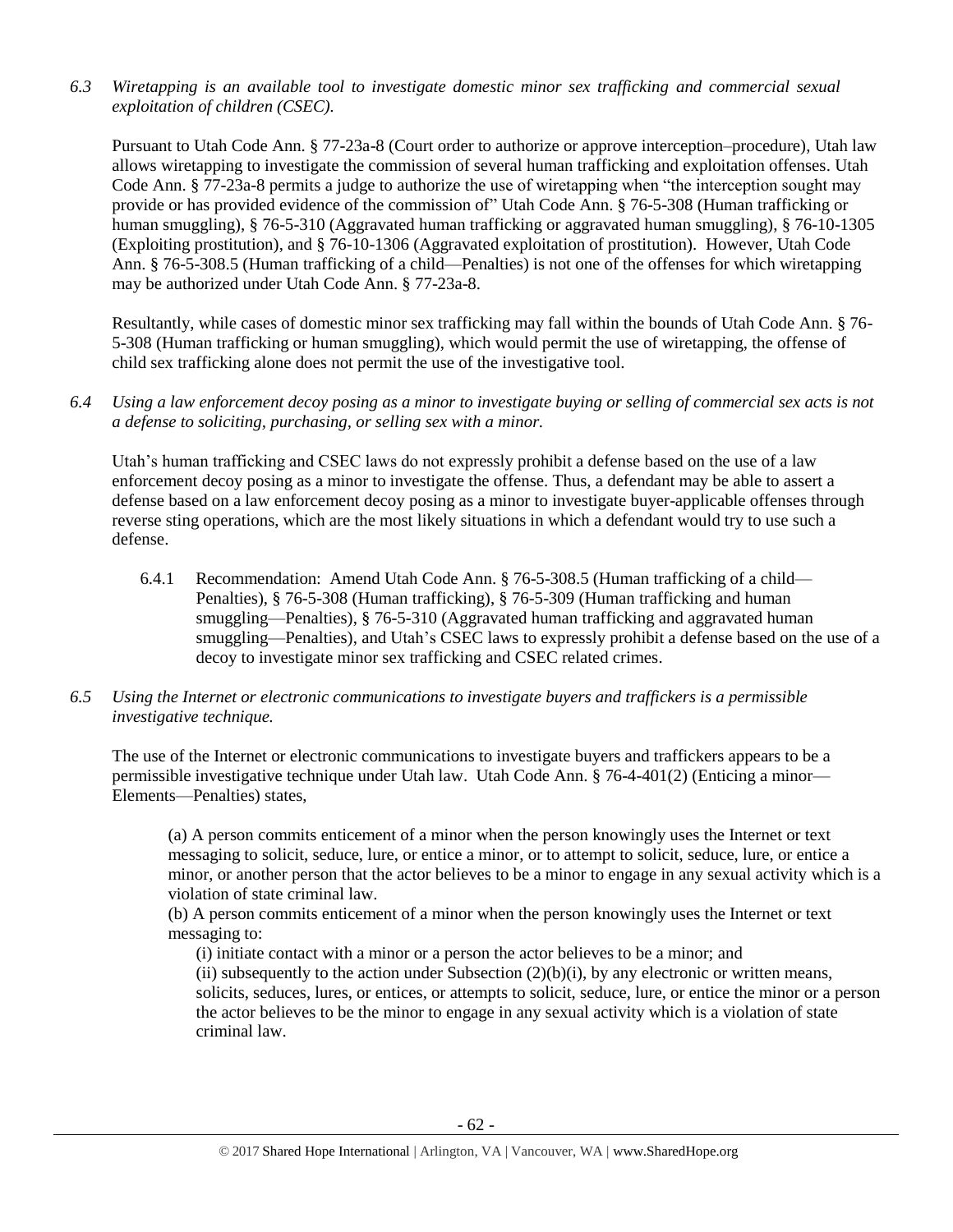Utah Code Ann. § 76-4-401(3) further provides that "it is not a defense to the crime of enticing a minor  $\dots$  or an attempt to commit this offense, that a law enforcement officer or undercover operative who is working with law enforcement agency was involved in the detection or investigation of the offense." Furthermore, the use of the phrase "or another person the actor believes to be a minor," implies that under Utah law permits officers to pose as minors to investigate buyers and traffickers of commercial sex act with minors.<sup>152</sup>

# *6.6 State law requires reporting of missing children and recovered missing children.*

Utah Code Ann. § 53-10-203 (Missing persons—Reports—Notification) provides a series of steps that must be taken when law enforcement receives a report of a missing person. First, each law enforcement agency involved in the investigation of a missing person<sup>153</sup> must inform the division<sup>154</sup> about the missing person. Utah Code Ann. § 53-10-203(1). The division then must inform the state registrar of Vital Statistics and the FBI National Crime Information Center of the missing persons report and provide the state registrar with "information concerning the identity of the missing person." Utah Code Ann. § 53-10-203(2). Once the missing person is discovered, the division must notify the "state registrar and any school that it has previously informed of the person's disappearance." Utah Code Ann. § 53-10-203(4). Lastly, the division is required to immediately notify law enforcement "[u]pon notification by the state registrar or school personnel that a request for a birth certificate, school record, or other information concerning a missing person has been made, or that an investigation is needed in accordance with Section 53A-11-503 . . . ." Utah Code Ann. § 53-10-203(6).

Furthermore, Utah Code Ann. § 26-2-27(2) (Identifying birth certificates of missing persons—Procedures) provides,

(a) In accordance with Section 53-10-203, upon the state registrar's notification by the division that a person who was born in this state is missing, the state and local registrars shall flag the registered birth certificate of that person so that when a copy of the registered birth certificate or information regarding the birth record is requested, the state and local registrars are alerted to the fact the registered birth certificate is that of a missing person.

(b) Upon notification by the division the missing person has been recovered, the state and local registrars shall remove the flag from that person's registered birth certificate.

Similarly, Utah Code Ann. § 53A-11-502 (Identifying records—Reporting requirements) provides,

l

<sup>152</sup> Further, Utah Code Ann. § 77-22-2.5 (Court orders for criminal investigations for records concerning an electronic communications system or service or remote computing service—Content—Fee for providing information) allows law enforcement officers to seek court orders requiring electronic service providers to release information pertinent to an investigation of a sexual offense against a minor, which includes child sex trafficking. Utah Code Ann. § 77-22-2.5(1)(g)(v), (2).

The text of Utah Code Ann. § 77-22-2.5 cited here and elsewhere in this report includes amendments made by the enactment of House Bill 274 during the 2017 General Session of the Utah Legislature (effective May 9, 2017). <sup>153</sup> Utah Code Ann. § 53-10-102(15) (Definitions), defines "missing child" as "any person under the age of 18 years who is missing from the person's home environment or a temporary placement facility for any reason and whose location cannot be determined by the person responsible for the child's care."

<sup>154</sup> Utah Code Ann. § 53-10-102(12) (Definitions), defines "division" as the Criminal Investigations and Technical Services Division of the Department of Public Safety, established in Section 53-10-103 [Division—Creation— Director appointment and qualifications].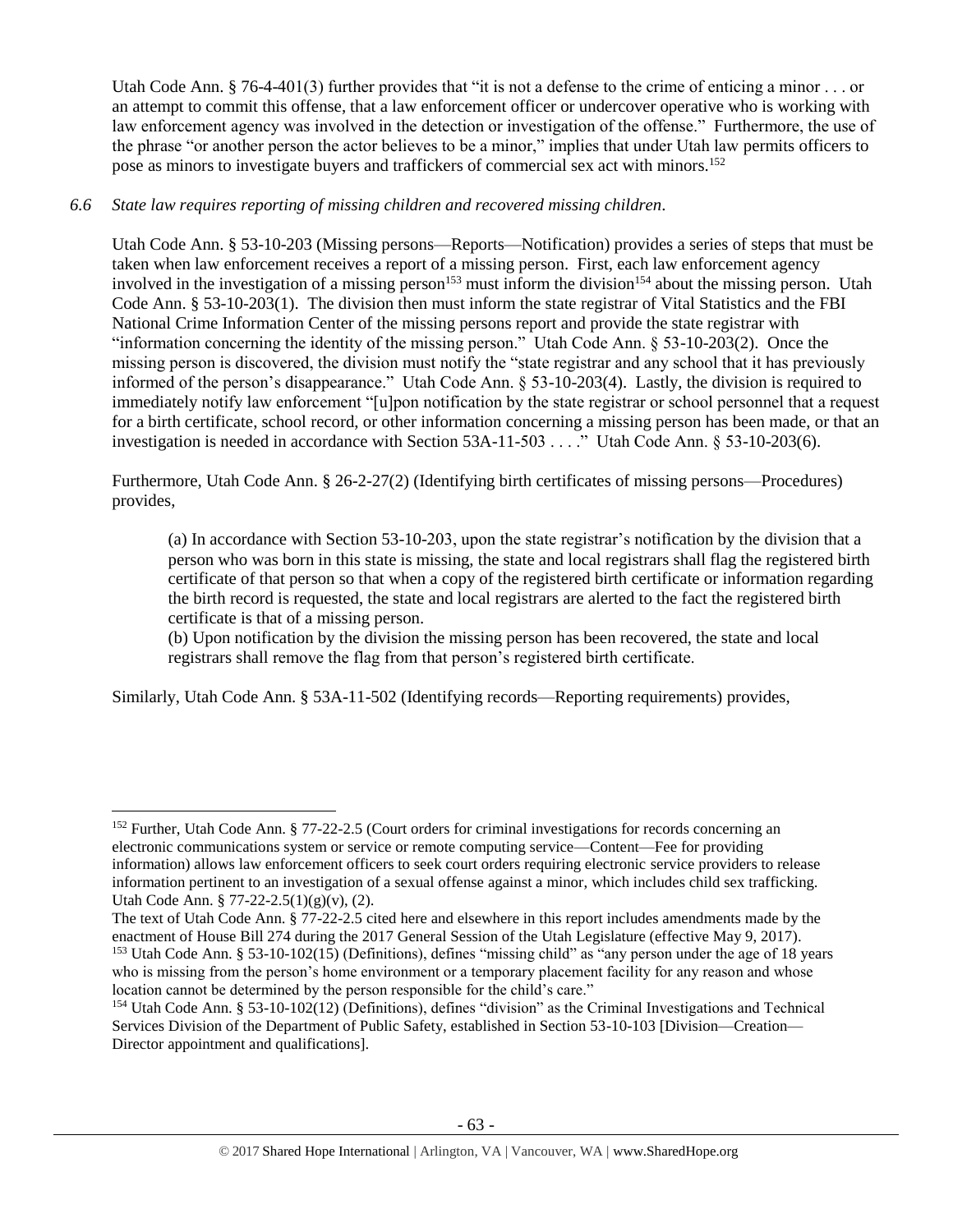(1) Upon notification by the division of a missing child<sup>155</sup> in accordance with Section 53-10-203, a school in which that child is currently or was previously enrolled shall flag the record of that child in a manner that whenever a copy of or information regarding the record is requested, the school is alerted to the fact that the record is that of a missing child.

(2) The school shall immediately report any request concerning flagged records or knowledge as to the whereabouts of any missing child to the division.

(3) Upon notification by the division that a missing child has been recovered, the school shall remove the flag from that child's record.

l

<sup>155</sup> Utah Code Ann. § 53A-11-501(2) defines "missing child" by referring to Utah Code Ann. § 26-2-27, which defines the term as "a person younger than 18 years of age who is missing from the person's home environment or a temporary placement facility for any reason, and whose whereabouts cannot be determined by the person responsible for the child's care."